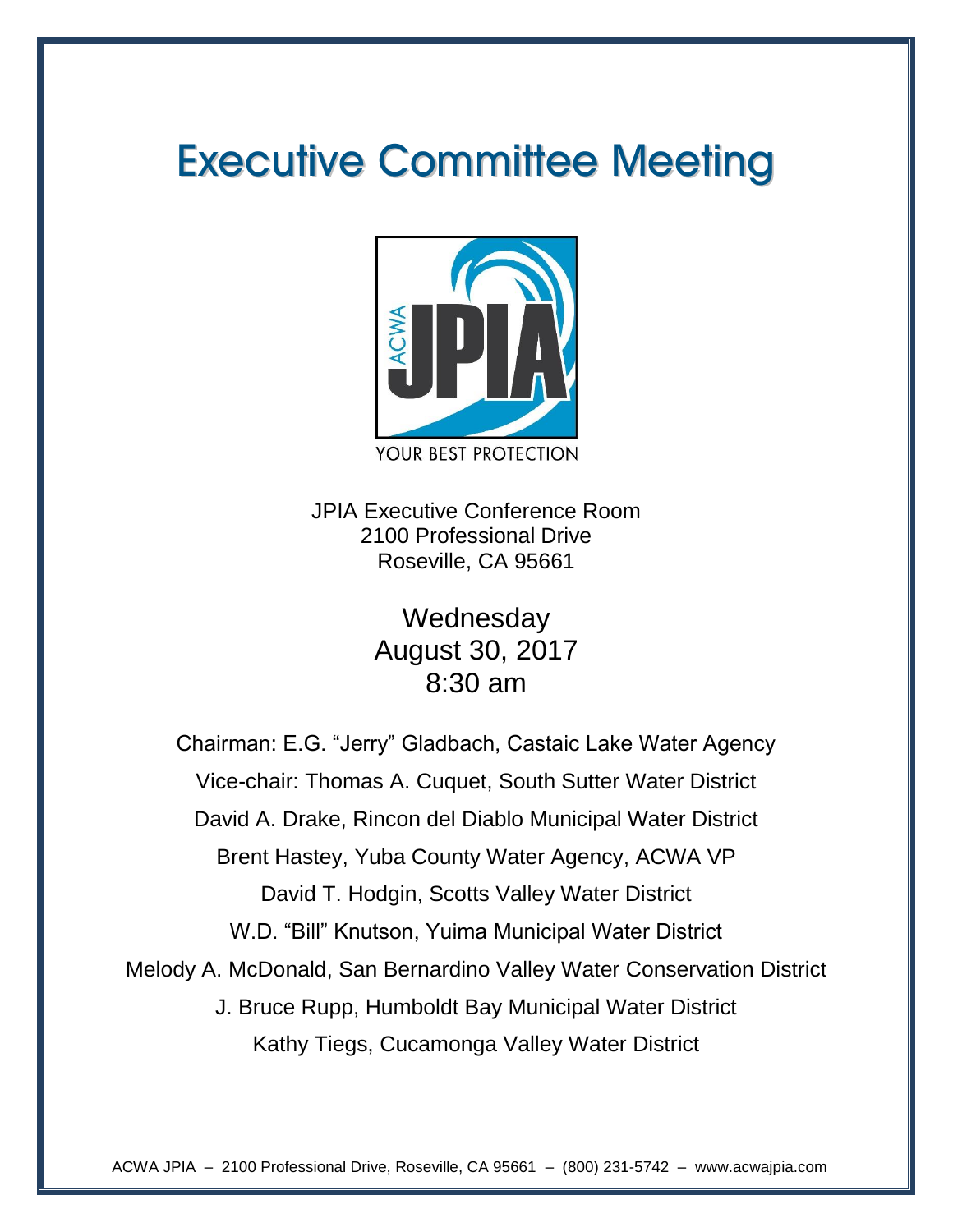

## EXECUTIVE COMMITTEE MEETING

AGENDA

JPIA Executive Conference Room 2100 Professional Drive, Roseville, CA 95661 (800) 231-5742 - **[WWW.ACWAJPIA.COM](http://www.acwajpia.com/)**

### **Wednesday – August 30, 2017 – 8:30 AM**

### WebEx call-in: **(855) 749-4750**; Access code: **805 134 385**; Password: **1234**

This meeting shall consist of a simultaneous WebEx teleconference call at the ACWA JPIA, 2100 Professional Drive, Roseville, CA 95661 and the following remote sites:

• Drake – 2067 Wineridge Place, Suite E, Escondido

### **WELCOME**

### **CALL TO ORDER AND ANNOUNCEMENT OF QUORUM**

### **PLEDGE OF ALLEGIANCE**

### **EVACUATION PROCEDURES**

**ANNOUNCEMENT RECORDING OF MEETING** This meeting may be recorded to assist in preparation of minutes. Recordings will only be kept 30 days following the meeting, as mandated by the California Brown Act.

**PUBLIC COMMENT** Members of the public will be allowed to address the Executive Committee on any agenda item prior to the Committee's decision on the item. They will also be allowed to comment on any issues that they wish which may or may not be on the agenda. If anyone present wishes to be heard, please let the Chairman know.

### **INTRODUCTIONS**

### **ADDITIONS TO OR DELETIONS FROM THE AGENDA**

Presenter **Presenter** Page#

### **I. CONSENT AGENDA**

- Gladbach **\*** A. Approve the minutes of June 27, 2017 meeting. **1**
- 

B. Approve the JPIA disbursements of: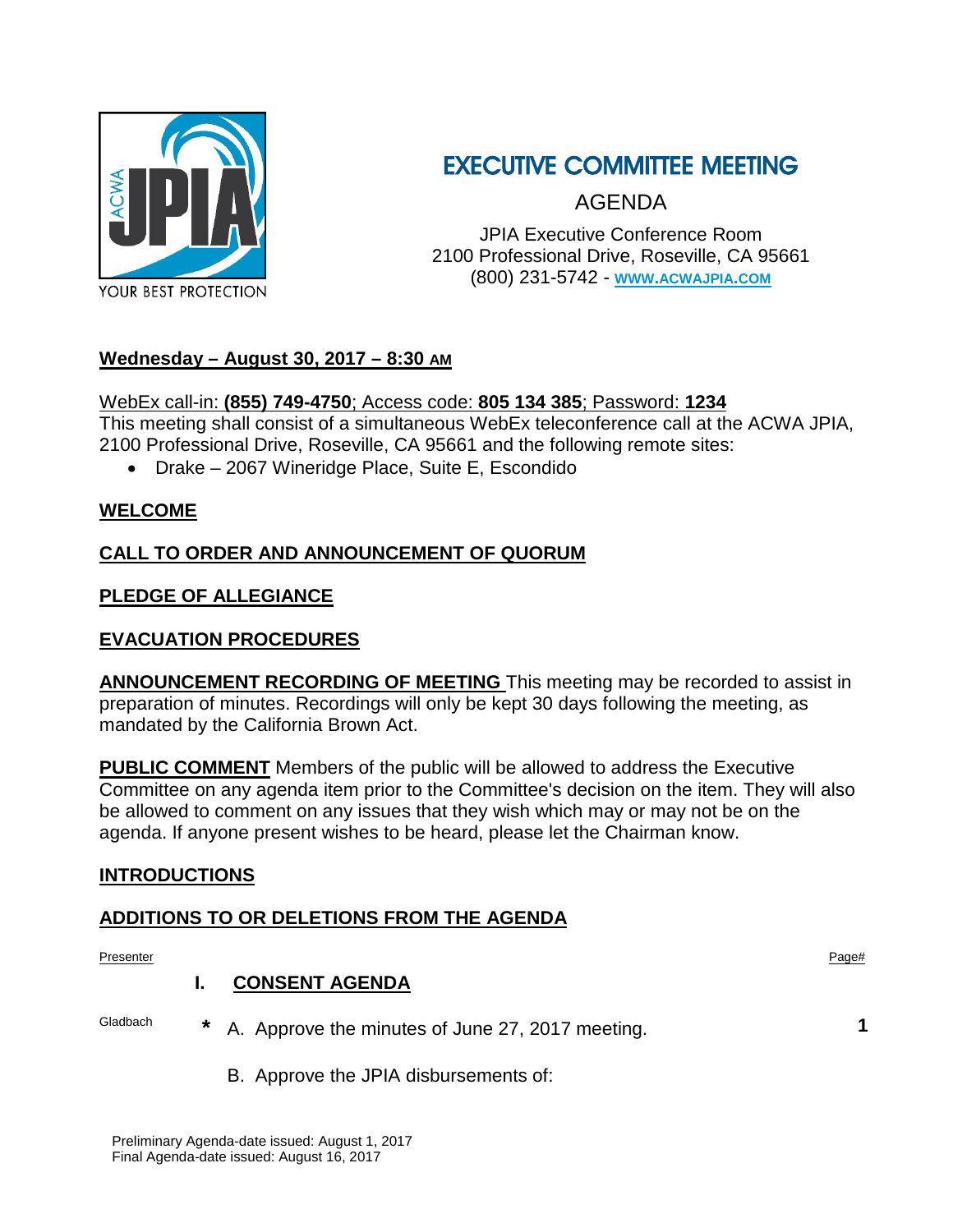| Presenter |        |                                                                                                                                                                                                                                                                                                                                                                                                                                                                   | Page# |
|-----------|--------|-------------------------------------------------------------------------------------------------------------------------------------------------------------------------------------------------------------------------------------------------------------------------------------------------------------------------------------------------------------------------------------------------------------------------------------------------------------------|-------|
|           |        | Vendor Payments, Employee Benefits Claim Payments, Payroll,<br>and summary of confidential claims payments for the Liability.<br>Property, & Workers Compensation Programs: June 16-30, 2017;<br>July 1-15, 2017; July 16-31, 2017.                                                                                                                                                                                                                               |       |
| Gladbach  |        | C. Approve an excused absence for any Executive Committee<br>member.                                                                                                                                                                                                                                                                                                                                                                                              |       |
|           | Ш.     | <b>ADMINISTRATION</b>                                                                                                                                                                                                                                                                                                                                                                                                                                             |       |
| Gladbach  |        | A. Report on meetings attended on behalf of the JPIA.                                                                                                                                                                                                                                                                                                                                                                                                             |       |
| Gladbach  | *      | B. Review and approve the Calendar of Meeting dates for 2018.                                                                                                                                                                                                                                                                                                                                                                                                     | 8     |
| Slaven    | $\ast$ | C. Decide on date(s) for the 2018 Strategic Planning session for<br><b>Executive Committee and JPIA Directors.</b>                                                                                                                                                                                                                                                                                                                                                | 10    |
|           | Ш.     | <b>FINANCE</b>                                                                                                                                                                                                                                                                                                                                                                                                                                                    |       |
| Scaglione | *      | A. Review and take action on recommendations of the Finance &<br>Audit Committee from its meeting of August 29, 2017 (see packet<br>for details). Action item(s) from this meeting include:<br>JPIA Investment Policy.                                                                                                                                                                                                                                            | 11    |
|           | IV.    | <b>PROGRAMS</b>                                                                                                                                                                                                                                                                                                                                                                                                                                                   |       |
| McDonald  | *      | A. Review and take action on recommendations of the Liability<br>Program Committee from its meeting of August 29, 2017 (see<br>packet for details). Action item(s) from this meeting include:<br>Amendments to the Memorandum of Liability Coverage<br>(MOLC).<br>Excess General Liability Insurance Coverage for 2017-18.<br>Renewal pricing for policy year 10/1/17-9/30/18.<br>Renewal of Cyber Liability Coverage for 2017-18.<br><b>Underwriting Policy.</b> | 13    |
|           | V.     | <b>MEMBERSHIP</b>                                                                                                                                                                                                                                                                                                                                                                                                                                                 |       |
|           |        | A. Review and take action on membership applications.                                                                                                                                                                                                                                                                                                                                                                                                             |       |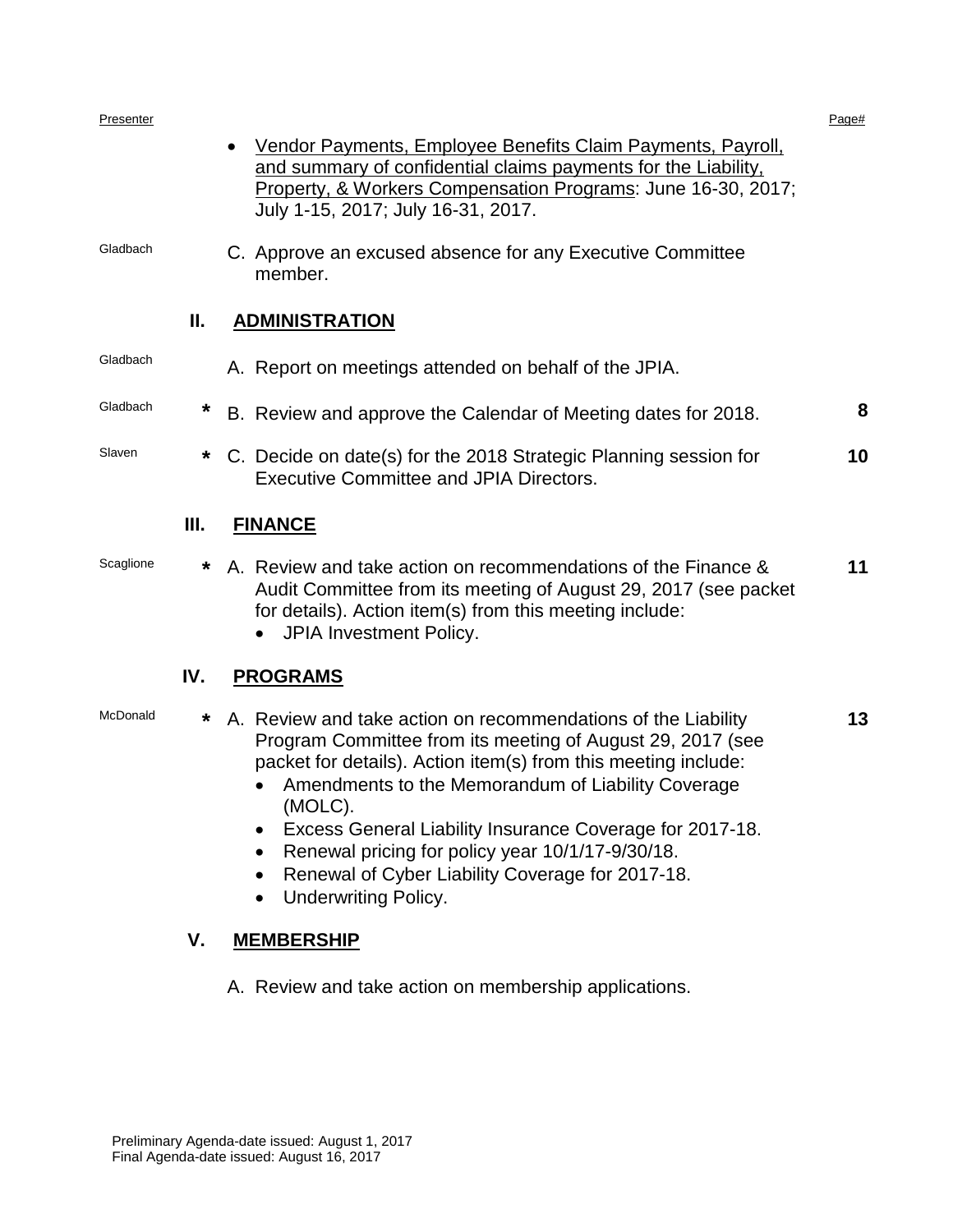| Presenter  |         |                                                                                                                                                                                     |              |                |                      | Page# |
|------------|---------|-------------------------------------------------------------------------------------------------------------------------------------------------------------------------------------|--------------|----------------|----------------------|-------|
| Watkins    | *       | <b>District</b><br>Mid-Kaweah Groundwater<br><b>Subbasin Joint Powers</b><br><b>Authority Groundwater</b><br><b>Sustainability Agency</b>                                           | <u>TIV's</u> | Payroll<br>\$0 | Program<br>Liability | 15    |
| Watkins    | *       | <b>Yolo Subbasin Groundwater</b><br>Agency                                                                                                                                          |              | \$0            | Liability            | 16    |
| Watkins    | *       | Santa Cruz Mid-County<br><b>Groundwater Agency</b>                                                                                                                                  |              | \$0            | Liability            | 18    |
| Kyburz     | *       | Arroyo Santa Rosa Basin<br><b>Groundwater Sustainability</b><br>Agency                                                                                                              |              | \$0            | Liability            | 19    |
| Kyburz     | *       | <b>Kings River East</b><br><b>Groundwater Sustainability</b><br>Agency                                                                                                              |              | \$0            | Liability            | 20    |
|            | VI.     | <b>MISCELLANEOUS</b>                                                                                                                                                                |              |                |                      |       |
| Gladbach   |         | A. Discuss future agenda items.                                                                                                                                                     |              |                |                      |       |
| Sells      | *       | B. CEO Update.                                                                                                                                                                      |              |                |                      | 22    |
| Gladbach   | $\star$ | C. Review the availability of the Committee members for upcoming<br>23<br>meeting - October 31, 2017.                                                                               |              |                |                      |       |
|            | VII.    | <b>CLOSED SESSION</b>                                                                                                                                                               |              |                |                      |       |
| Greenfield |         | Announcement of items to be discussed in closed session.                                                                                                                            |              |                |                      |       |
|            |         | Public Employee Performance Evaluation (Personnel) – Pursuant to<br>Government Code(s) Sec. 54957 and 54957.6 (conference with Labor<br>Negotiators).                               |              |                |                      |       |
| Gladbach   |         | 1. Position: Chief Executive Officer                                                                                                                                                |              |                |                      |       |
|            |         | Conference with Legal Counsel (tort liability losses, public liability<br>losses/claims, or workers' compensation liability claims) – Pursuant to<br>Government Code Sec. 54956.95. |              |                |                      |       |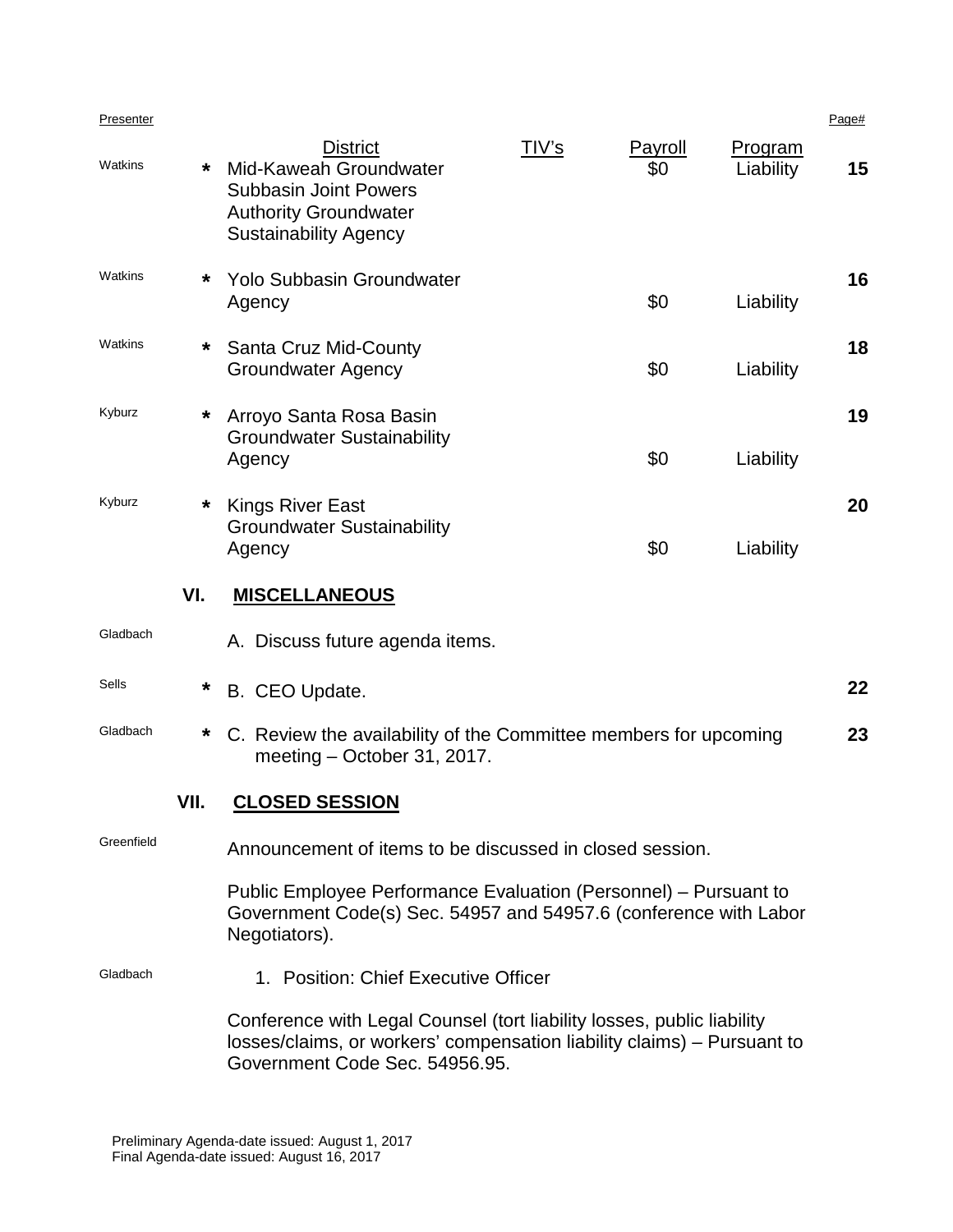Presenter **Presenter** Page#

- Greenfield 1. Cook vs. West Valley Water District
- Greenfield 2. Smith vs. West Valley Water District
- Wuchter **3. Petrowsky vs. Calleguas Municipal Water District**<br>Tucker **1. Corman vs. Yolo County Flood Control 8 Water C** 
	- 4. Carman vs. Yolo County Flood Control & Water Conservation **District**

### **VIII. ADMINISTRATION (CONTINUTED)**

- **\*** D. Review and take action on recommendations of the Personnel Committee from its meetings of July 20, 2017 and August 29, 2017 (see packet for details). Action items from these meetings include: **24**
	- VSP vision coverage for JPIA Staff.
	- Employee Handbook changes.
	- Pay Schedule.
	- Organizational Performance Appraisal.
	- CEO appraisal and contract to be addressed in closed session; action taken upon returning from closed session.
	- Benefit changes.

### **ADJOURN**

**\***Related items enclosed.

*Americans With Disabilities Act – The JPIA conforms to the protections and prohibitions contained in Section 202 of the Americans with Disabilities Act of 1990 and the Federal Rules and Regulations adopted in implementation thereof. A request for disability-related modification or accommodation, in order to participate in a public meeting of the JPIA, shall be made to: Bobbette Wells, Executive Assistant to the CEO, ACWA JPIA, PO Box 619082, Roseville, CA 95661-9082; telephone (916) 786-5742. The JPIA's normal business hours are Monday – Friday, 7:30 a.m. to 4:30 p.m. (Government Code Section 54954.2, subdivision. (a)(1).)*

*Written materials relating to an item on this Agenda that are distributed to the JPIA's Executive Committee within 72 hours before it is to consider the item at its regularly scheduled meeting will be made available for public inspection at ACWA JPIA, 2100 Professional Drive, Roseville, CA 95661-3700; telephone (916) 786- 5742. The JPIA's normal business hours are Monday – Friday, 7:30 a.m. to 4:30 p.m.*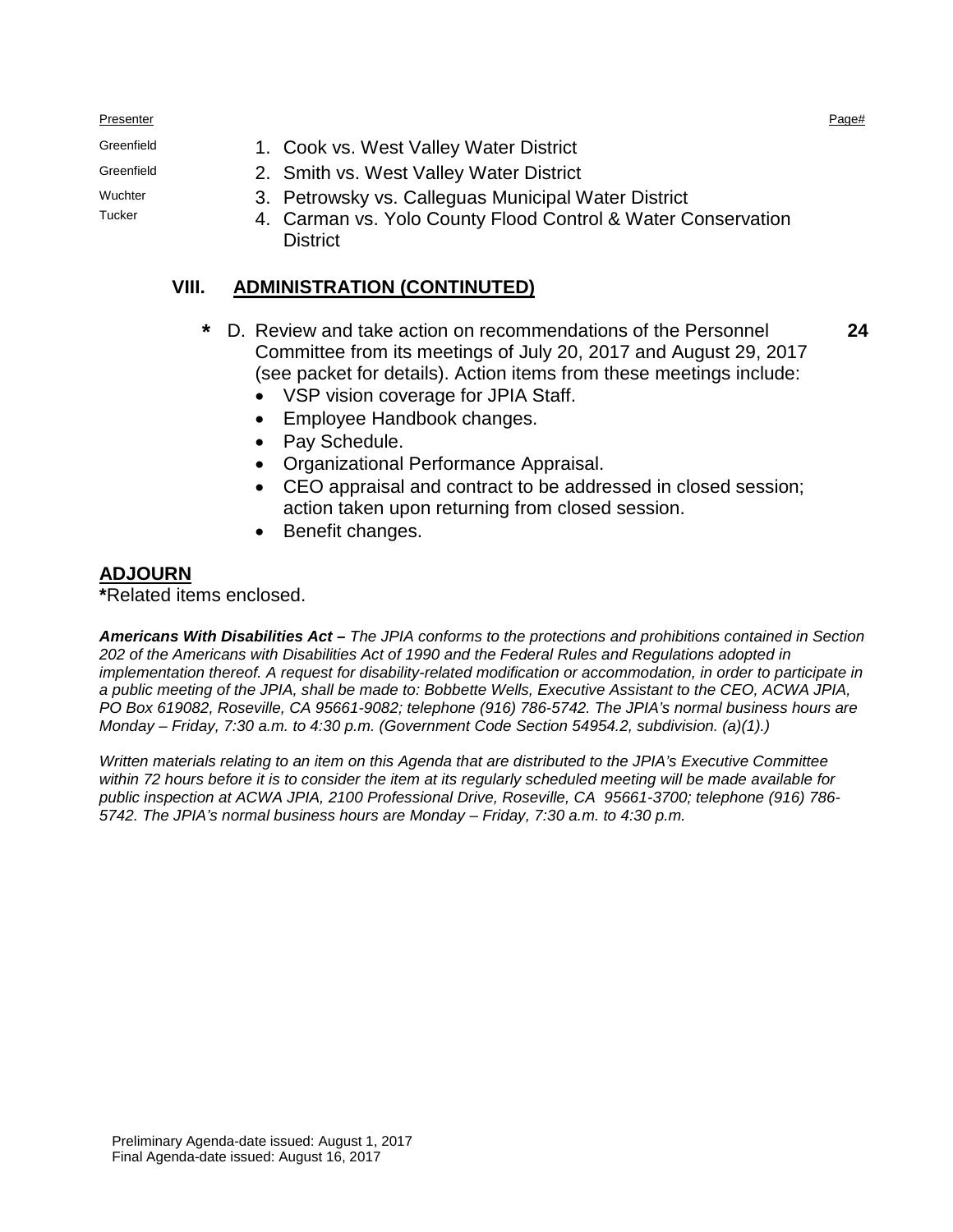*Unapproved Minutes*

**1**



### **Executive Committee Meeting**

ACWA JPIA Executive Conference Room 2100 Professional Drive Roseville, CA 95661 (800) 231-5742

**June 27, 2017**

This meeting consisted of a simultaneous WebEx teleconference call at the ACWA JPIA, 2100 Professional Drive, Roseville, CA 95661 and the following remote sites:

- Drake 2067 Wineridge Place, Suite E, Escondido
- Scaglione 201 Vallecitos de Oro, San Marcos
- Tiegs 5454 Briartree Place, Rancho Cucamonga

### **MEMBERS PRESENT**

Chairman: E.G. "Jerry" Gladbach, Castaic Lake Water Agency Vice-chair: Thomas A. Cuquet, South Sutter Water District David Drake, Rincon del Diablo Municipal Water District *(via WebEx)* Brent Hastey, Yuba County Water Agency, ACWA Vice President W.D. "Bill" Knutson, Yuima Municipal Water District Melody A. McDonald, San Bernardino Valley Water Conservation District *(left at 2:18 pm)* J. Bruce Rupp, Humboldt Bay Municipal Water District Kathleen Tiegs, Cucamonga Valley Water District *(via WebEx)*

### **MEMBERS ABSENT**

David T. Hodgin, Scotts Valley Water District

### **STAFF PRESENT**

Chief Executive Officer/Secretary: Walter "Andy" Sells Carol Barake, Risk Management Program Manager Linda Craun, Administrative Assistant II (WebEx Coordinator) David deBernardi, Director of Finance Robert Greenfield, General Counsel Allison Hartill, Benefits Analyst I Ben Hayden, Lead Benefits Analyst Debbie Kyburz, Lead Member Services Representative Jennifer Nogosek, Liability & Property Claims Manager Sylvia Robinson, Publications & Web Editor Patricia Slaven, Director of Administration Sandra Smith, Employee Benefits Manager Dianna Sutton, Finance Manager Karen Thesing, Director of Insurance Services Melody Tucker, Workers' Compensation Manager Chuck Wagenseller, Cost Estimator/Risk Management Advisor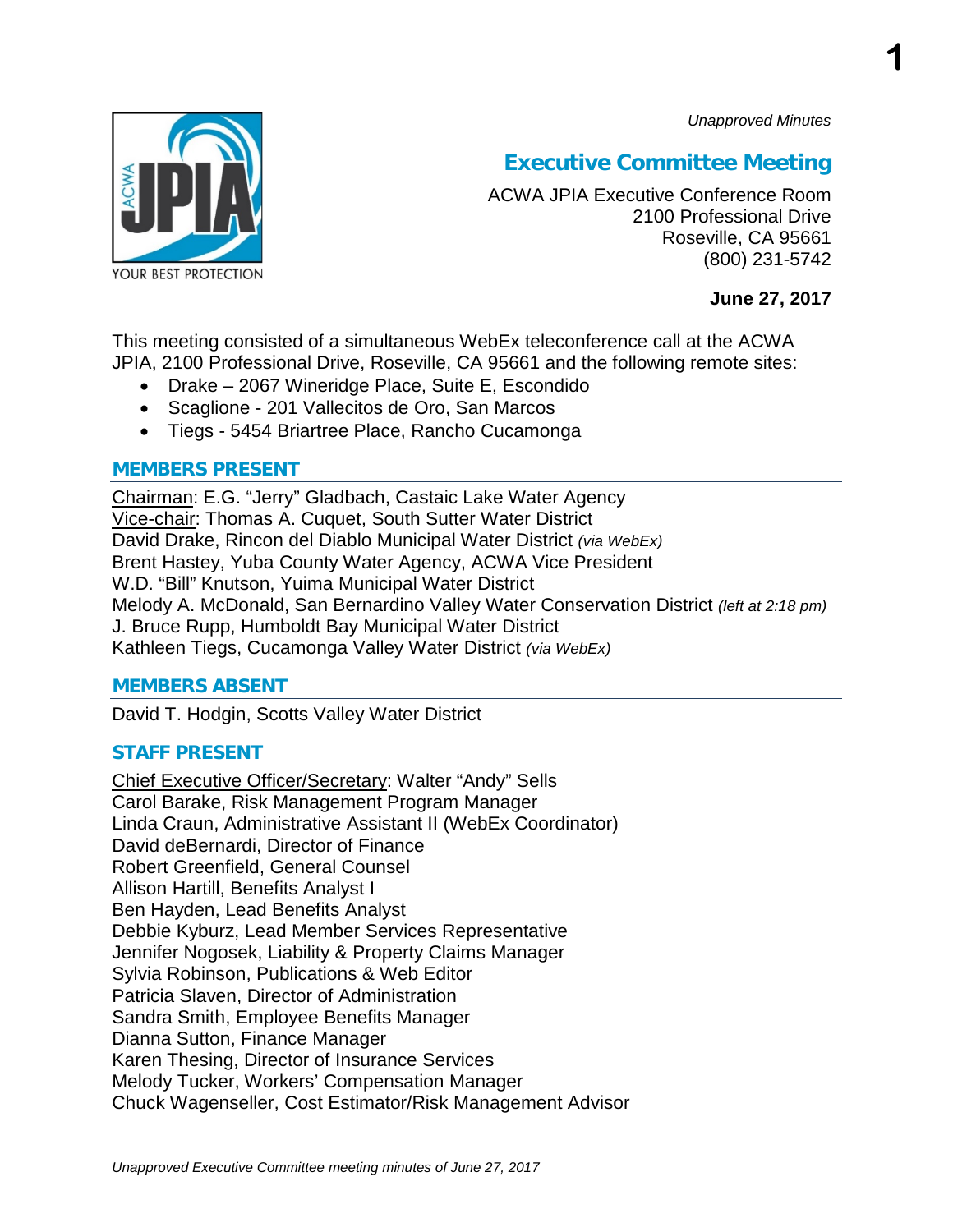Nidia Watkins, Member Services Representative II Bobbette Wells, Executive Assistant to the CEO (Recording Secretary)

### **OTHERS IN ATTENDANCE**

Chantal Ouellet, Tulare Lake Basin Water Storage District *(via WebEx)* Jennifer Persike, ACWA Deputy Executive Director of External Affairs & Operations Thomas Scaglione, Finance & Audit Committee Chairman, Vallecitos Water District *(via WebEx)*

#### **WELCOME**

Chairman Gladbach welcomed everyone in attendance.

### **CALL TO ORDER AND ANNOUNCEMENT OF QUORUM**

Chairman Gladbach called the meeting to order at 1:10 pm *(due to technical difficulties with WebEx)*. He announced there was a quorum.

### **PLEDGE OF ALLEGIANCE/EVACUATION PROCEDURES**

Chairman Gladbach led the Pledge of Allegiance and Mr. Sells gave the evacuation procedure instructions.

### **ANNOUNCEMENT RECORDING OF MINUTES**

Chairman Gladbach announced that the meeting would be recorded to assist in preparation of minutes. Recordings are only kept 30 days following the meeting, as mandated by the California Brown Act.

#### **PUBLIC COMMENT**

Chairman Gladbach noted that, as the agenda stated, members of the public would be allowed to address the Executive Committee on any agenda item prior to the Committee's decision on that item. Comments on any issues on the agenda, or not on the agenda, were also welcomed. No comments were brought forward.

#### **INTRODUCTIONS**

Chairman Gladbach asked all in attendance to introduce themselves.

#### **ADDITIONS TO OR DELETIONS FROM THE AGENDA**

Chairman Gladbach asked for any additions to, or deletions from, the agenda; staff had none.

#### **CONSENT AGENDA**

Chairman Gladbach called for approval of the Consent Agenda: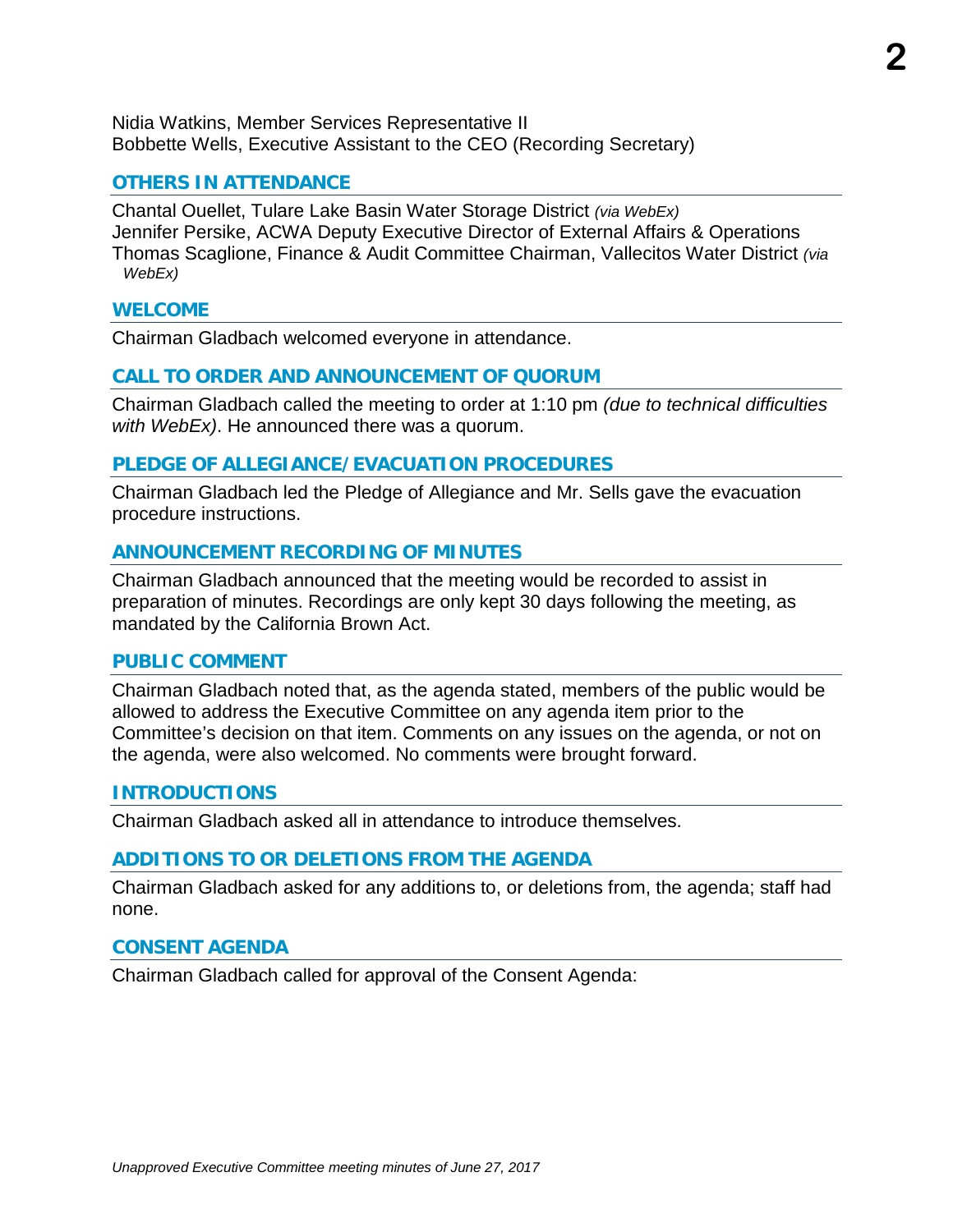M/S/C (McDonald/Rupp) (Cuquet-Yes; Drake-Yes; Gladbach-Yes; Hastey-Yes; Knutson-Yes; McDonald-Yes; Rupp-Yes; Tiegs-Yes): That the Executive Committee approve the minutes of the May 31, 2017 meeting; excuse the absence of Director Hodgin; and approve the JPIA disbursements of:

Vendor Payments, Employee Benefits Claim Payments, Payroll, and summary of confidential claims payments for the Liability, Property, & Workers' Compensation Programs: May 16-31, 2017 and June 1-15, 2017.

### **ADMINISTRATION**

Meetings attended on behalf of the JPIA None stated.

### **Selection of President and Vice President**

Mr. Sells asked for a motion from the floor for a nomination of the office of President of the JPIA Board of Directors for a two-year term.

M/S/C (Rupp/Hastey) (Cuquet-Yes; Drake-Yes; Gladbach-Abstain; Hastey-Yes; Knutson-Yes; McDonald-Yes; Rupp-Yes; Tiegs-Yes): That the Executive Committee selects Jerry Gladbach as President of the JPIA Board of Directors for a two-year term.

Mr. Sells then asked for a motion from the floor for a nomination of the office of Vice President of the JPIA Board of Directors for a two-year term.

M/S/C (Hastey/McDonald) (Cuquet-Yes; Drake-Yes; Gladbach-Yes; Hastey-Yes; Knutson-Yes; McDonald-Yes; Rupp-Yes; Tiegs-Yes): That the Executive Committee selects Tom Cuquet as Vice President of the JPIA Board of Directors for a two-year term.

### Update on At-Risk Districts

Mr. Sells reported that Georgetown Divide Public Utility District joined the Liability Program in 1986. Since policy year 2000, the District has had a loss ratio of approximately 24%.

On May 17, 2017, the El Dorado County Grand Jury released a report detailing continuing challenges for the District. The report conveyed issues such as a dysfunction on the Board of Directors, rapid staff turnover, infrastructure issues, declining revenue, and a declining population.

There was much discussion on what to do about districts with potential issues, without a significant claims history.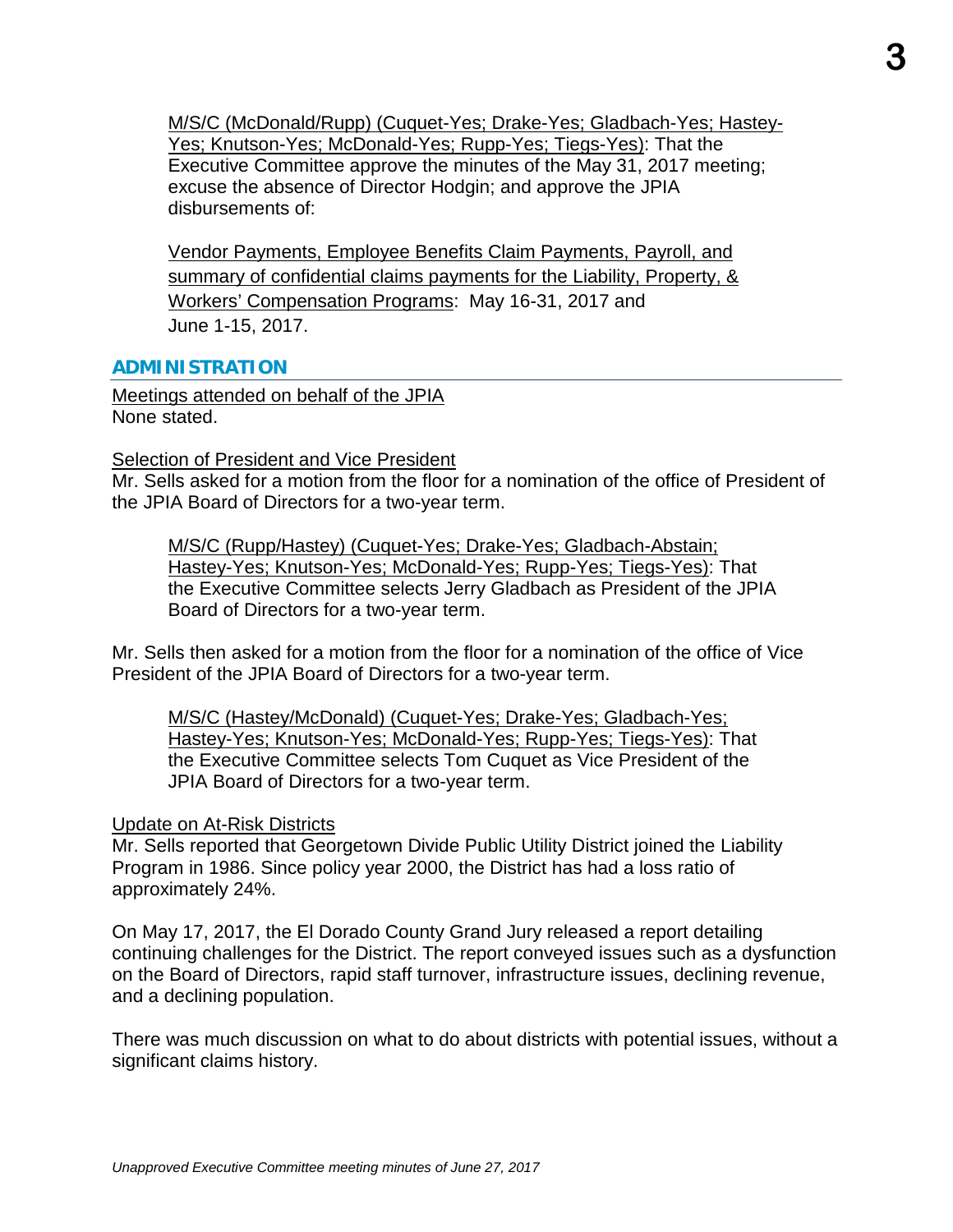### Review Electronic Voting Procedures

At the previous two Board of Directors meetings, there had been issues with the electronic voting fobs. Staff had researched other voting procedures and received a bid for new fobs that could be used with the same voting software.

The Committee reviewed the information on the new equipment and decided that staff should give the original fobs another chance at the next Board meeting. The Committee was hesitant to purchase new equipment at this time, because of rapidly changing technology.

#### **PROGRAMS**

#### Employee Benefits Program Committee

Committee Chairman Rupp reported on the recommendations of the Employee Benefits Program Committee's meeting on June 27, 2017. Approved action item(s) were brought to the Executive Committee for approval:

M/S/C (Rupp/Cuquet) (Cuquet-Yes; Drake-Yes; Gladbach-Yes; Hastey-Yes; Knutson-Yes; McDonald-No; Rupp-Yes; Tiegs-Yes): That the Executive Committee accept the recommendation of the Employee Benefits Program Committee to increase the out of pocket maximum to \$2,000/individual and \$4,000/family for the Anthem Classic PPO Plan, increase the participant cost share for hospitalization facility charges to 10% on the Anthem Classic PPO Plan, and approve a 4.5% aggregate increase in rates for all Anthem Blue Cross PPO Self-Funded Plans, effective January 1, 2018.

M/S/C (Rupp/Knutson) (Cuquet-Yes; Drake-Yes; Gladbach-Yes; Hastey-Yes; Knutson-Yes; McDonald-Yes; Rupp-Yes; Tiegs-Yes): That the Executive Committee accept the recommendation of the Employee Benefits Program Committee to approve an 8.26% aggregate increase in rates for the Anthem Blue Cross HMO Plans, effective January 1 2018.

M/S/C (Rupp/Knutson) (Cuquet-Yes; Drake-Yes; Gladbach-Yes; Hastey-Yes; Knutson-Yes; McDonald-Yes; Rupp-Yes; Tiegs-Yes): That the Executive Committee accept the recommendation of the Employee Benefits Program Committee to approve a 4.64% increase in rates for the Kaiser North HMO Plan; and a 13.08% increase in rate for the Kaiser South HMO Plan, effective January 1, 2018.

M/S/C (Rupp/Knutson) (Cuquet-Yes; Drake-Yes; Gladbach-Yes; Hastey-Yes; Knutson-Yes; McDonald-Yes; Rupp-Yes; Tiegs-Yes): That the Executive Committee accept the recommendation of the Employee Benefits Program Committee that the Delta Dental PPO plans; DeltaCare HMO plans; Vision plans; and Short-Term Disability plans renew with no change in rates, effective January 1, 2018.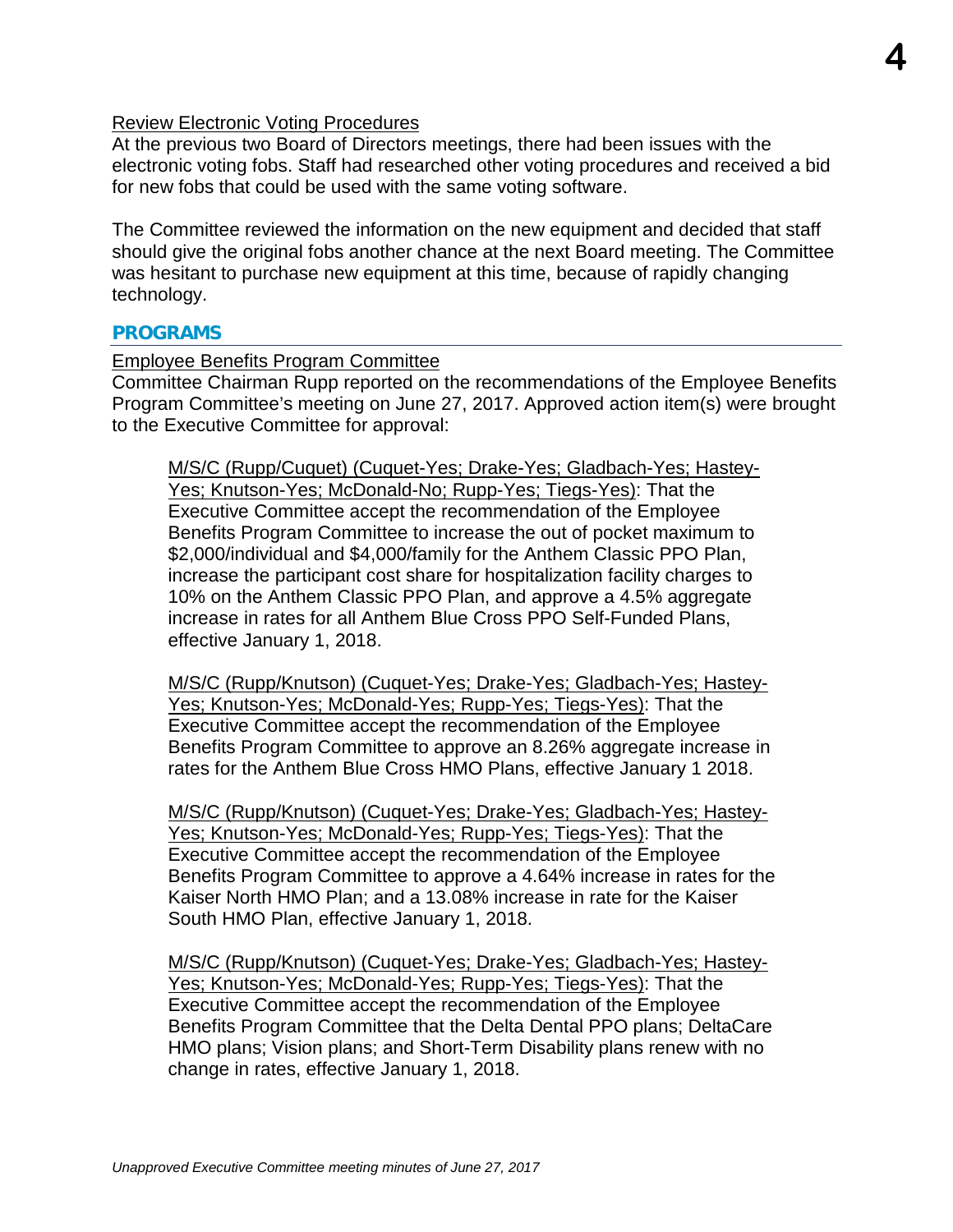### Significant Claims Report

Ms. Nogosek relayed that the Executive Committee has requested to be kept abreast of claims that had been previously presented for authority. Both she and Mr. Greenfield reviewed the following claims:

- United National Insurance vs. Weaverville Community Services District
- Nua et al vs. Fresno Irrigation District
- Homscheid v. South Coast Water District
- Kirschenmann Farms Inc. vs. Arvin-Edison Water Storage District
- Hernandez vs. Merced Irrigation District

### **MEMBERSHIP**

### San Gabriel Basin Water Quality Authority

Ms. Watkins presented San Gabriel Basin Water Quality Authority's (WQA) application for admission into the Workers' Compensation Program. The WQA was established in 1993 to coordinate, plan, and implement groundwater quality management programs to efficiently remediate groundwater contamination, and assist in preventing future contamination. The WQA has six full-time employees and a seven-member Board. The WQA has never experienced any workers' compensation claims. They currently participate in the General Liability and Property Programs.

Staff recommended approval of San Gabriel Basin Water Quality Authority's application for admission into the Workers' Compensation Program.

M/S/C (McDonald/Knutson) (Cuquet-Yes; Drake-Yes; Gladbach-Yes; Hastey-Yes; Knutson-Yes; McDonald-Yes; Rupp-Yes; Tiegs-Yes): That the Executive Committee approve San Gabriel Basin Water Quality Authority's application for admission into the Workers' Compensation Program.

### Deer Creek Storm Water District

Ms. Kyburz presented Deer Creek Storm Water District's application into the Liability Program. The District maintains the Deer Creek storm water channel to help keep flood waters away from the town of Alpaugh. The District does not have any employees. Operation and maintenance services are provided by Angiola Water District via a written contract. It is governed by a three-member Board of Directors.

The District has not experienced any losses during the past five years.

Staff recommended that the Executive Committee approve Deer Creek Storm Water District's application for admission into the Liability Program.

M/S/C (McDonald/Knutson) (Cuquet-Yes; Drake-Yes; Gladbach-Yes; Hastey-Yes; Knutson-Yes; McDonald-Yes; Rupp-Yes; Tiegs-Yes): That the Executive Committee approve Deer Creek Storm Water District's application for admission into the Liability Program.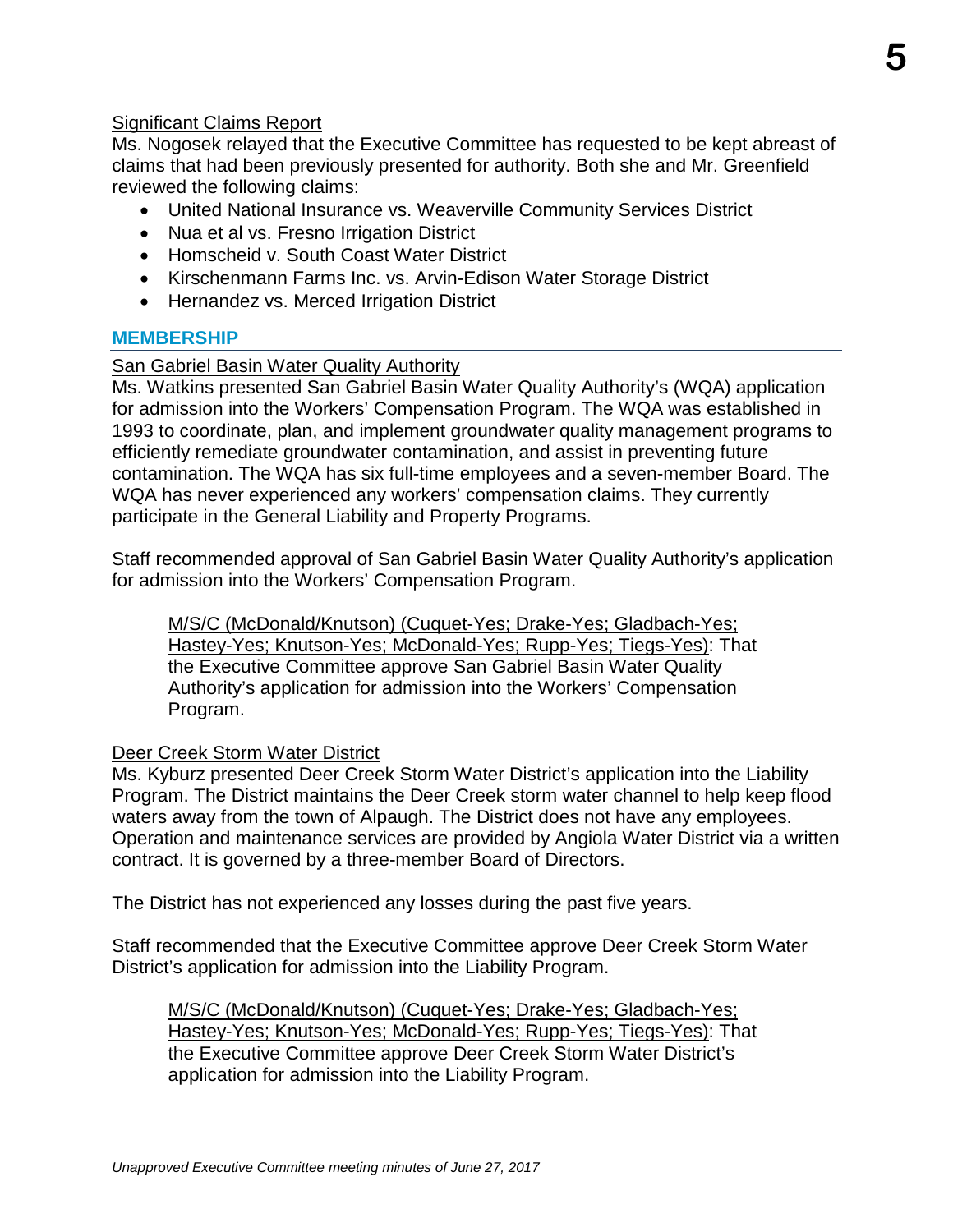Green Valley Water District

Ms. Kyburz presented Green Valley Water District's application into the Liability Program. The District was formed to preserve water rights and deliver water to Sandridge Partners. The District does not have any employees. Operation and maintenance services are provided by Angiola Water District via a written contract. It is governed by a five-member Board of Directors.

The District has not experienced any losses during the past five years.

Staff recommended approval of the Green Valley Water District's application for admission into the Liability Program.

M/S/C (Hastey/McDonald) (Cuquet-Yes; Drake-Yes; Gladbach-Yes; Hastey-Yes; Knutson-Yes; McDonald-Yes; Rupp-Yes; Tiegs-Yes): That the Executive Committee approve Green Valley Water District's application for admission into the Liability Program.

### El Rico Groundwater Sustainability Agency

Ms. Kyburz presented El Rico Groundwater Sustainability Agency's application for admission into the Liability Program. Groundwater Sustainability Agencies (GSA) are in the process of preparing and submitting their plans by the June 30, 2017 deadline as required under the Sustainable Groundwater Management Act. The El Rico Groundwater Sustainability Agency was formed in February 2017. Current membership is as follows: Alpaugh Irrigation District, Corcoran Irrigation District, City of Corcoran, County of Kings, Lovelace Reclamation District, Melga Water District, Salyer Water District, Tulare Lake Basin Water Storage District, and Tulare Lake Drainage District.

Staff recommended approval of El Rico Groundwater Sustainability Agency's application for admission into the Liability Program.

M/S/C (Rupp/McDonald) (Cuquet-Yes; Drake-Yes; Gladbach-Yes; Hastey-Yes; Knutson-Yes; McDonald-Yes; Rupp-Yes; Tiegs-Yes): That the Executive Committee approve El Rico Groundwater Sustainability Agency's application for admission into the Liability Program.

#### **MISCELLANEOUS**

Future agenda items None stated.

### CEO Update

Mr. Sells and staff updated the Committee on relevant current issues. Those discussed were:

• Membership – Ms. Thesing reported eleven new members from the beginning of the year with over a million dollars of increased premiums.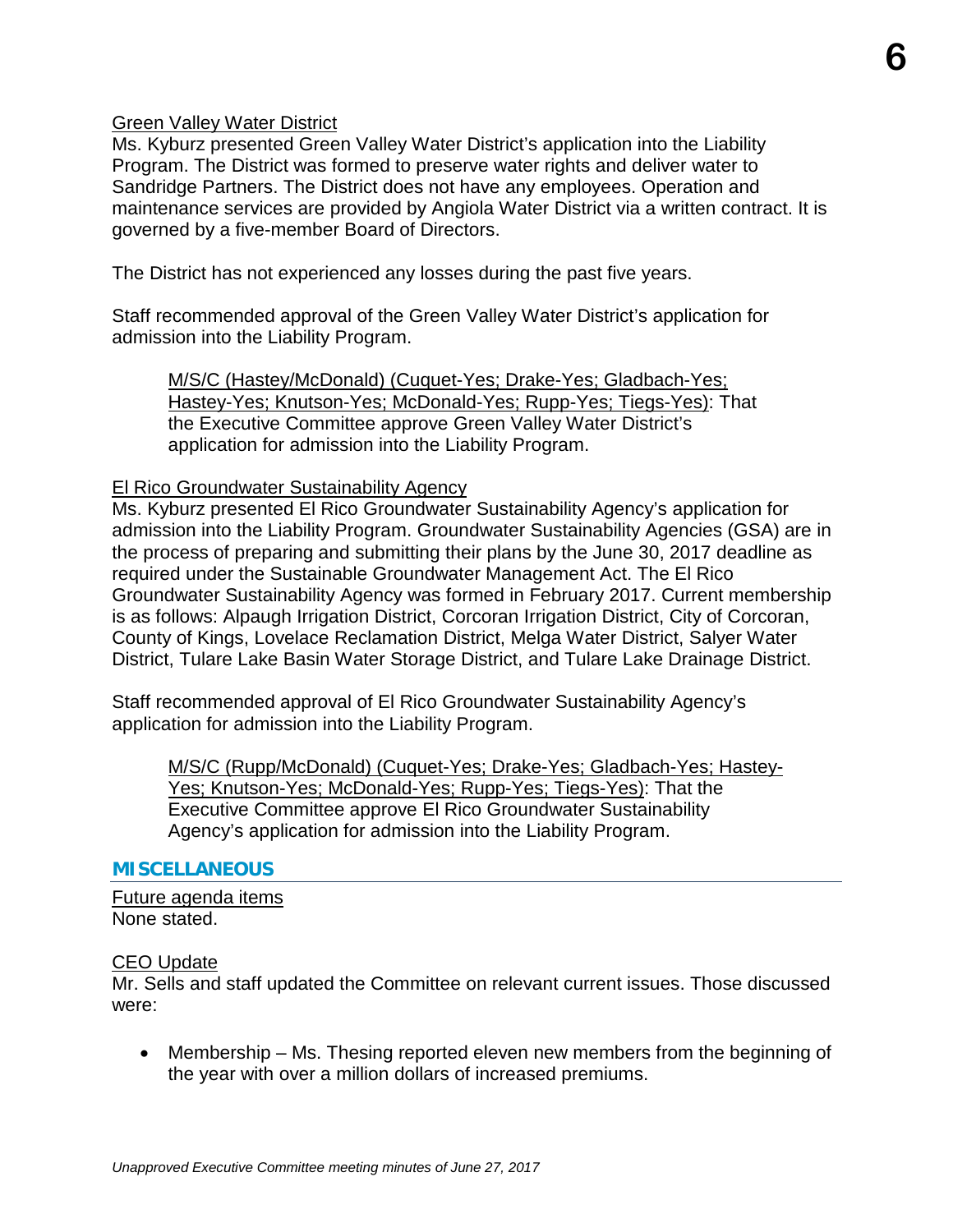**7**

- Information Technology Mr. Sells reported that the upgrade to the Ventiv program is still in progress and that the bswift program data is being evaluated.
- Website Ms. Slaven reported that an RFP went out the day prior to find a company to update the JPIA website.
- GSAs Three GSAs have approved applications to join the JPIA and more applications are still being accepted. Mr. Greenfield attended a meeting with ACWA concerning legal affairs.
- Aon Pooling Symposium Mr. Sells will be attending the Aon Pooling Symposium in New Mexico in July.
- Regional Training Ms. Slaven, Mr. Greenfield, and Ms. Crawford will be out at Districts over the next several weeks presenting regional training and attending HR Group meetings.

Availability for next meeting

No conflicts noted.

### **CLOSED SESSION**

Before proceeding into closed session, General Counsel announced the items to be discussed.

M/S/C (Knutson/Rupp) (Cuquet-Yes; Drake-Yes; Gladbach-Yes; Hastey-Yes; Knutson-Yes; Rupp-Yes; Tiegs-Yes): That the Executive Committee adjourn to closed session.

At approximately 2:25 pm, the Executive Committee, upon advice of General Counsel, adjourned to closed session pursuant to Government Code Section 54956.95 to discuss Liability Claims in Felactu, et al vs. Mid-Peninsula Water District.

M/S/C (Hastey/Cuquet) (Cuquet-Yes; Drake-Yes; Gladbach-Yes; Hastey-Yes; Knutson-Yes; Rupp-Yes; Tiegs-Yes): That the Executive Committee reconvene to open session.

The Committee returned to open session at 2:35 pm. General Counsel reported:

• Closed session item #1: No reportable action, instructions given to staff.

The Executive Committee meeting adjourned at 2:35 pm.

Attest:

X

E. G. "Jerry" Gladbach Chairman

X

Walter A. Sells Secretary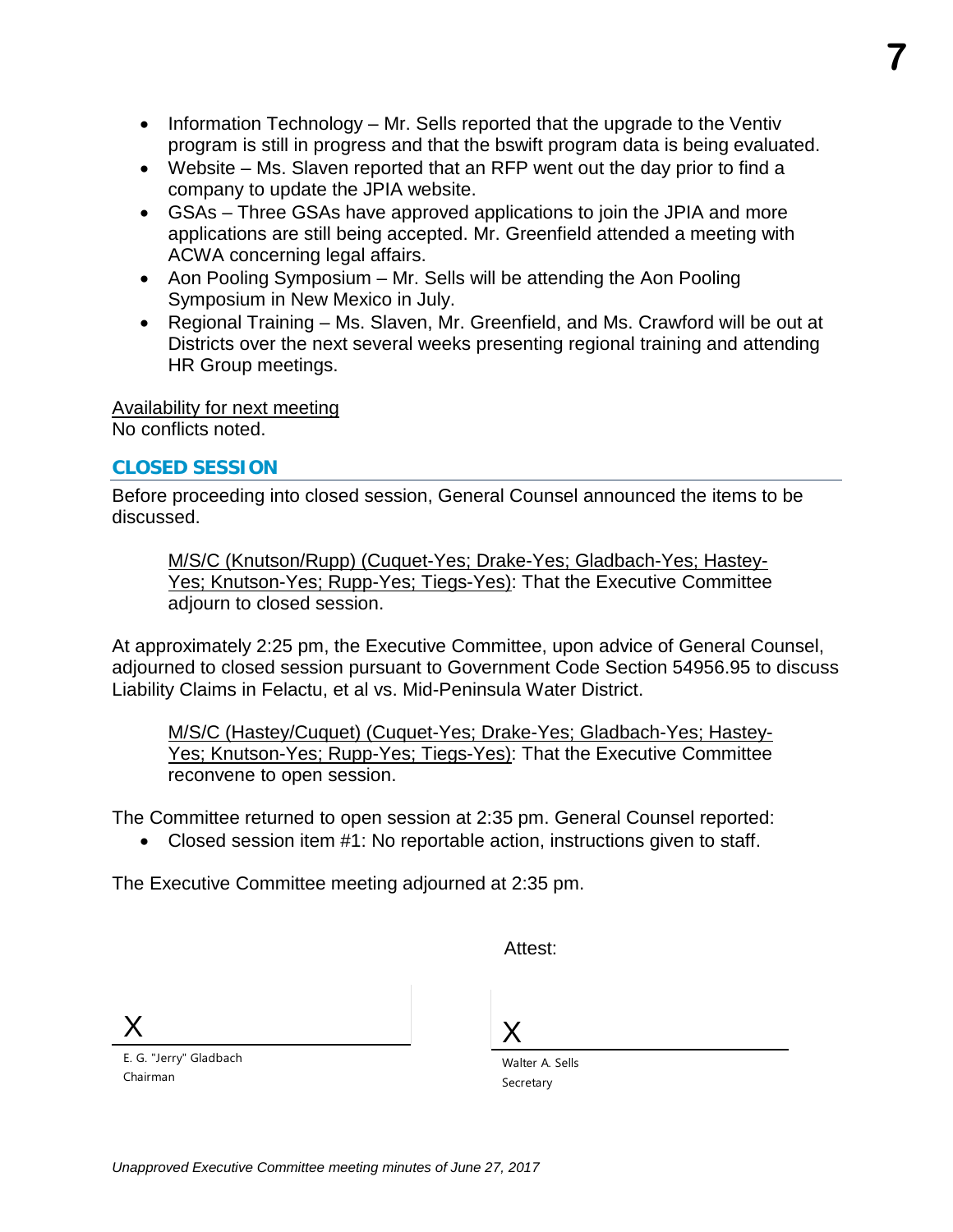### **ACWA JPIA Calendar of Meeting Dates for 2018**  August 30, 2017

### **BACKGROUND**

The "Proposed Calendar of Meeting Dates" is prepared each year for approval of the Executive Committee.

### **CURRENT SITUATION**

A meeting calendar for 2018 has been prepared after taking into account the anticipated dates of the Executive Committee's own District board meetings.

The proposed committee meetings are:

#### January:

- 18 Personnel
- 30 Risk Management
- 30 Executive

#### March:

- 20 Finance & Audit
- 20 Property
- 21 Executive

#### April:

• 17 – Employee Benefits

### May (Spring Conference)

- 7 Work Comp
- 7 Liability
- 7 Executive
- 7 Board of Directors

### June:

• 7 – Personnel

#### July:

- 9 Employee Benefits
- $\bullet$  9 Executive

#### September:

- 18 Finance
- $\bullet$  18 Liability
- $\bullet$  19 Executive

#### November (Fall Conference)

- 26 Executive
- 26 Board of Directors

### **RECOMMENDATION**

That the Executive Committee approve the Calendar of Meeting Dates for 2018 as presented.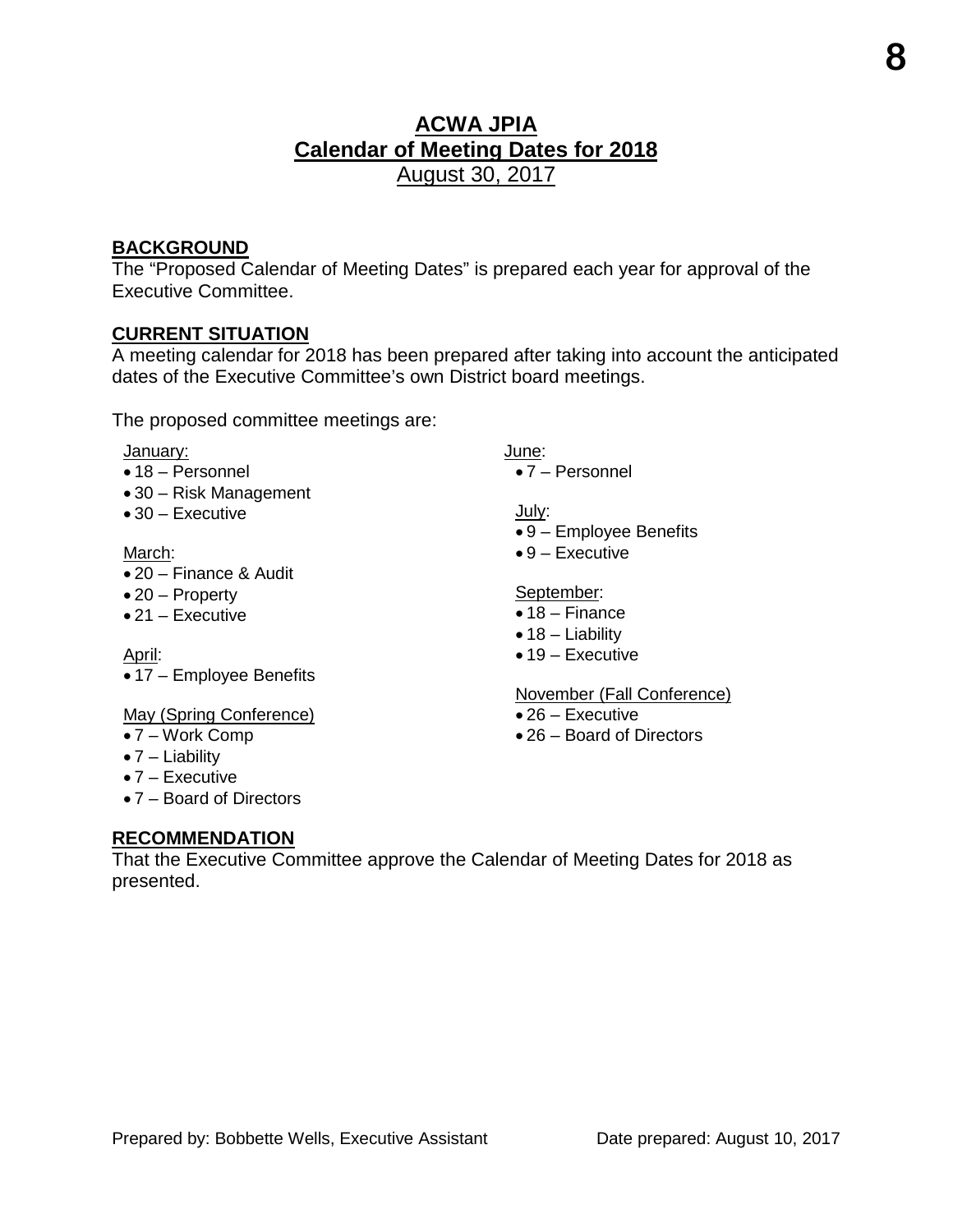

## **JPIA MEETING & CONFERENCE CALENDAR – 2018**

|                                                            | <b>BOARD OF</b>  |                  |  |                                                           | <b>FINANCE</b>    |                                                 | PROGRAMS                |                  |                 |                            | <b>RISK</b> |          |
|------------------------------------------------------------|------------------|------------------|--|-----------------------------------------------------------|-------------------|-------------------------------------------------|-------------------------|------------------|-----------------|----------------------------|-------------|----------|
| <b>MEETING</b><br><b>DATES</b>                             | <b>DIRECTORS</b> | <b>EXECUTIVE</b> |  | <b>PERSONNEL</b>                                          | &<br><b>AUDIT</b> |                                                 | Emp.<br><b>Benefits</b> | <b>Liability</b> | <b>Property</b> | <b>Work</b><br><b>Comp</b> | <b>MGMT</b> |          |
| <b>JAN 18</b>                                              |                  |                  |  | 11:00 AM<br><b>ONTARIO</b>                                |                   |                                                 |                         |                  |                 |                            |             |          |
| <b>JAN 30</b>                                              |                  | $1:00$ PM        |  |                                                           |                   |                                                 |                         |                  |                 |                            |             | 10:00 AM |
| <b>MAR 20</b>                                              |                  |                  |  |                                                           |                   | $1:00$ PM                                       |                         |                  |                 | 3:00 PM                    |             |          |
| <b>MAR 21</b>                                              |                  | 8:30 AM          |  |                                                           |                   |                                                 |                         |                  |                 |                            |             |          |
| <b>APR 17</b>                                              |                  |                  |  |                                                           |                   |                                                 |                         | 10:00 AM         |                 |                            |             |          |
| MAY <sub>7</sub>                                           | 1:30 PM          | 11:00 AM         |  |                                                           |                   |                                                 |                         |                  | 9:45 AM         |                            | 8:30 AM     |          |
| MAY <sub>8</sub>                                           |                  |                  |  |                                                           |                   | <b>ACWA CONFERENCE MAY 8 TO 11 - SACRAMENTO</b> |                         |                  |                 |                            |             |          |
| JUN <sub>7</sub>                                           |                  |                  |  | 11:00 AM<br><b>ONTARIO</b>                                |                   |                                                 |                         |                  |                 |                            |             |          |
| JUL 9                                                      |                  | $1:00$ PM        |  |                                                           |                   |                                                 |                         | 9:00 AM          |                 |                            |             |          |
|                                                            |                  |                  |  | CAJPA CONFERENCE SEPTEMBER 12 TO 15 - SOUTH LAKE TAHOE CA |                   |                                                 |                         |                  |                 |                            |             |          |
| <b>SEP 18</b>                                              |                  |                  |  |                                                           |                   | $1:00$ PM                                       |                         |                  | 3:00 PM         |                            |             |          |
| <b>SEP 19</b>                                              |                  | 8:30 AM          |  |                                                           |                   |                                                 |                         |                  |                 |                            |             |          |
| <b>Nov 26</b>                                              | 1:30 PM          | 10:30 AM         |  |                                                           |                   |                                                 |                         |                  |                 |                            |             |          |
| <b>ACWA CONFERENCE NOVEMBER 28 TO DECEMBER 1 - ANAHEIM</b> |                  |                  |  |                                                           |                   |                                                 |                         |                  |                 |                            |             |          |

|                      | <b>JAN</b> | <b>FEB</b> | <b>MAR</b> | <b>APR</b> | <b>MAY</b> | <b>JUN</b> | <b>JUL</b> | <b>AUG</b> | SEP | <b>OCT</b> | <b>NOV</b> | <b>DEC</b> |
|----------------------|------------|------------|------------|------------|------------|------------|------------|------------|-----|------------|------------|------------|
| <b>JPIA CLOSED</b>   |            |            |            |            |            |            |            |            |     |            |            |            |
| <b>MGR MEETINGS</b>  |            |            |            |            |            |            |            |            |     |            |            |            |
| <b>STAFF Q&amp;A</b> |            |            |            |            |            |            |            |            |     |            |            |            |
| <b>RM @ JPIA</b>     |            |            |            |            |            |            |            |            |     |            |            |            |
|                      |            |            |            |            |            |            |            |            |     |            |            |            |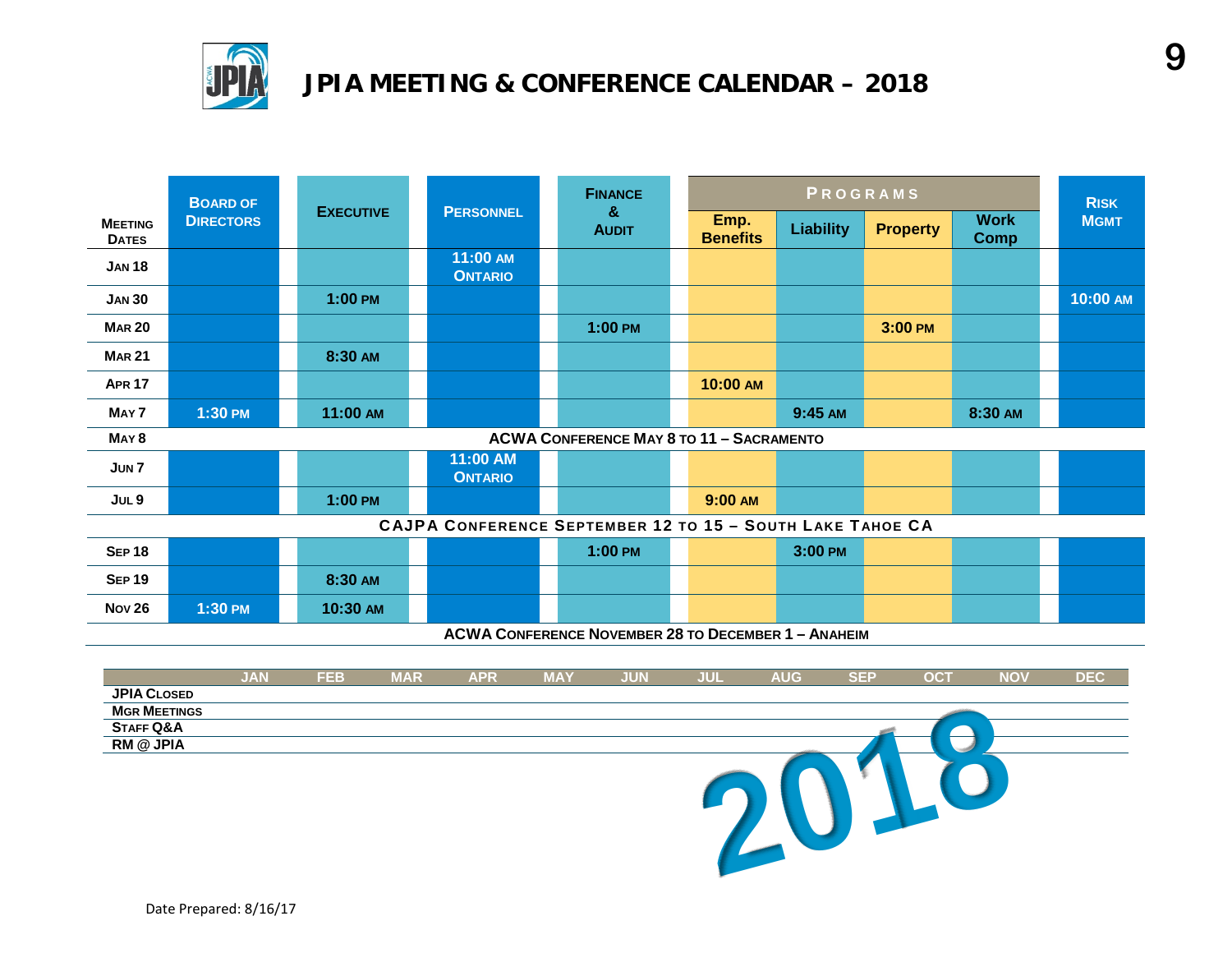### **ACWA JPIA Strategic Planning Session for 2018** August 30, 2017

### **BACKGROUND**

Every three to five years, the JPIA Executive Committee and senior staff meet for several days to discuss the strategic direction of the organization. This meeting has traditionally consisted of two days of meetings, requiring a two-night stay overnight at a hotel.

### **CURRENT SITUATION**

The last Strategic Planning session was held in 2013. The organization has experienced turnover in the Executive Committee and senior staff since that meeting, and the needs and issues of the pool members are evolving. Therefore, a Strategic Planning session is desired to set direction for the organization. The date and location to be decided upon so that staff can begin planning for the meeting in 2018. Staff puts forth the following possible dates at a location yet to be determined in the Palm Desert/Rancho Mirage area:

Thursday, Friday – February 15/16, 2018 Thursday, Friday – March 1/2, 2018 Tuesday, Wednesday – February 20/21, 2018

### **RECOMMENDATION**

Staff is looking for direction from the Executive Committee on dates and location for the 2018 Strategic Planning session.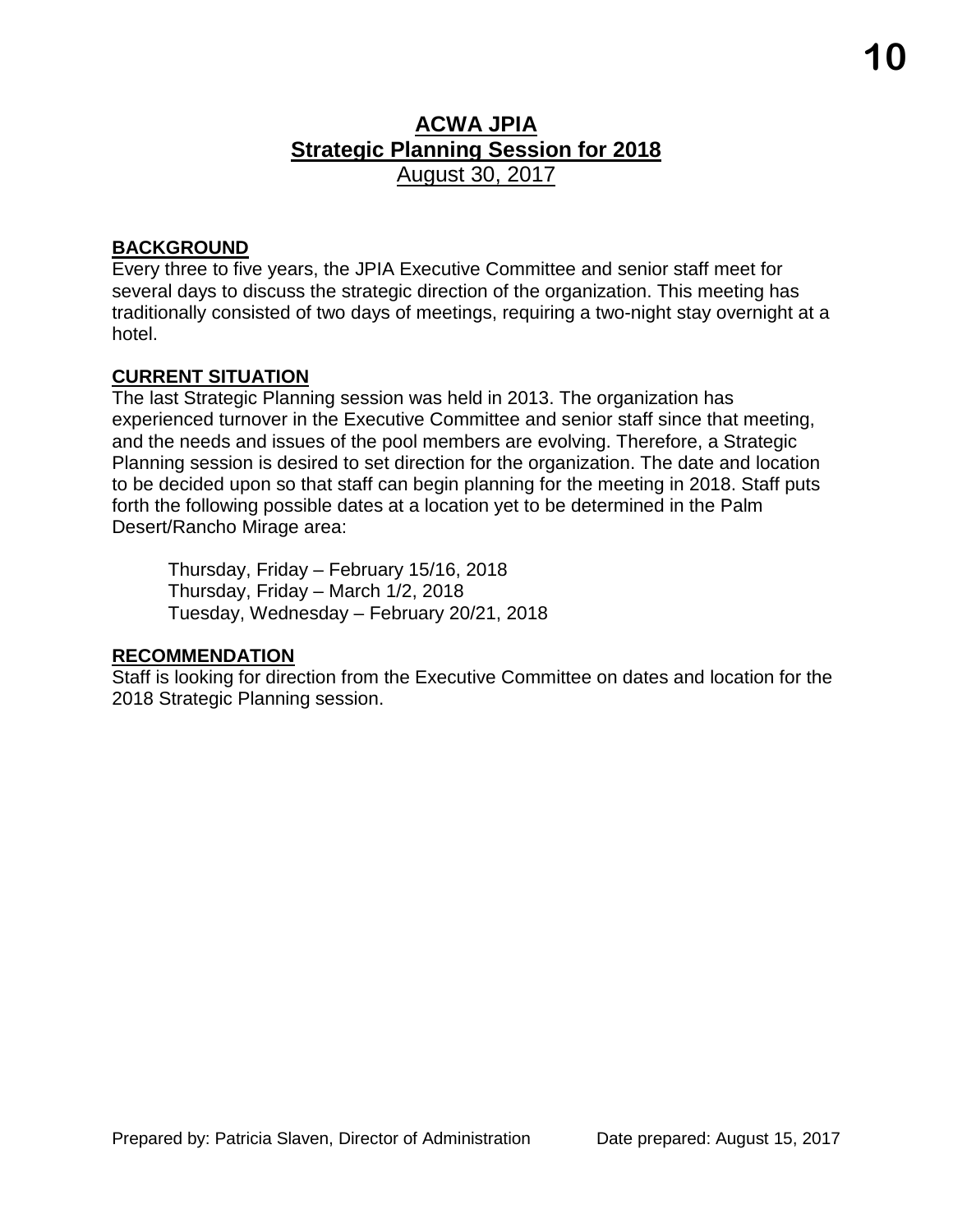

## **FINANCE & AUDIT COMMITTEE MEETING**

AGENDA

JPIA Executive Conference Room 2100 Professional Drive, Roseville, CA 95661 (800) 231-5742 - **WWW.[ACWAJPIA](http://www.acwajpia.com/).COM**

### **Tuesday August 29, 2017, 1:00 P.M.**

WebEx call-in: **(855) 749-4750;** Access code: **802 891 680;** Password: **1234** This meeting shall consist of a simultaneous WebEx teleconference call at the ACWA JPIA,

- 2100 Professional Drive, Roseville, CA 95661 and the following remote sites:
	- Corder 10440 Ashford Street, Rancho Cucamonga
	- Ruettgers 3200 Rio Mirada Drive, Bakersfield

### **WELCOME**

### **CALL TO ORDER AND ANNOUNCEMENT OF QUORUM**

**ANNOUNCEMENT RECORDING OF MEETING** This meeting may be recorded to assist in preparation of minutes. Recordings will only be kept 30 days following the meeting, as mandated by the California Brown Act.

### **EVACUATION PROCEDURES**

**PUBLIC COMMENT** Members of the public will be allowed to address the Finance and Audit Committee on any agenda item prior to the Committee's decision on the item. They will also be allowed to comment on any issues that they wish which may or may not be on the agenda. If anyone present wishes to be heard, please let the Chairman know.

### **INTRODUCTIONS**

### **ADDITIONS TO OR DELETIONS FROM THE AGENDA**

Presenter Presenter Page to the Control of the Control of the Control of the Control of the Control of the Control of the Control of the Control of the Control of the Control of the Control of the Control of the Control of

| Scaglione |     | Approve the minutes of the meeting of March 20, 2017. |
|-----------|-----|-------------------------------------------------------|
| All       | н.  | Report on meetings attended on behalf of the JPIA.    |
| Meacham   | Ш.  | Long-term Investment Portfolio update.                |
| Sells     | IV. | Discuss proposed organizational goals.                |

Preliminary Agenda-date issued: August 8, 2017 Final Agenda-date issued: August 15, 2017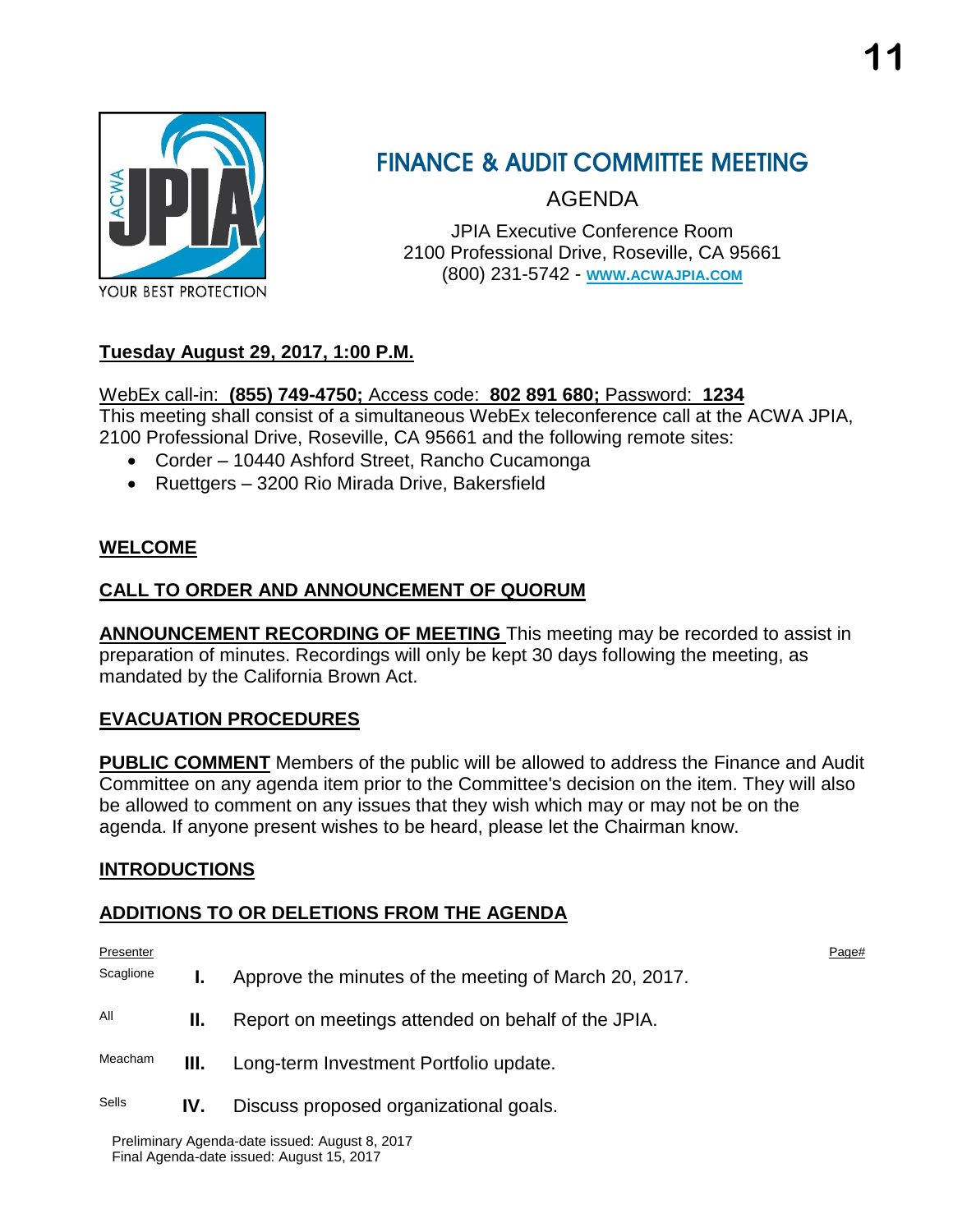Presenter Presenter Page#

deBernardi **V.** Review and make recommendation on the Investment Policy.

Scaglione **VI.** Announce next meeting date: March 20, 2018

#### **ADJOURN**

**\***Related items enclosed.

*Americans With Disabilities Act – The JPIA conforms to the protections and prohibitions contained in Section 202 of the Americans with Disabilities Act of 1990 and the Federal Rules and Regulations adopted in implementation thereof. A request for disability-related modification or accommodation, in order to participate in a public meeting of the JPIA, shall be made to: Cece Reynolds, Accountant II, ACWA JPIA, PO Box 619082, Roseville, CA 95661-9082; telephone (916) 786-5742. The JPIA's normal business hours are Monday – Friday, 7:30 a.m. to 4:30 p.m. (Government Code Section 54954.2, subdivision. (a)(1).)*

*Written materials relating to an item on this Agenda that are distributed to the JPIA's Finance and Audit Committee within 72 hours before it is to consider the item at its regularly scheduled meeting will be made available for public inspection at ACWA JPIA, 2100 Professional Drive, Roseville, CA 95661-3700; telephone (916) 786-5742. The JPIA's normal business hours are Monday – Friday, 7:30 a.m. to 4:30 p.m.*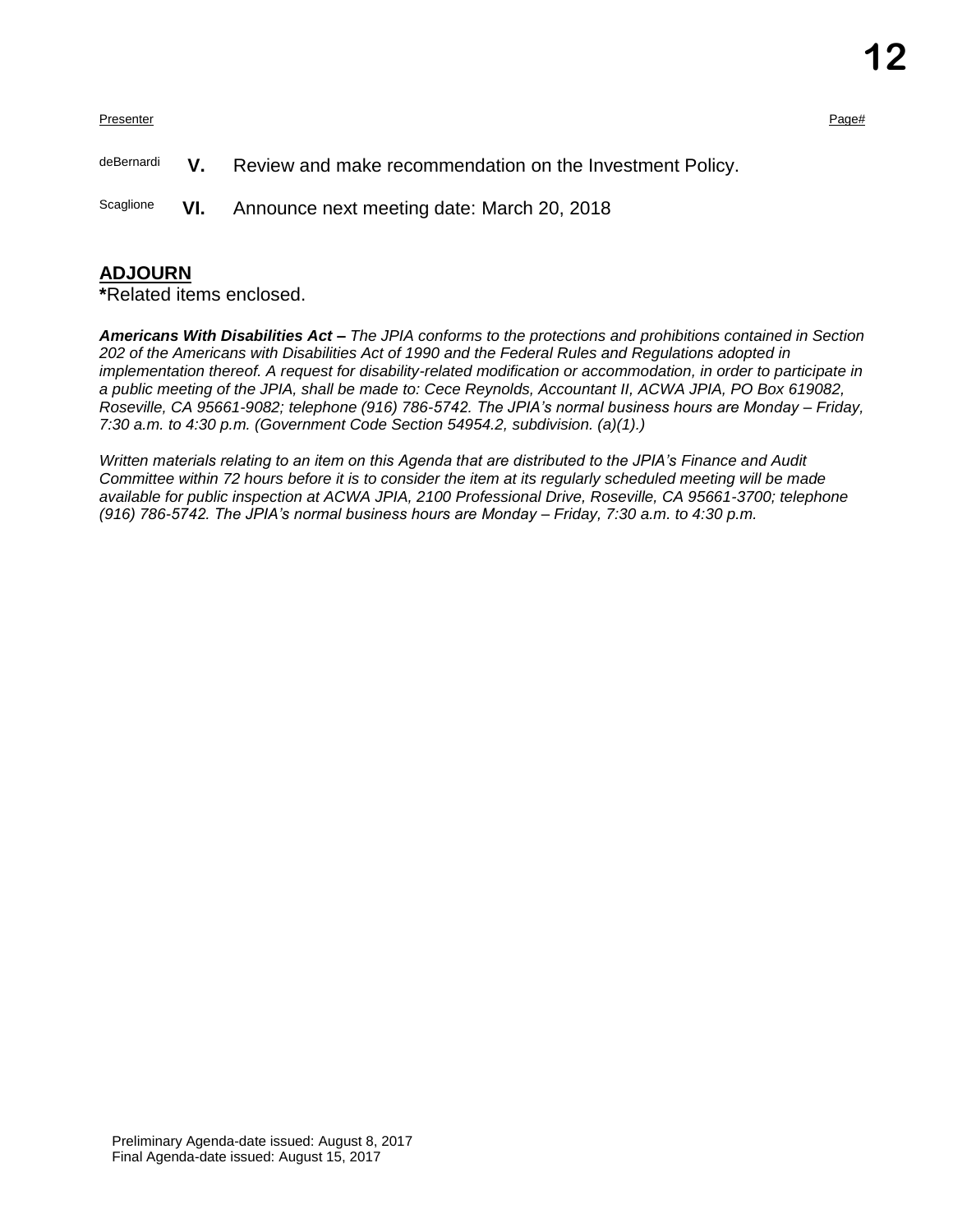

## **LIABILITY PROGRAM COMMITTEE MEETING**

AGENDA

JPIA Executive Conference Room 2100 Professional Drive, Roseville, CA 95661 (800) 231-5742 - **WWW.[ACWAJPIA](http://www.acwajpia.com/).COM**

### **Tuesday, August 29, 2017, 3:00 PM**

### **WebEx call-in: Access code: 809 840 581 Password: 1234**

This meeting shall consist of a simultaneous WebEx teleconference call at the ACWA Joint Powers Insurance Authority, 2100 Professional Drive, Roseville, CA 95661 and the following remote sites:

- Groundwater, 11368 E. Stillwater Way, Redding
- Hoagland, 40481 Calle Fiesta, Temecula
- SR "Al" Lopez, 14205 Meridian Parkway, Riverside
- Richard "Dick" Shaikewitz, 50 Butterfly Lane, Montecito
- Schwarm, 505 S. Vulcan Avenue, Encinitas

### **WELCOME**

### **CALL TO ORDER AND ANNOUNCEMENT OF QUORUM**

**ANNOUNCEMENT RECORDING OF MEETING** This meeting may be recorded to assist in preparation of minutes. Recordings will only be kept 30 days following the meeting, as mandated by the California Brown Act.

### **EVACUATION PROCEDURES**

**PUBLIC COMMENT** Members of the public will be allowed to address the Liability Program Committee on any agenda item prior to the Committee's decision on the item. They will also be allowed to comment on any issues that they wish which may or may not be on the agenda. If anyone present wishes to be heard, please let the Chairman know.

### **INTRODUCTIONS**

### **ADDITIONS TO OR DELETIONS FROM THE AGENDA**

Presenter Presenter Page#

### **I. CONSENT AGENDA**

Preliminary Agenda-date issued: July 13, 2017 Final Agenda – date issued: August 15, 2017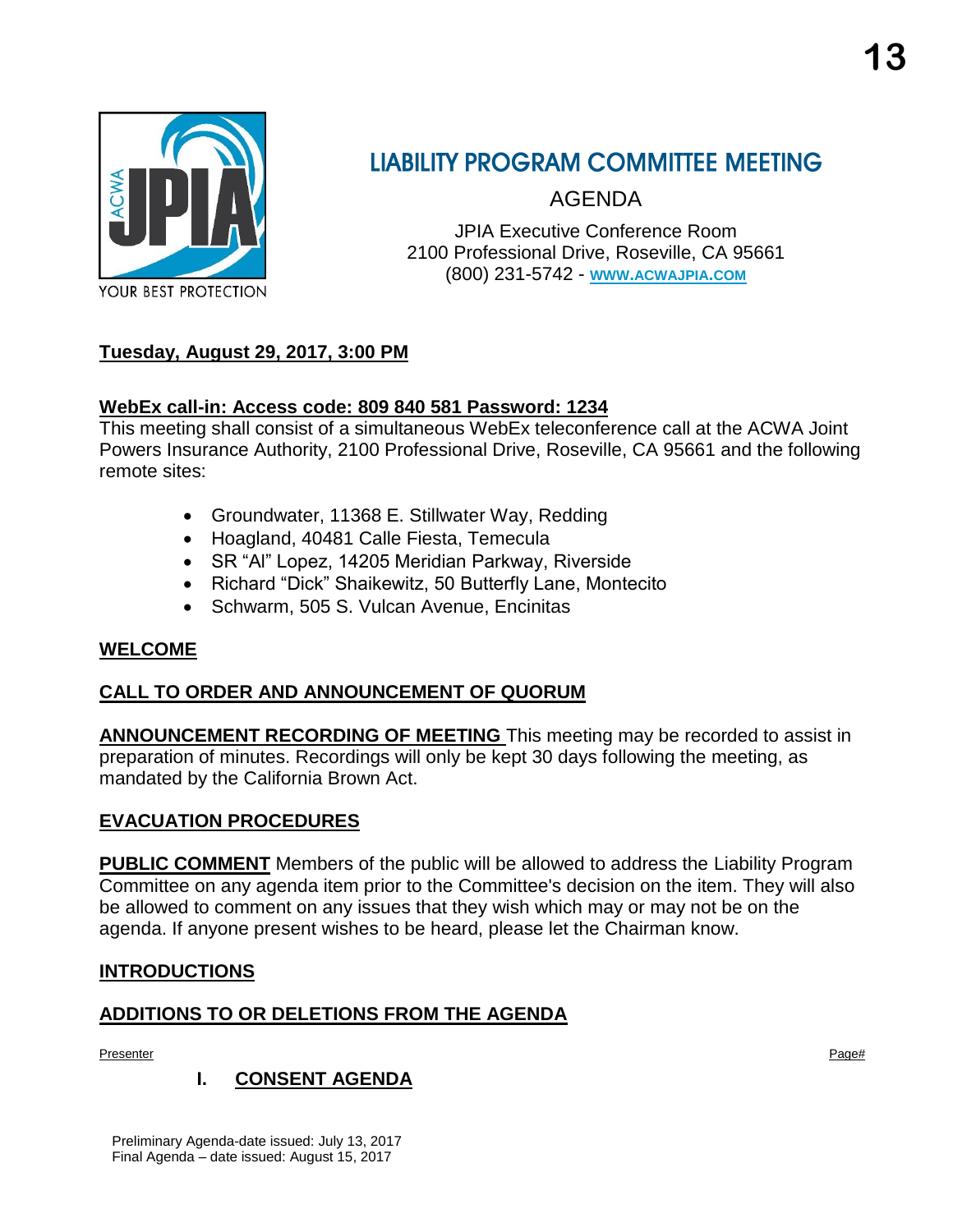### Presenter Presenter Page# McDonald **\*** A. Approve the minutes of the meeting of April 4, 2017. All B. Report on meetings attended on behalf of the JPIA. Thesing **\*** C. Membership Report. Thesing **\*** D. Intent to withdraw update. **II. NEW BUSINESS** Sells **\*** A. Review of General Liability historic and current claims trends. Thesing **\*** B. Review and make recommendation on the additional amendments to the 2017-18 Memorandum of Liability Coverage. Thesing **\*** C. Review and make recommendation on the 2017-18 renewal of Excess General Liability. deBernardi **\*** D. Review and make recommendation on the October 1, 2017 renewal pricing. Thesing **\*** E. Review and make recommendation on the 2017-18 renewal of Cyber Liability. Thesing **\*** F. Review and make recommendation on the proposed Underwriting Policy. **III. UPCOMING MEETING**

McDonald **\*** A. Discuss next meeting date.

### **ADJOURN**

**\***Related items enclosed.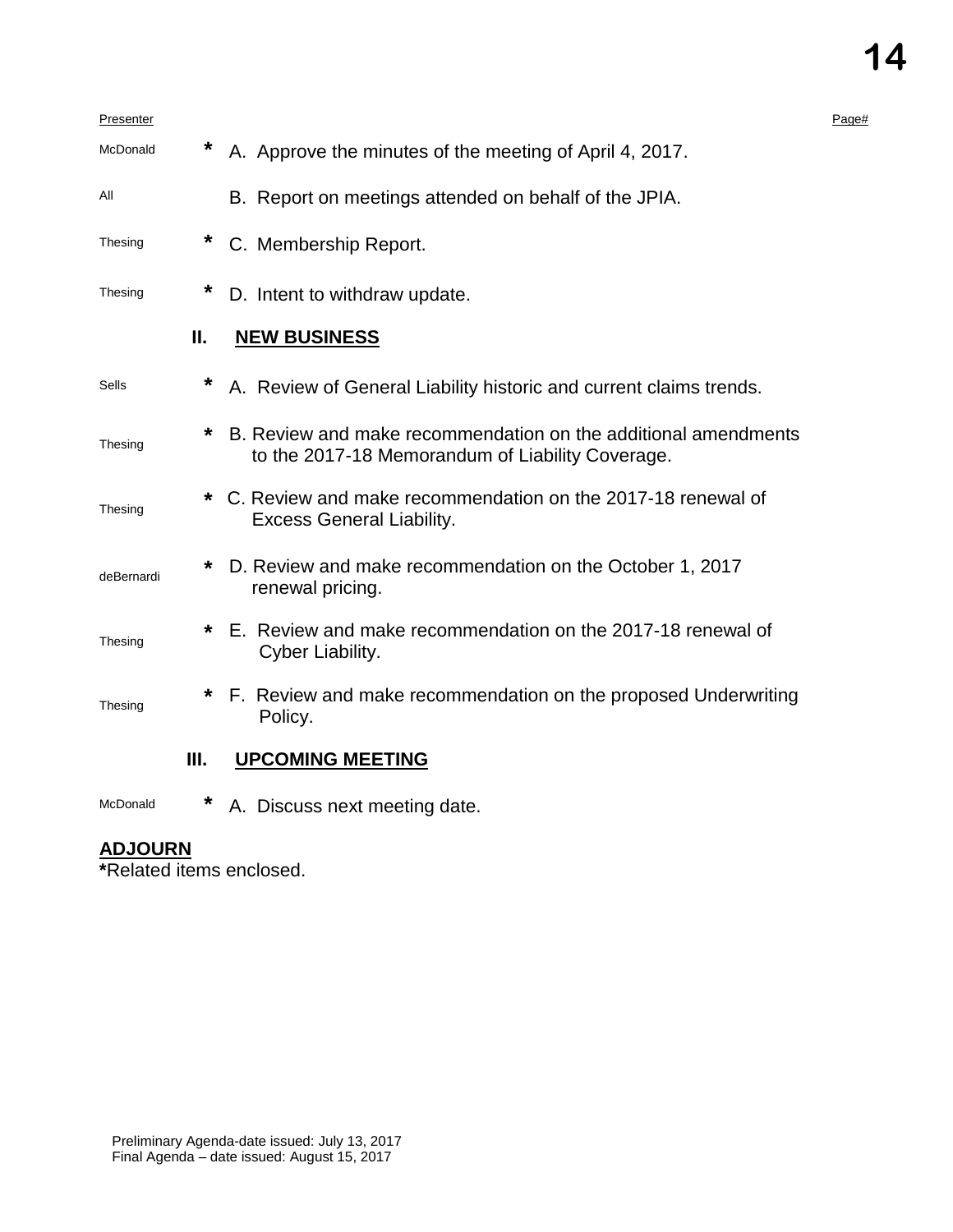Program Join Date

#### **DISTRICT INFORMATION**

| Mid-Kaweah Groundwater Subbasin<br>Joint Powers Authority Groundwater<br><b>Sustainability Agency</b> |                                                              | Program<br>Liability | Join Date<br>Applying |
|-------------------------------------------------------------------------------------------------------|--------------------------------------------------------------|----------------------|-----------------------|
| Tulare, CA<br><b>Tulare County</b>                                                                    |                                                              |                      |                       |
| Date Formed:<br>Type of Agency:<br>Date Joined ACWA:                                                  | 2017<br><b>Groundwater Sustainability Agency</b><br>Applying |                      |                       |

### **LINES OF COVERAGE**

|           |         | Quoted  | Current | Current |
|-----------|---------|---------|---------|---------|
| Program   | Payroll | Premium | Premium | Carrier |
| Liability | \$0     | \$1,507 | N/A     | N/A     |

### **BACKGROUND**

The City of Visalia, City of Tulare, and the Tulare Irrigation District have entered into an agreement to form the Mid-Kaweah Groundwater Subbasin Joint Powers Authority Groundwater Sustainability Agency (Mid-Kaweah GSA) in compliance with the Sustainable Groundwater Management Act of 2014 to protect existing surface water and groundwater rights. The Mid-Kaweah GSA was formed September 14, 2015. Current membership is as follows:

| <b>Members</b>                    | <b>Existing JPIA Member Programs</b><br><b>Participation</b>           |
|-----------------------------------|------------------------------------------------------------------------|
| <b>Tulare Irrigation District</b> | Yes, since 1979; Liability, Property, Work<br>Comp & Employee Benefits |
| City of Visalia                   | <b>No</b>                                                              |
| City of Tulare                    | No                                                                     |

### **RECOMMENDATION**

That the Executive Committee approve Mid-Kaweah Groundwater Subbasin Joint Powers Authority Groundwater Sustainability Agency's application for admission to the Liability Program.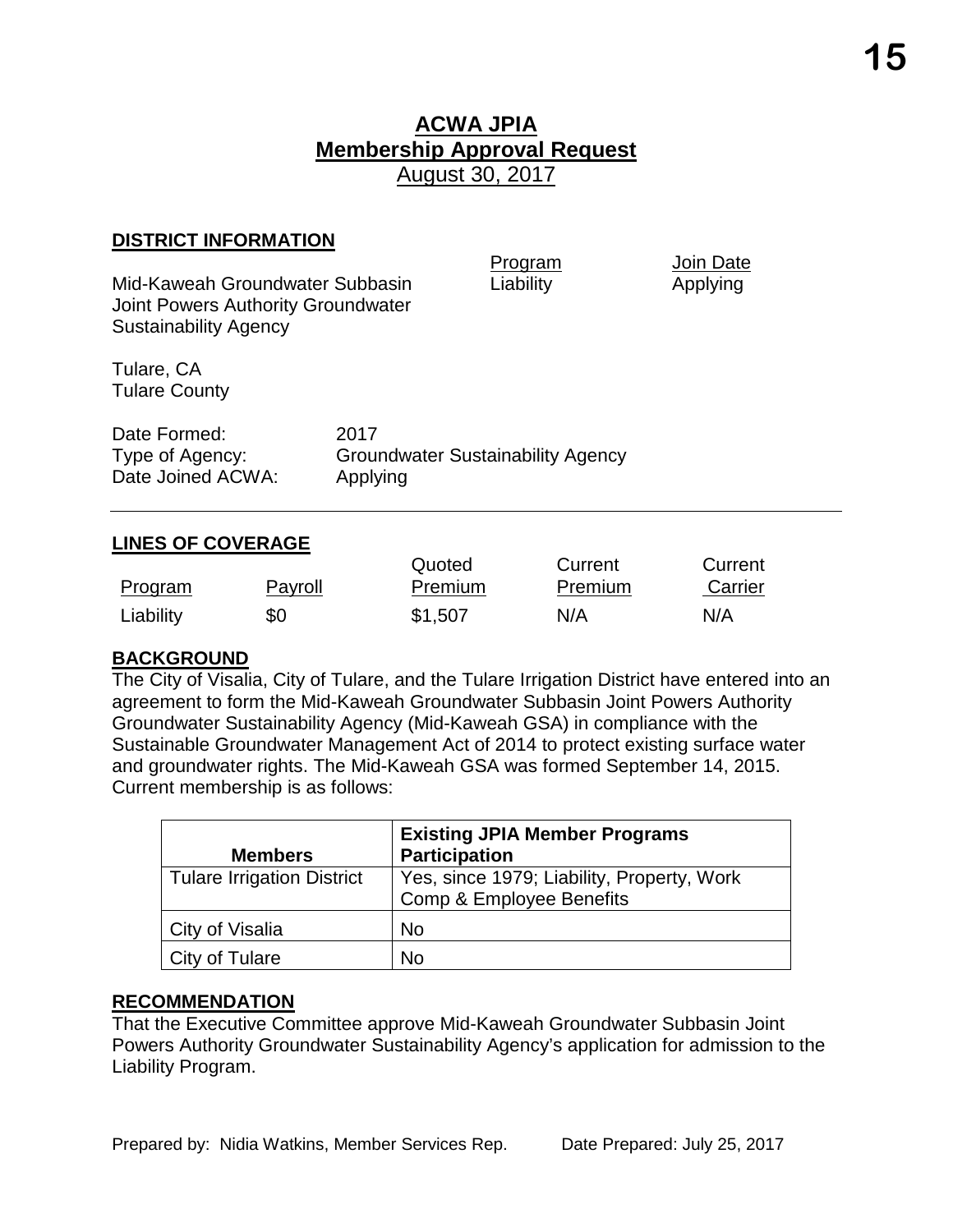### **DISTRICT INFORMATION**

| <b>Yolo Subbasin Groundwater Agency</b><br>Woodland, CA<br><b>Yolo County</b> |                  | Program<br>Liability                     | Join Date<br>Applying |
|-------------------------------------------------------------------------------|------------------|------------------------------------------|-----------------------|
| Date Formed:<br>Type of Agency:<br>Date Joined ACWA:                          | 2017<br>Applying | <b>Groundwater Sustainability Agency</b> |                       |

### **LINES OF COVERAGE**

| Program   | Payroll | Quoted<br>Premium | Current<br>Premium | Current<br>Carrier |
|-----------|---------|-------------------|--------------------|--------------------|
| Liability | \$0     | \$1,969           | N/A                | N/A                |

### **BACKGROUND**

The Yolo Subbasin Groundwater Agency was formed on June 19, 2017. Current membership is as follows:

| Member                                    | <b>Existing JPIA Member/Programs</b><br><b>Participation</b>                      |
|-------------------------------------------|-----------------------------------------------------------------------------------|
| City of Davis                             | No                                                                                |
| City of West Sacramento                   | No                                                                                |
| City of Winters                           | No                                                                                |
| City of Woodland                          | <b>No</b>                                                                         |
| Dunnigan Water District                   | Yes, Since 1987; Liability, Property, Work<br><b>Comp &amp; Employee Benefits</b> |
| <b>Esparto Community Service District</b> | No                                                                                |
| <b>Madison Community Service District</b> | <b>No</b>                                                                         |
| <b>Reclamation District 108</b>           | Yes, Since 1980; Liability, Property,<br>Work Comp & Employee Benefits            |
| <b>Reclamation District 537</b>           | No                                                                                |
| <b>Reclamation District 730</b>           | <b>No</b>                                                                         |
| <b>Reclamation District 765</b>           | No                                                                                |
| <b>Reclamation District 785</b>           | No                                                                                |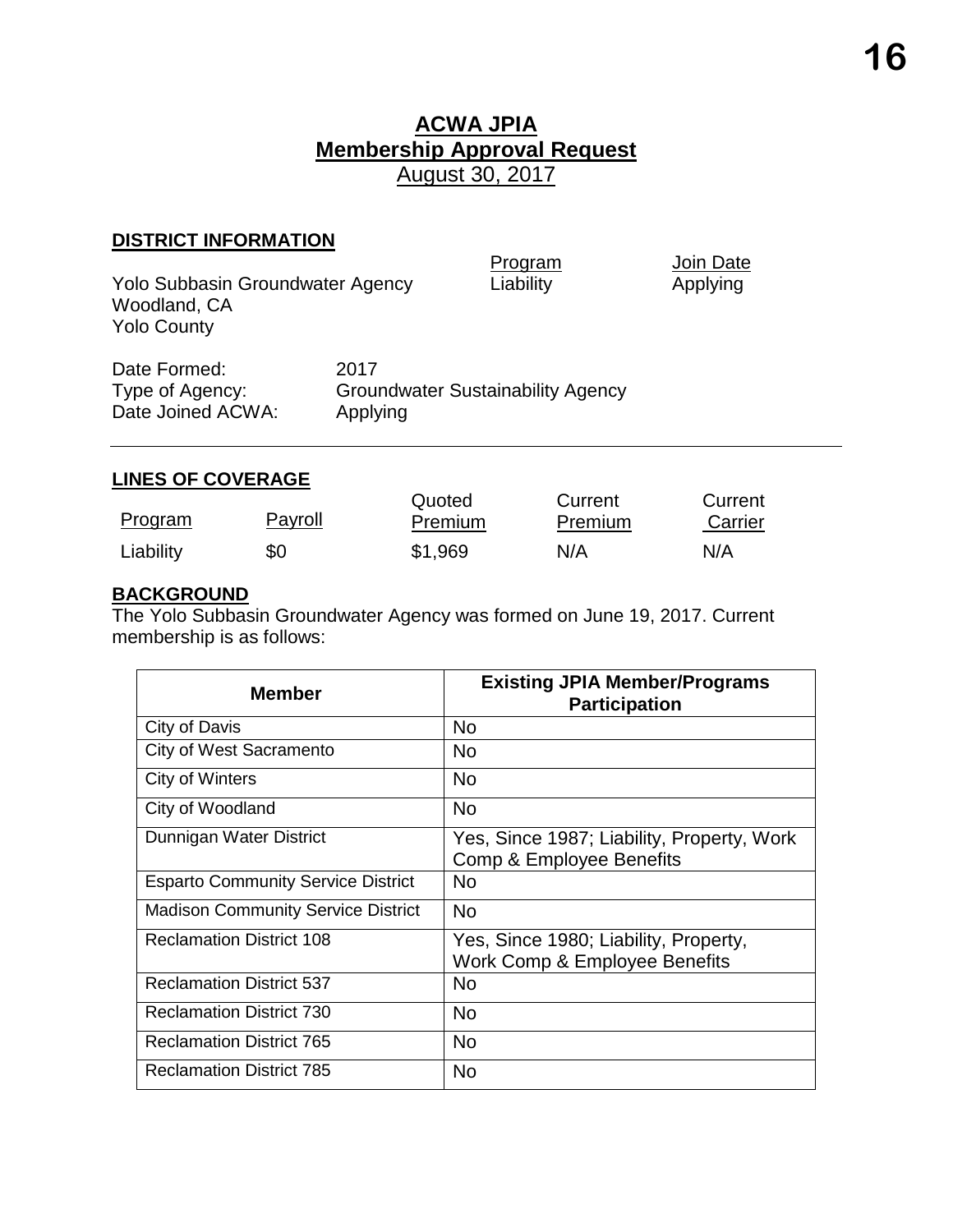| <b>Member</b>                                                                | <b>Existing JPIA Member/Programs</b><br><b>Participation</b>           |
|------------------------------------------------------------------------------|------------------------------------------------------------------------|
| <b>Reclamation District 787</b>                                              | No                                                                     |
| <b>Reclamation District 827</b>                                              | No.                                                                    |
| <b>Reclamation District 1600</b>                                             | No.                                                                    |
| <b>Reclamation District 2035</b>                                             | No.                                                                    |
| Yocha Dehe Wintun Nation                                                     | <b>No</b>                                                              |
| <b>Yolo County</b>                                                           | <b>No</b>                                                              |
| <b>Yolo County Flood Control &amp; Water</b><br><b>Conservation District</b> | Yes, Since 1980; Liability, Property,<br>Work Comp & Employee Benefits |
| California American Water Company                                            | No.                                                                    |
| Dunnigan Colusa Drain Mutual Water<br>Company                                | <b>No</b>                                                              |
| University of California, Davis                                              | <b>No</b>                                                              |
| <b>Yolo County Farm Bureau</b>                                               | No                                                                     |

### **RECOMMENDATION**

That the Executive Committee approve Yolo Subbasin Groundwater Agency's application for admission to the Liability Program.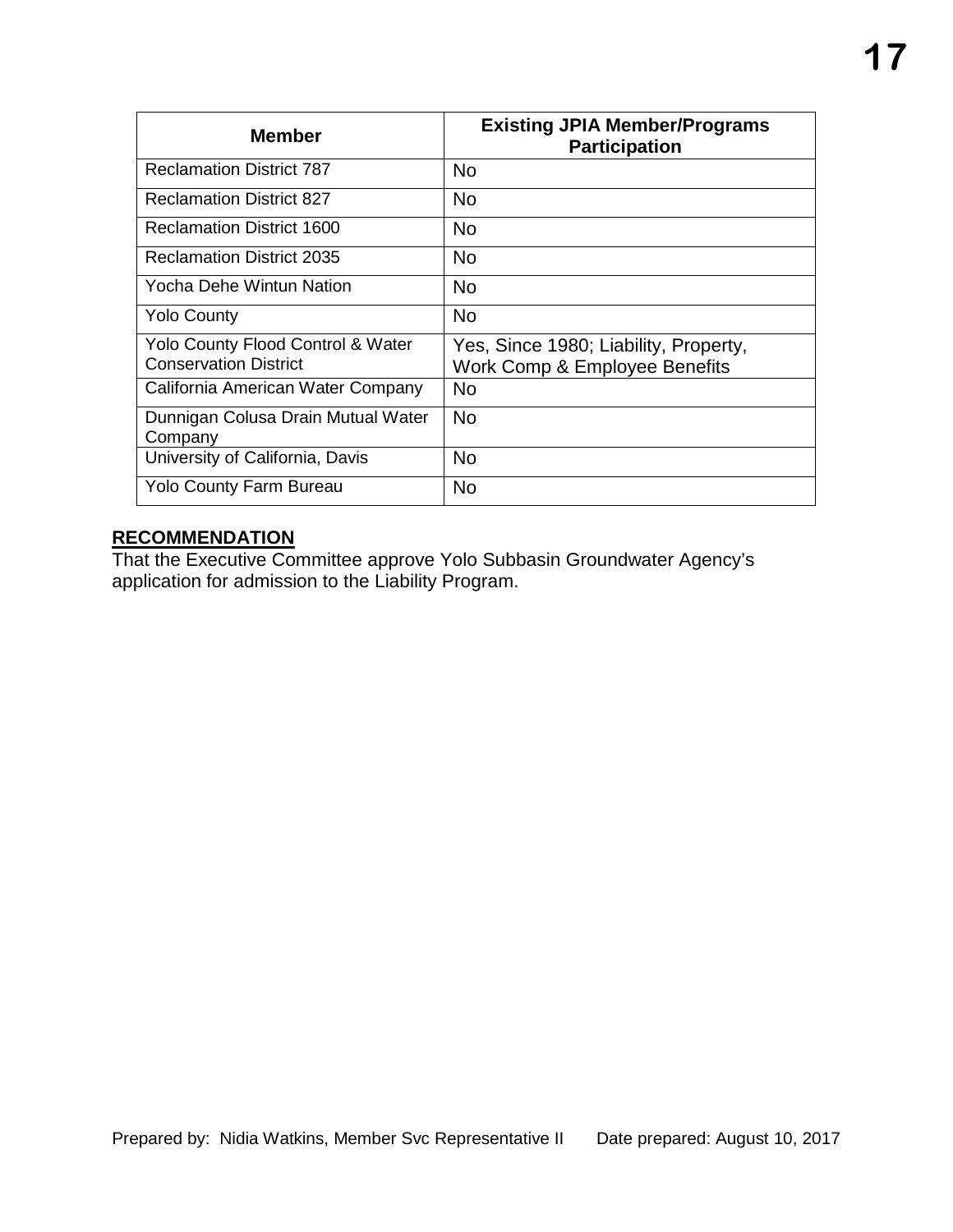#### **DISTRICT INFORMATION**

| Santa Cruz Mid-County Groundwater Agency<br>Soquel, CA<br><b>Santa Cruz County</b> |                                                    | Program<br>Liability | Join Date<br>Applying |
|------------------------------------------------------------------------------------|----------------------------------------------------|----------------------|-----------------------|
| Date Formed:<br>$T_{1}$ mo of $\Lambda$ appears                                    | 2017<br>$C$ roundwater $C$ ustoinability $A$ gonov |                      |                       |

| Date Formed:      | ZU 17                                    |
|-------------------|------------------------------------------|
| Type of Agency:   | <b>Groundwater Sustainability Agency</b> |
| Date Joined ACWA: | August 8, 2017                           |

### **LINES OF COVERAGE**

|           |                | Quoted         | Current        | Current |
|-----------|----------------|----------------|----------------|---------|
| Program   | <u>Payroll</u> | <b>Premium</b> | <b>Premium</b> | Carrier |
| Liability | \$0            | \$1,125        | N/A            | N/A     |

### **BACKGROUND**

The Santa Cruz Mid-County Groundwater Agency was formed on March 17, 2017. Current membership is as follows:

| <b>Members</b>                     | <b>Existing JPIA Member</b><br><b>Programs Participation</b>             |
|------------------------------------|--------------------------------------------------------------------------|
| <b>Central Water District</b>      | Yes, Since 1986; Liability, Property,<br>and Employee Benefits           |
| City of Santa Cruz                 | <b>No</b>                                                                |
| County of Santa Cruz               | <b>No</b>                                                                |
| <b>Soquel Creek Water District</b> | Yes, Since 1987; Liability, Property,<br>Work Comp and Employee Benefits |

#### **RECOMMENDATION**

That the Executive Committee approve Santa Cruz Mid-County Groundwater Agency's application for admission to the Liability Program.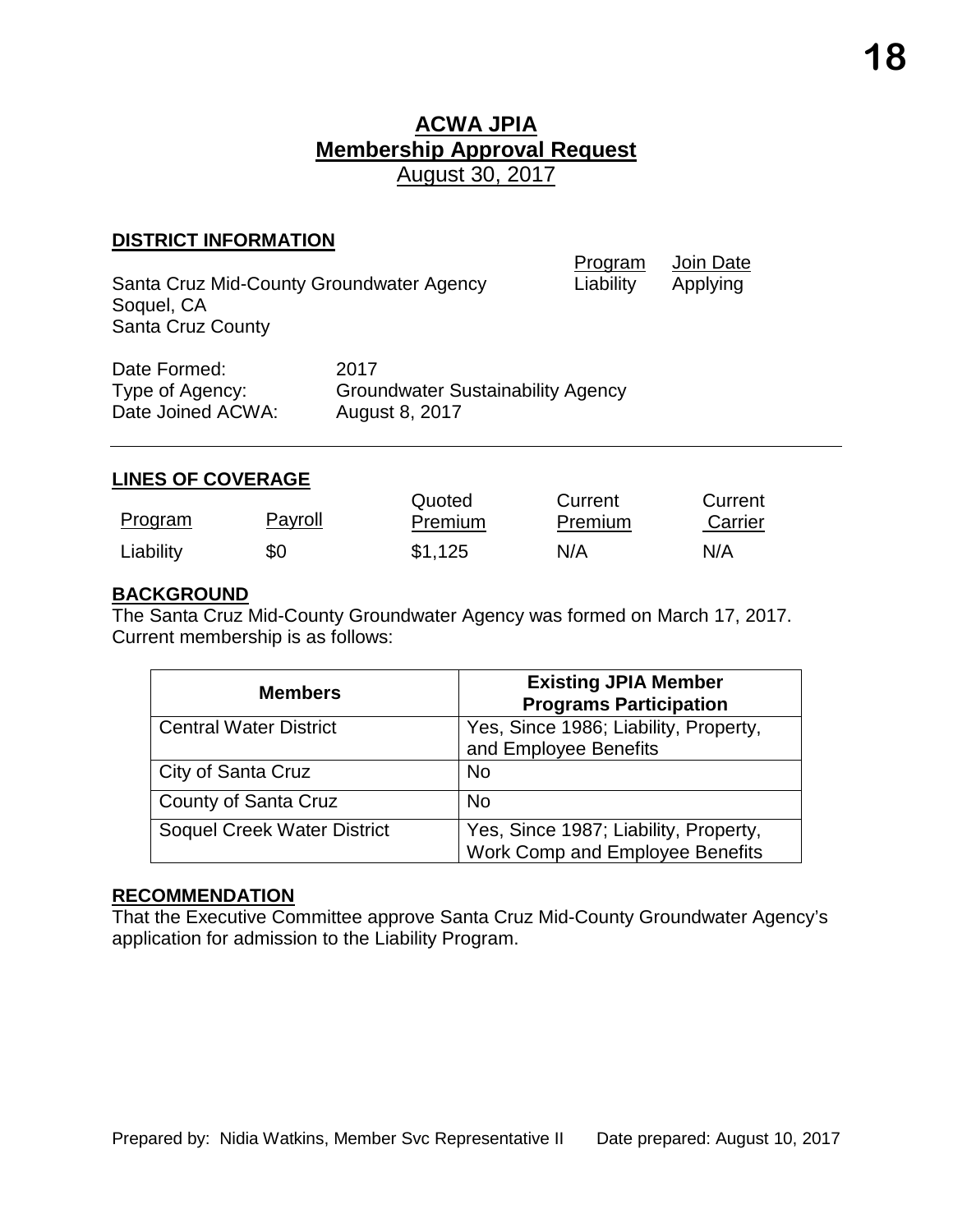#### **DISTRICT INFORMATION**

Arroyo Santa Rosa Basin GSA Liability Liability Applying Camarillo, CA Ventura County

Program Join Date

| Date Formed:      | 2016                                     |
|-------------------|------------------------------------------|
| Type of Agency:   | <b>Groundwater Sustainability Agency</b> |
| Date Joined ACWA: | Applying                                 |

### **LINES OF COVERAGE**

| Program   | Payroll | Quoted<br>Premium | Current<br>Premium | Current<br>Carrier |
|-----------|---------|-------------------|--------------------|--------------------|
| Liability | \$0     | \$1,125           | N/A                | N/A                |

### **BACKGROUND**

The County of Ventura and Camrosa Water District have entered into an agreement to form the Arroyo Santa Rosa Basin Groundwater Sustainability Agency in compliance with the Sustainable Groundwater Management Act of 2014 to protect existing surface water and groundwater rights. The Arroyo Santa Rosa Basin GSA was formed on November 17, 2016. Current membership is as follows:

| <b>Members</b>                | <b>Existing JPIA Member</b><br><b>Programs Participation</b>           |
|-------------------------------|------------------------------------------------------------------------|
| <b>Camrosa Water District</b> | Yes, since 1984; Liability, Property,<br>Work Comp & Employee Benefits |
| County of Ventura             | <b>No</b>                                                              |

#### **RECOMMENDATION**

That the Executive Committee approve Arroyo Santa Rosa Basin Groundwater Sustainability Agency's application for admission to the Liability Program.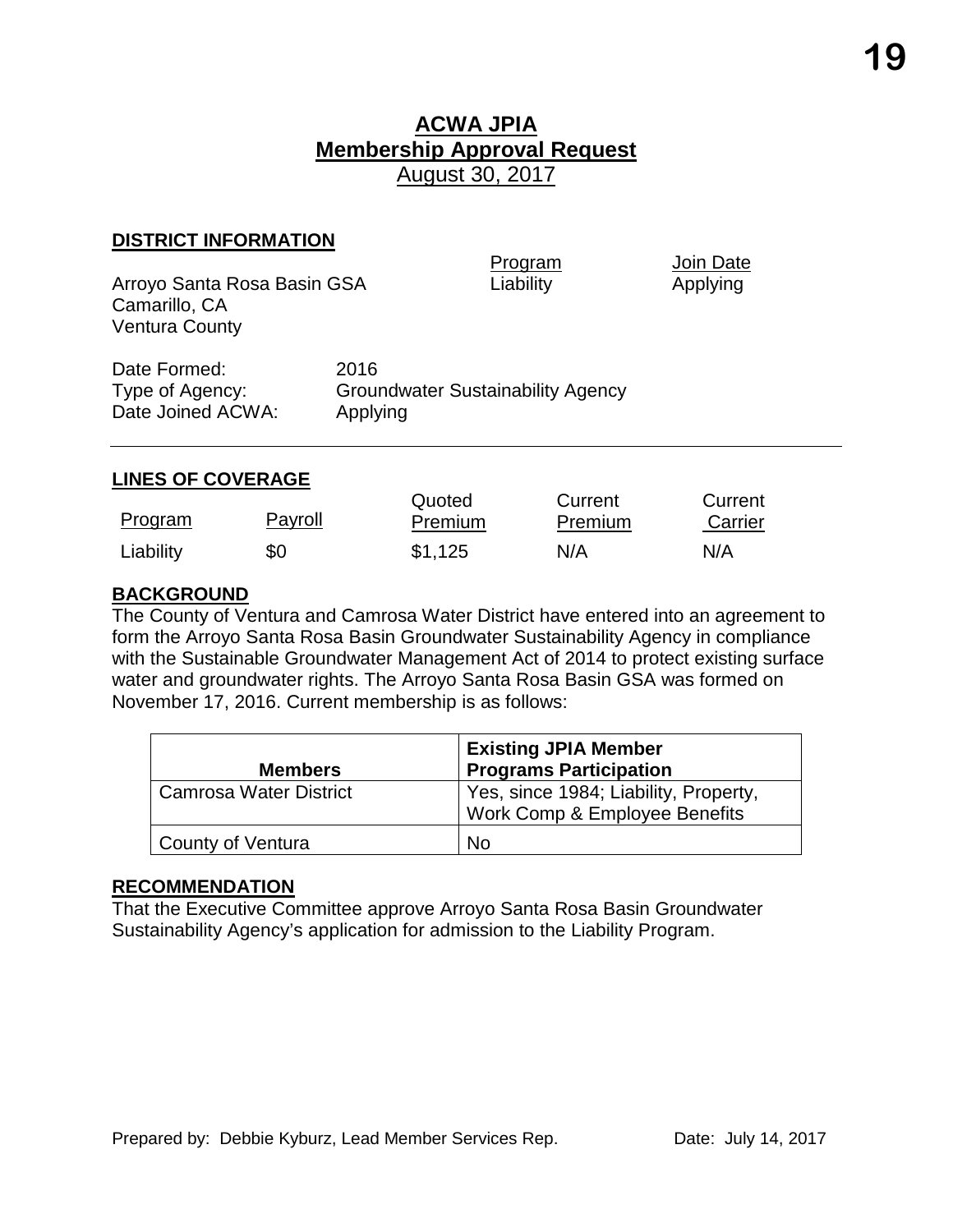### **DISTRICT INFORMATION**

Kings River East GSA Dinuba, CA Tulare County

Program Join Date<br>
Liability Applying

| Date Formed:                         | 2017                                                 |
|--------------------------------------|------------------------------------------------------|
| Type of Agency:<br>Date Joined ACWA: | <b>Groundwater Sustainability Agency</b><br>Applying |
|                                      |                                                      |

### **LINES OF COVERAGE**

|           |         | Quoted         | Current | Current |
|-----------|---------|----------------|---------|---------|
| Program   | Payroll | <b>Premium</b> | Premium | Carrier |
| Liability | \$0     | \$1,688        | N/A     | N/A     |

### **BACKGROUND**

A group of 16 agencies entered into a Memorandum of Understanding to form the Kings River East Groundwater Sustainability Agency on January 6, 2017. Current membership is as follows:

| <b>Members</b>                                          | <b>Existing JPIA Member/ Programs</b><br><b>Participation</b>          |
|---------------------------------------------------------|------------------------------------------------------------------------|
| <b>Alta Irrigation District</b>                         | Yes, since 1979; Liability, Property,<br>Work Comp & Employee Benefits |
| City of Dinuba                                          | <b>No</b>                                                              |
| City of Orange Cove                                     | No                                                                     |
| City of Reedley                                         | No                                                                     |
| County of Fresno                                        | No                                                                     |
| <b>County of Tulare</b>                                 | <b>No</b>                                                              |
| <b>Cutler Public Utility District</b>                   | <b>No</b>                                                              |
| <b>East Orosi Community Services</b><br><b>District</b> | No                                                                     |
| <b>Hills Valley Irrigation District</b>                 | <b>No</b>                                                              |
| <b>Kings River Water District</b>                       | Yes, since 1986; Liability &<br><b>Employee Benefits</b>               |
| <b>London Community Services</b>                        |                                                                        |
| <b>District</b>                                         | <b>No</b>                                                              |
|                                                         | Yes, since 1979; Property &                                            |
| <b>Orange Cove Irrigation District</b>                  | <b>Employee Benefits</b>                                               |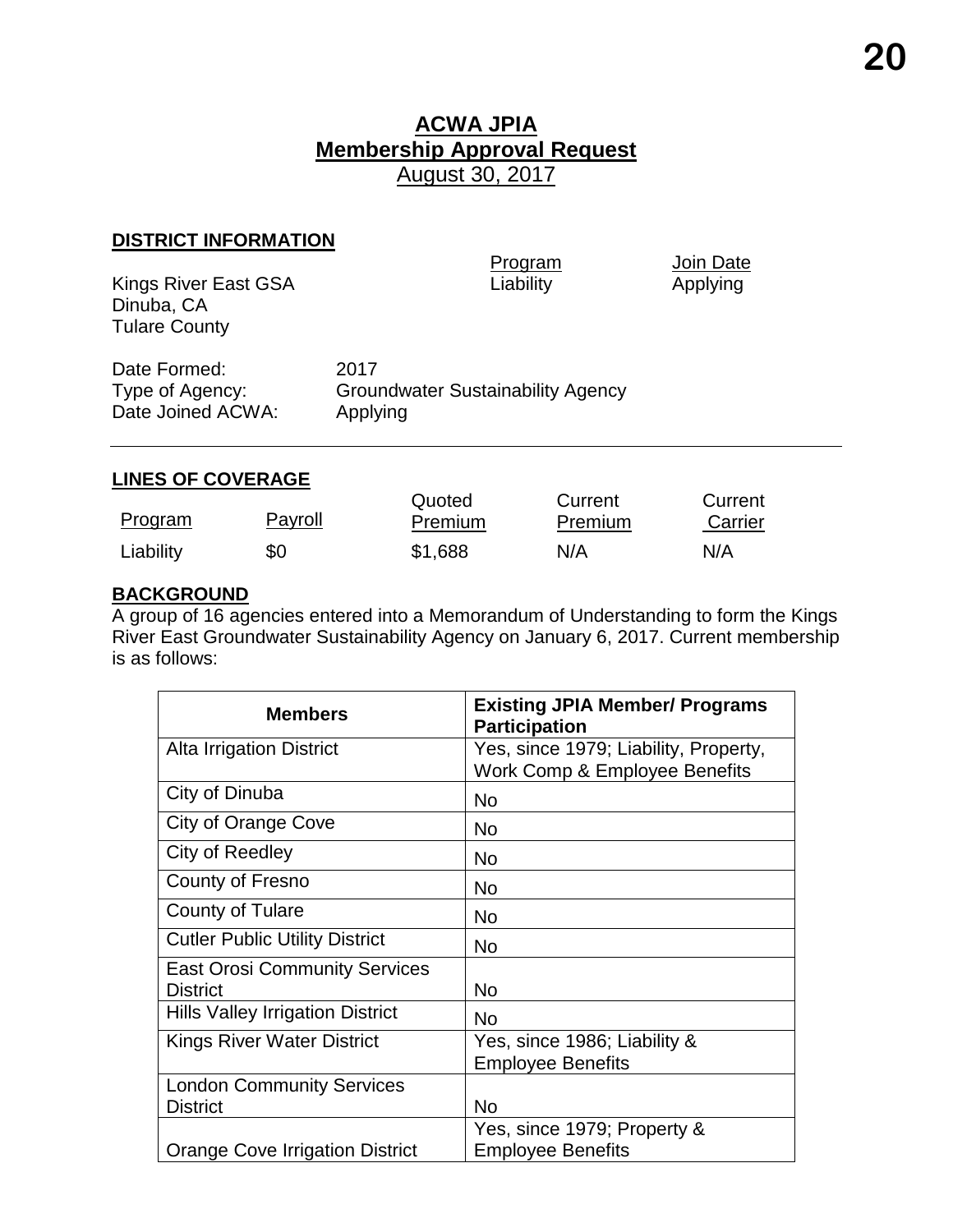| <b>Members</b>                       | <b>Existing JPIA Member/ Programs</b><br><b>Participation</b> |
|--------------------------------------|---------------------------------------------------------------|
| <b>Orosi Public Utility District</b> | Yes, since 1992                                               |
|                                      | Liability, Property, Work Comp &                              |
|                                      | <b>Employee Benefits</b>                                      |
| <b>Production Ag</b>                 | <b>No</b>                                                     |
| <b>Sultana Community Services</b>    |                                                               |
| <b>District</b>                      | No                                                            |
| <b>Tri-Valley Water District</b>     | Yes, since 2017; Liability                                    |

### **RECOMMENDATION**

That the Executive Committee approve Kings River East Groundwater Sustainability Agency's application for admission to the Liability Program.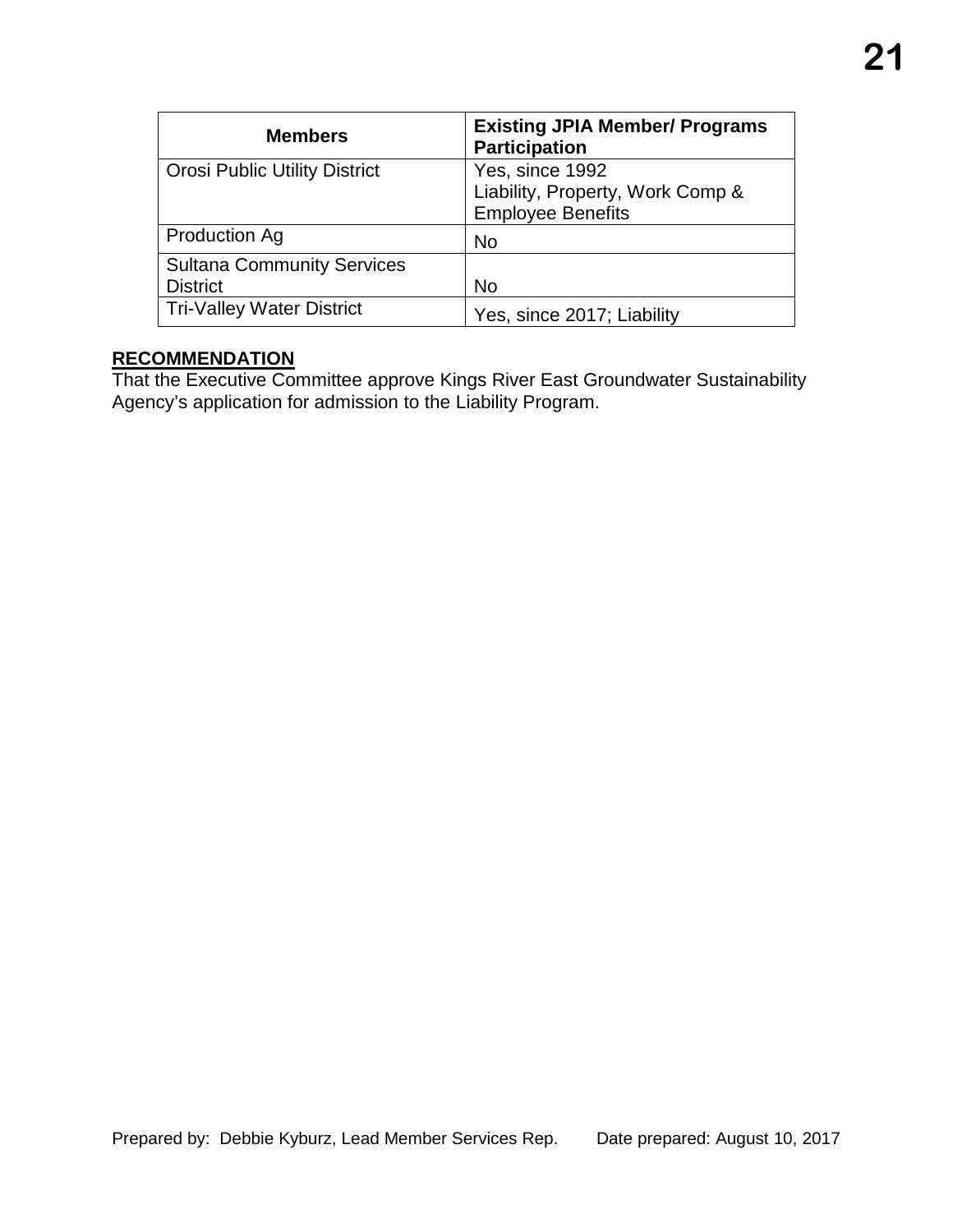### **ACWA JPIA CEO Update** August 30, 2017

### **BACKGROUND**

This is a standing item on Executive Committee agendas.

### **CURRENT SITUATION**

The JPIA's Chief Executive Officer, Andy Sells, will update the Executive Committee on relevant current issues, progress on the Goals & Objectives set for 2016, and potential future opportunities and challenges.

- Regional HR meeting updates
- GSA update
- Upcoming staff conferences: CUEMA & CAJPA

### **RECOMMENDATION**

None, informational only.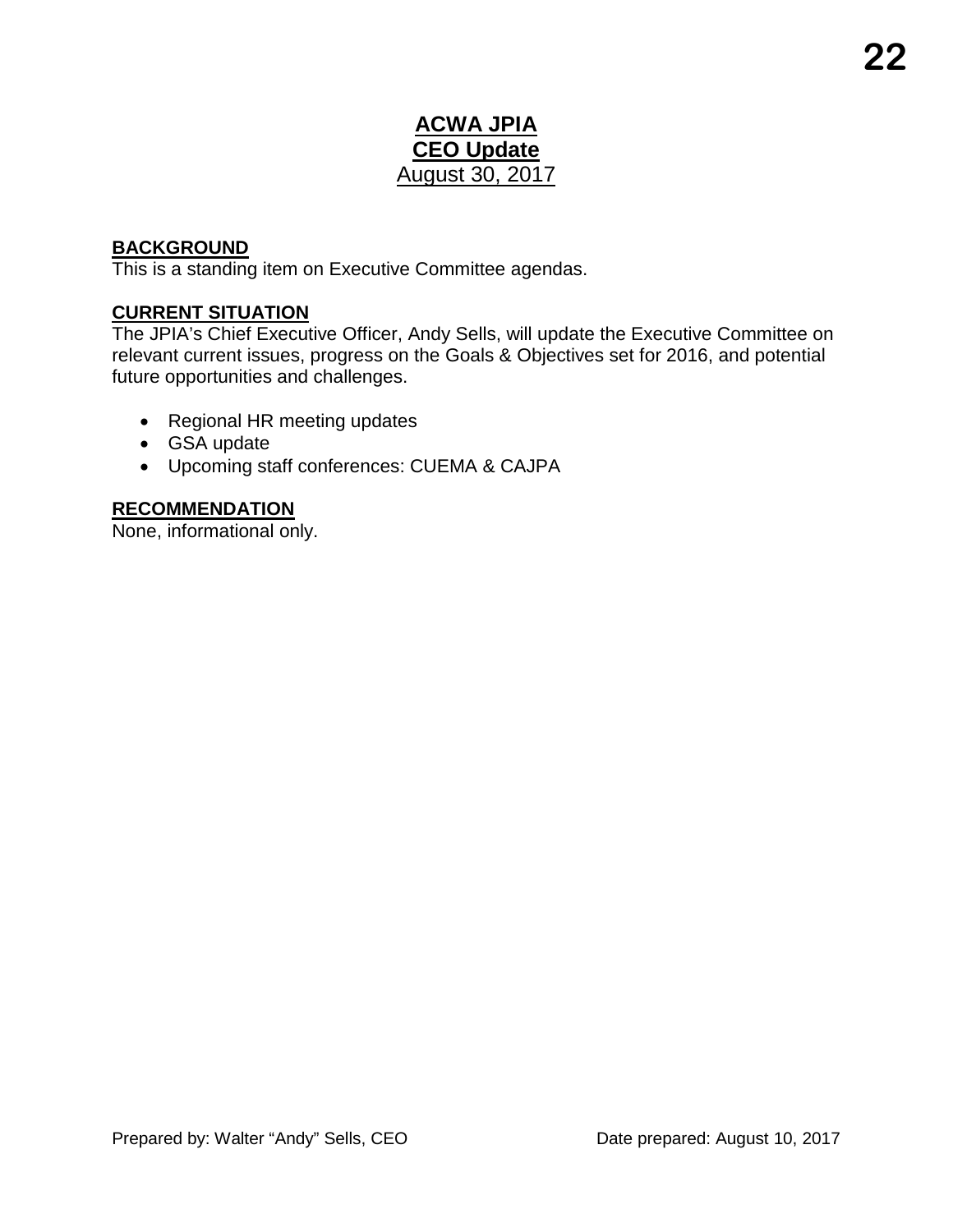

## **JPIA MEETING & CONFERENCE CALENDAR – 2017**

|                                 | <b>BOARD OF</b>                               | <b>EXECUTIVE</b> |                                                           |  | <b>FINANCE</b>                                             |  | PROGRAMS                |                  |                 |                            | <b>RISK</b> |
|---------------------------------|-----------------------------------------------|------------------|-----------------------------------------------------------|--|------------------------------------------------------------|--|-------------------------|------------------|-----------------|----------------------------|-------------|
| <b>MEETING</b><br><b>DATES</b>  | <b>DIRECTORS</b>                              |                  | <b>PERSONNEL</b>                                          |  | &<br><b>AUDIT</b>                                          |  | Emp.<br><b>Benefits</b> | <b>Liability</b> | <b>Property</b> | <b>Work</b><br><b>Comp</b> | <b>MGMT</b> |
| FEB <sub>7</sub>                |                                               | 8:30 AM          |                                                           |  |                                                            |  |                         |                  |                 |                            |             |
| <b>FEB 28</b>                   |                                               |                  |                                                           |  | $1:00 \text{ PM}$                                          |  |                         |                  |                 |                            |             |
| <b>MAR 20</b>                   |                                               |                  |                                                           |  | $1:00$ PM                                                  |  |                         |                  |                 | 3:00 PM                    |             |
| <b>MAR 21</b>                   |                                               | 8:30 AM          |                                                           |  |                                                            |  |                         |                  |                 |                            |             |
| APR <sub>4</sub>                |                                               |                  |                                                           |  |                                                            |  | $1:00$ PM               | 9:00 AM          |                 |                            |             |
| MAY <sub>8</sub>                | 1:30 PM                                       | 10:15 AM         |                                                           |  |                                                            |  |                         |                  |                 |                            | 8:30 AM     |
| MAY <sub>9</sub>                | <b>ACWA CONFERENCE MAY 9 TO 12 - MONTEREY</b> |                  |                                                           |  |                                                            |  |                         |                  |                 |                            |             |
| <b>MAY 31</b>                   |                                               | 9:30 AM          |                                                           |  |                                                            |  |                         |                  |                 |                            |             |
| <b>JUN 27</b>                   |                                               | 1:00 PM          |                                                           |  |                                                            |  | 9:00 AM                 |                  |                 |                            |             |
| <b>JUL 20</b>                   |                                               |                  | 11:00 AM<br><b>ONTARIO</b>                                |  |                                                            |  |                         |                  |                 |                            |             |
| <b>Aug 29</b>                   |                                               |                  | 10:00 AM                                                  |  | $1:00$ PM                                                  |  |                         | 3:00 PM          |                 |                            |             |
| <b>Aug 30</b>                   |                                               | 8:30 AM          |                                                           |  |                                                            |  |                         |                  |                 |                            |             |
| <b>SEP 12</b>                   |                                               |                  | CAJPA CONFERENCE SEPTEMBER 12 TO 15 - SOUTH LAKE TAHOE CA |  |                                                            |  |                         |                  |                 |                            |             |
| <b>OCT 31</b>                   |                                               | 11:00 AM         | 9:00 AM                                                   |  |                                                            |  |                         |                  |                 |                            |             |
| <b>Nov 27</b><br><b>ANAHEIM</b> | 1:30 PM                                       | 10:15 AM         |                                                           |  |                                                            |  |                         |                  |                 |                            |             |
| <b>Nov 28</b>                   |                                               |                  |                                                           |  | <b>ACWA CONFERENCE NOVEMBER 28 TO DECEMBER 1 - ANAHEIM</b> |  |                         |                  |                 |                            |             |

|                      | ,,,,,<br>$\mathbf{v}$ | FEB          | MAR | APF | ----<br>lΑ  | JUN       | JUL | <b>AUG</b> | $\sim$ $ \sim$ | $\sim$<br>- 13    | <b>NO</b> | DE <sub>(</sub> |
|----------------------|-----------------------|--------------|-----|-----|-------------|-----------|-----|------------|----------------|-------------------|-----------|-----------------|
| <b>JPIA CLOSED</b>   | 2/16                  | $\sim$<br>∠∪ |     |     | $\sim$<br>ت |           |     |            |                |                   | 23/24     | 25/26           |
| <b>MGR MEETINGS</b>  |                       |              |     |     |             |           |     | <u>_</u>   |                |                   |           |                 |
| <b>STAFF Q&amp;A</b> |                       |              |     |     |             |           |     |            |                |                   | יי        |                 |
| <b>RM @ JPIA</b>     |                       | 8-9          |     |     |             | $14 - 1.$ |     | 8-5        |                | 44<br><b>Le</b> 1 |           | -0              |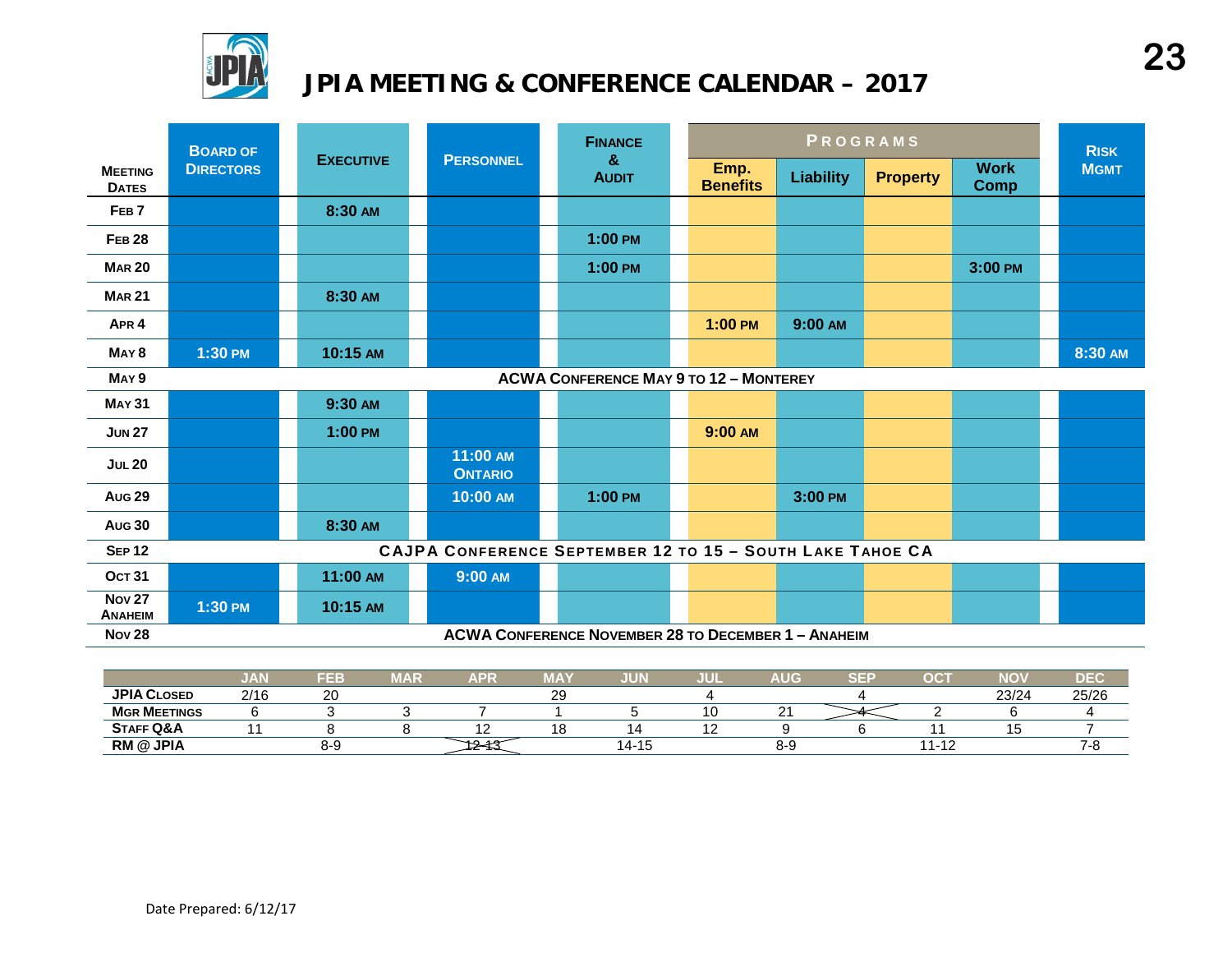

### **PERSONNEL COMMITTEE MEETING AGENDA Radisson, Ontario Airport** 2200 E. Holt Boulevard Ontario, CA 91761

(909) 975-5000

### **Thursday, July 20, 2017, 11:00 AM**

### **WELCOME**

### **CALL TO ORDER AND ANNOUNCEMENT OF QUORUM**

### **EVACUATION PROCEDURES**

**PUBLIC COMMENT** Members of the public will be allowed to address the Personnel Committee on any agenda item prior to the Committee's decision on the item. They will also be allowed to comment on any issues that they wish which may or may not be on the agenda. If anyone present wishes to be heard, please let the Chairman know.

### **INTRODUCTIONS**

### **ADDITIONS TO OR DELETIONS FROM THE AGENDA**

| Presenter    |   |         |                                                                                                           | Page# |
|--------------|---|---------|-----------------------------------------------------------------------------------------------------------|-------|
| Gladbach     |   | - 1.    | Approve the meeting minutes of August 29, 2016.                                                           | 1     |
| <b>Sells</b> |   | $*$ II. | Review 2017 Goals and Objectives.                                                                         | 4     |
| Sells/Slaven | * | III.    | Discuss staffing status and activities and possible<br>recommendations to the Executive Committee.        | 5     |
| Slaven       |   | $*$ IV. | Discuss VSP for vision coverage for JPIA staff and possible<br>recommendation to the Executive Committee. | 16    |
| Sells        |   | $*$ V.  | Discuss Strategic Planning session possibly Spring 2018.                                                  | 17    |
| Slaven       | * | VI.     | Discuss Employee Handbook changes and possible<br>recommendation to the Executive Committee.              | 18    |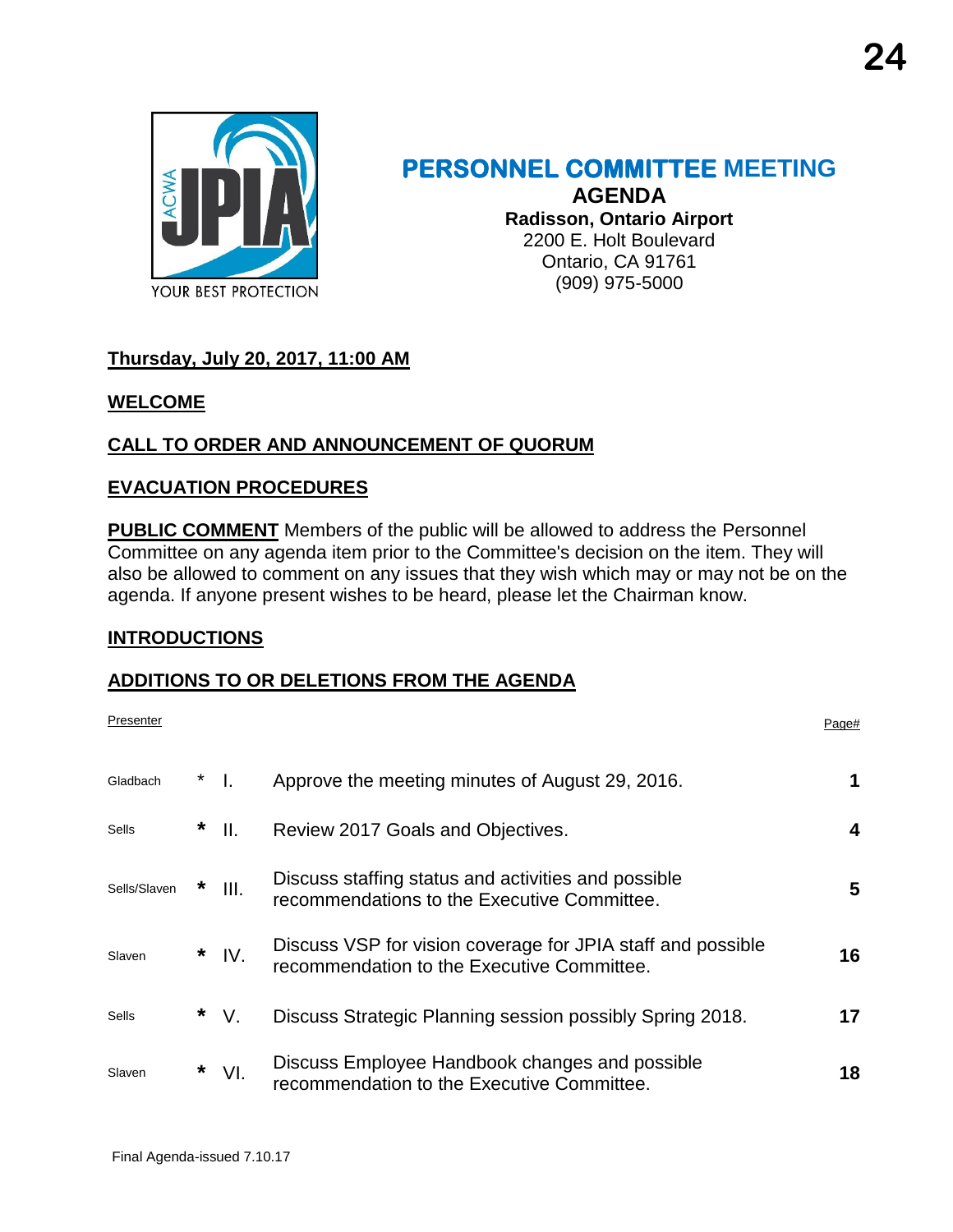|          |      |                                                                                         | Page# |
|----------|------|-----------------------------------------------------------------------------------------|-------|
| $^\star$ | VII. | Review the Organizational and Chief Executive Officer<br>Performance Appraisal process. | 110   |
| $\ast$   |      | Discuss next meeting date: August 29.                                                   | 120   |
|          |      | VIII.                                                                                   |       |

### **ADJOURN**

\*Related items enclosed.

*Americans With Disabilities Act – The ACWA JPIA conforms to the protections and prohibitions contained in Section 202 of the Americans with Disabilities Act of 1990 and the Federal Rules and Regulations adopted in implementation thereof. A request for disability-related modification or accommodation, in order to participate in a public meeting of the ACWA JPIA, shall be made to: Patricia Slaven, Director of Administration, ACWA JPIA, P.O. Box 619082, Roseville, CA 95661-9082; telephone (916) 786-5742. ACWA JPIA's normal business hours are Monday – Friday, 7:30 a.m. to 4:30 p.m. (Government Code Section 54954.2, subdivision. (a)(1).)*

*Written materials relating to an item on this Agenda that are distributed to the ACWA JPIA Personnel Committee within 72 hours before it is to consider the item at its regularly scheduled meeting will be made available for public inspection at ACWA JPIA, 2100 Professional Drive, Roseville, CA 95661-3700; telephone (916) 786-5742. ACWA JPIA's normal business hours are Monday – Friday, 7:30 a.m. to 4:30 p.m.*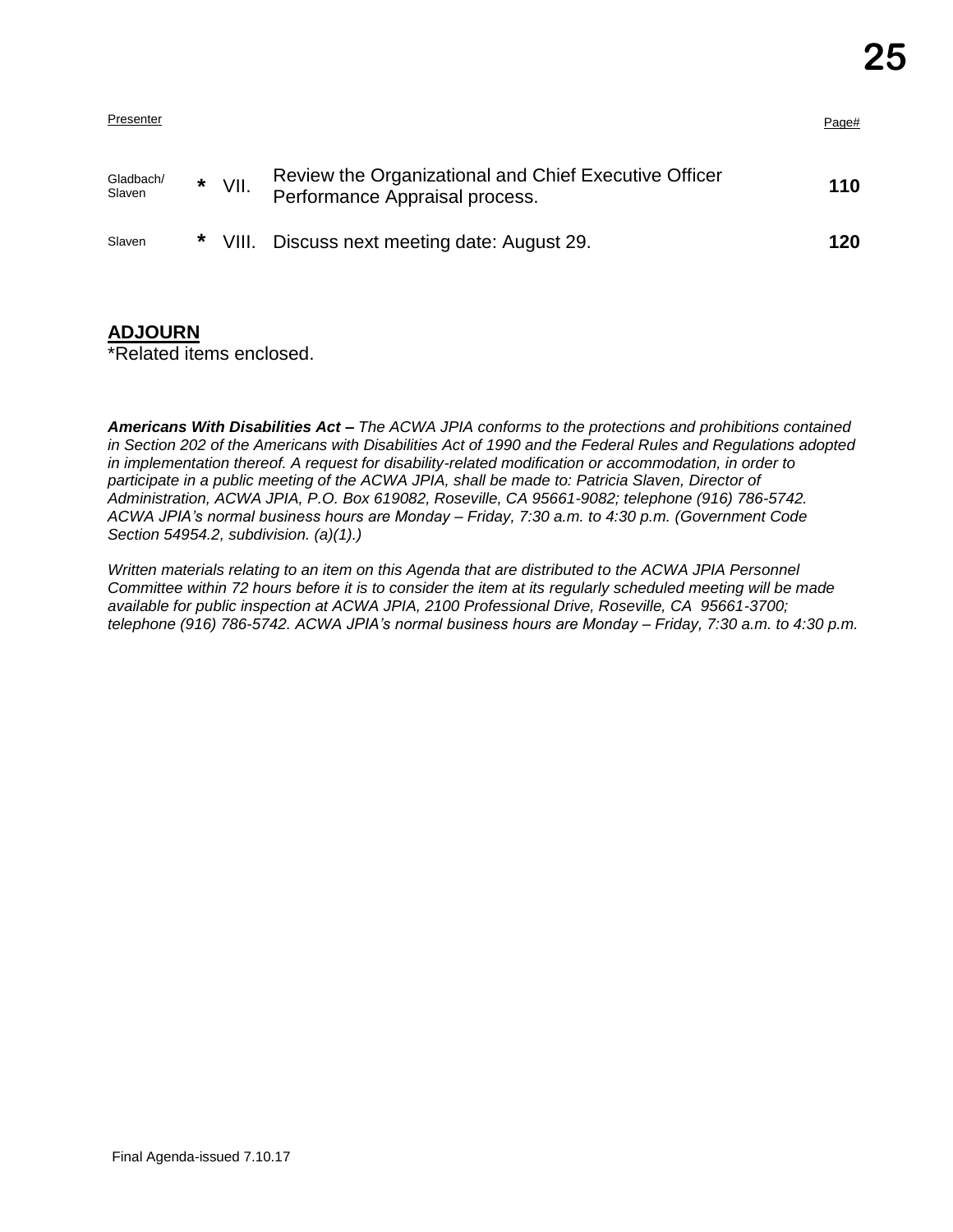

## **PERSONNEL COMMITTEE MEETING**

AGENDA Courtyard by Marriott Creekside Board Room 301 Creekside Ridge Court Roseville, CA 95678 (916) 772-3404

### **Monday, August 29, 2017, 10:00 AM**

### **WELCOME**

### **CALL TO ORDER AND ANNOUNCEMENT OF QUORUM**

### **EVACUATION PROCEDURES**

**PUBLIC COMMENT** Members of the public will be allowed to address the Personnel Committee on any agenda item prior to the Committee's decision on the item. They will also be allowed to comment on any issues that they wish which may or may not be on the agenda. If anyone present wishes to be heard, please let the Chairman know.

### **INTRODUCTION OF GUESTS**

### **ADDITIONS TO OR DELETIONS FROM THE AGENDA**

| Presenter           |         |      |                                                                                                                                                                                                             | Page# |
|---------------------|---------|------|-------------------------------------------------------------------------------------------------------------------------------------------------------------------------------------------------------------|-------|
| Gladbach            | $\star$ | - I. | Approve the meeting minutes of July 20, 2017.                                                                                                                                                               | 1     |
| Sells/Slaven        | *       | II.  | Discuss staffing status and activities.                                                                                                                                                                     | 4     |
| Slaven              | *       | III. | Discuss new Pay Schedule and make recommendation to the<br>Executive Committee.                                                                                                                             | 6     |
| Slaven              | *       | IV.  | Discuss change in policy for several benefits and make<br>recommendations to the Executive Committee.                                                                                                       | 8     |
| Gladbach/<br>Slaven | *       | V.   | Discuss, review and make recommendation on Organizational<br>Performance Appraisal (including Goals and Objectives).                                                                                        | 9     |
| Gladbach            | *       | VI.  | Discuss in general, and make recommendation on, Chief<br>Executive Officer Performance Appraisal, possible salary<br>increase range and possible incentive award range (including<br>Goals and Objectives). | 15    |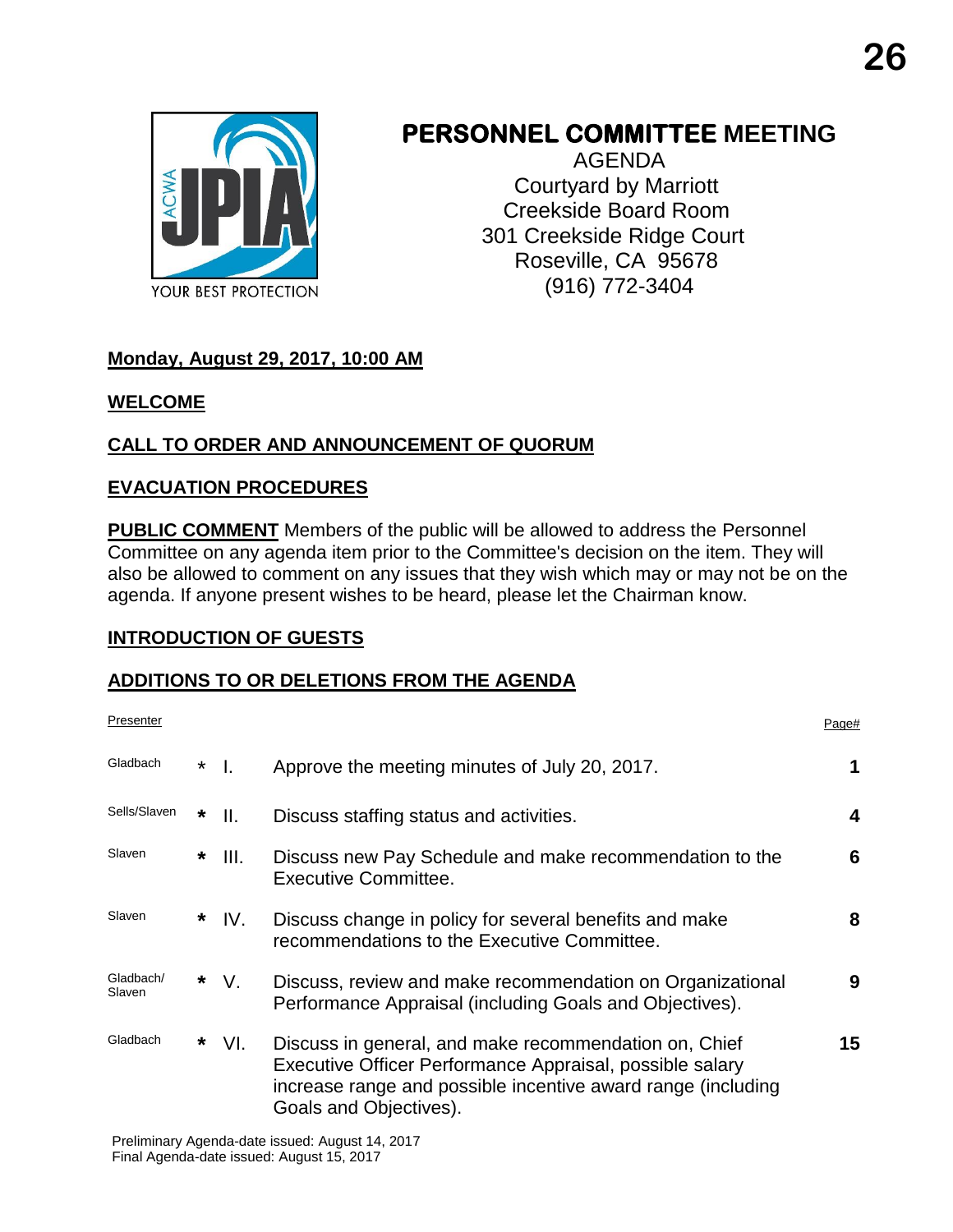Presenter Presenter Page and the Page and the Page and the Page and the Page and the Page and the Page and the Page and the Page and the Page and the Page and the Page and the Page and the Page and the Page and the Page an

### Gladbach **\*** VII. Discuss next meeting date: October 31, if needed. **16**

### **ADJOURN**

**\***Related items enclosed.

*Americans With Disabilities Act – The ACWA JPIA conforms to the protections and prohibitions contained in Section 202 of the Americans with Disabilities Act of 1990 and the Federal Rules and Regulations adopted in implementation thereof. A request for disability-related modification or accommodation, in order to*  participate in a public meeting of the ACWA JPIA, shall be made to: Patricia Slaven, Director of *Administration, ACWA JPIA, P.O. Box 619082, Roseville, CA 95661-9082; telephone (916) 786-5742. ACWA JPIA's normal business hours are Monday – Friday, 7:30 a.m. to 4:30 p.m. (Government Code Section 54954.2, subdivision. (a)(1).)*

*Written materials relating to an item on this Agenda that are distributed to the ACWA JPIA Personnel Committee within 72 hours before it is to consider the item at its regularly scheduled meeting will be made available for public inspection at ACWA JPIA, 2100 Professional Drive, Roseville, CA 95661-3700; telephone (916) 786-5742. ACWA JPIA's normal business hours are Monday – Friday, 7:30 a.m. to 4:30 p.m.*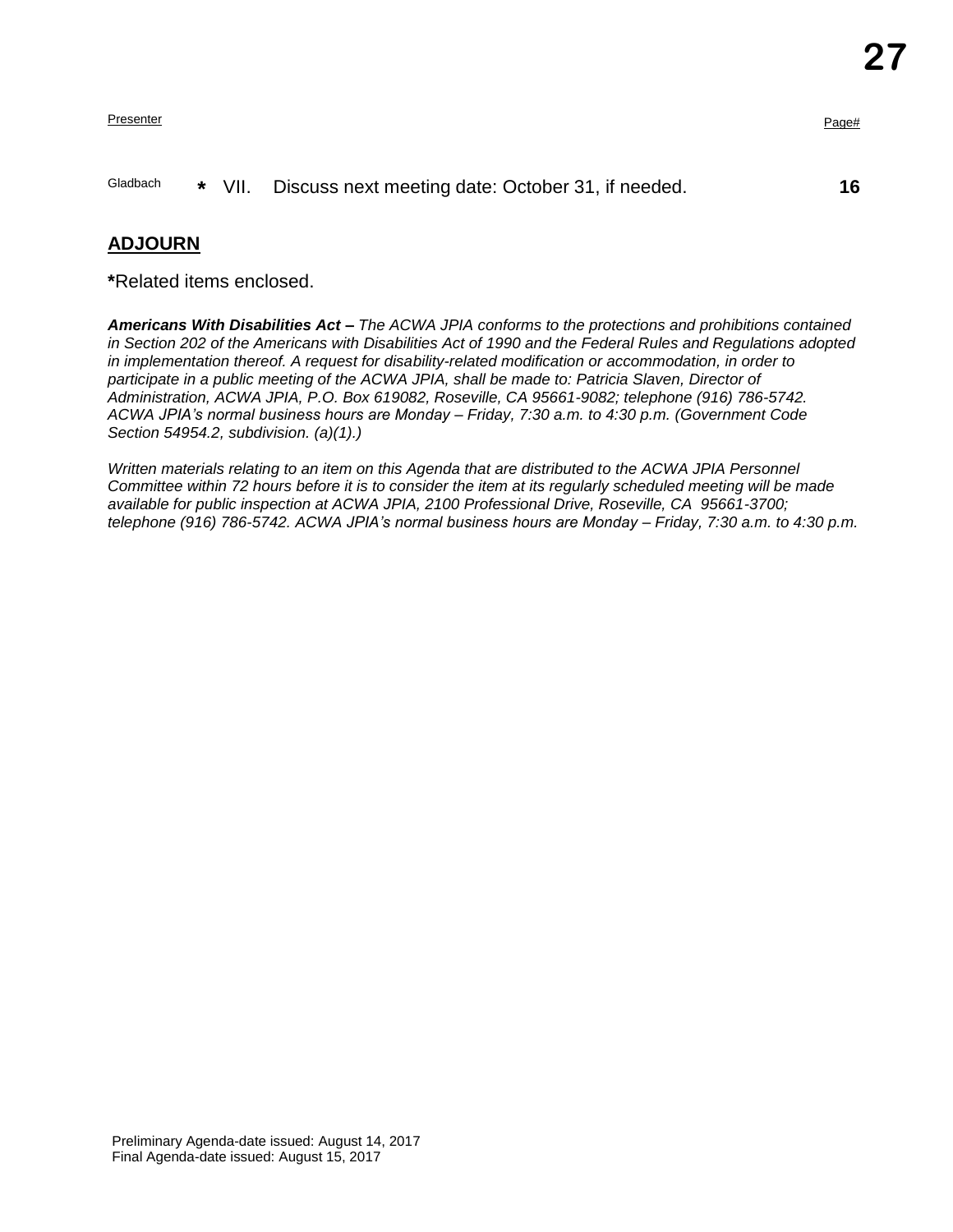From 06/16/2017

to 06/30/2017

### ACWA Joint Powers Insurance Authority

| <b>Check</b>  | <b>Check</b> |                                                  | <b>Invoice</b>                                                                                |               |                 |
|---------------|--------------|--------------------------------------------------|-----------------------------------------------------------------------------------------------|---------------|-----------------|
| <b>Number</b> | <b>Date</b>  | <b>Name</b>                                      | <b>Description</b><br><b>REIMBURSEMENT FOR</b>                                                | <b>Amount</b> | <b>Batch ID</b> |
| 54179         | 06/21/2017   | <b>TERRY LOFING</b>                              | RM STAFF MEETING<br>REFRESHMENTS 6/15/17                                                      | 32.95         | 5424            |
| 54180         | 06/21/2017   | KATHLEEN JOANNE<br><b>TIEGS</b>                  | EXCO MEETING 5/31/17<br>PER DIEM                                                              | 283.39        | 5424            |
| 54181         | 06/21/2017   | BEYOND COMPARE LLC                               | <b>CARPET CLEANING ON</b><br>6/17/17                                                          | 1,500.00      | 5424            |
| 54182         | 06/21/2017   | <b>CAGWIN AND</b><br><b>DORWARD</b>              | <b>LANDSCAPE</b><br>MAINTENANCE JUNE 2017                                                     | 218.00        | 5424            |
| 54183         | 06/21/2017   | <b>CALIFORNIA MUNICIPAL</b><br><b>TREASURERS</b> | CMTA 2017-18<br>MEMBERSHIP RENEWAL<br>DAN STEELE AND DIANNA<br><b>SUTTON</b>                  | 155.00        | 5424            |
| 54184         | 06/21/2017   | Cisco WebEx, LLC                                 | <b>TELECONFERENCE</b><br>BILLING 5/8/17 TO 6/7/17                                             | 929.28        | 5424            |
| 54185         | 06/21/2017   | FIRST ALARM SECURITY<br><b>AND PATROL</b>        | ALARM RESPONSES-MAY<br>2017<br><b>CUSTOMER #5340013</b>                                       | 15.00         | 5424            |
| 54186         | 06/21/2017   | <b>PFM ASSET</b><br>MANAGEMENT, LLC.             | <b>ACWA/JPIA EMPLOYEE</b><br>BENEFITS MAY 2017                                                | 8,214.64      | 5424            |
| 54187         | 06/21/2017   | <b>POSTMASTER</b>                                | POSTAGE FOR<br>JULY/AUGUST 2017<br>PERSPECTIVE ISSUE<br>ACCT #659830                          | 700.00        | 5424            |
| 54188         | 06/21/2017   | <b>STOCKTON EAST</b><br><b>WATER DISTRICT</b>    | <b>TRENCHING AND</b><br><b>EXCAVATION CLASS</b><br>REFRESHMENTS 6/9/17                        | 31.94         | 5424            |
| 54189         | 06/21/2017   | <b>UNITED STATES</b><br><b>TREASURY</b>          | <b>IRS PAYROLL DEDUCTION</b><br><b>AGREEMENT FOR PATTI</b><br><b>RIDER</b><br>PAYROLL 6/23/17 | 135.00        | 5424            |
| 54190         | 06/21/2017   | <b>UNITED PARCEL</b><br><b>SERVICE</b>           | DELIVERY SERVICE 6/5/17<br>TO 6/9/17                                                          | 125.59        | 5424            |
| 54191         | 06/21/2017   | <b>VALLEY FIRE AND</b><br>SECURITY ALARMS, INC   | <b>REPAIRS TO NVR LIGHTS</b><br>5/30/17                                                       | 68.00         | 5424            |
| 54192         | 06/28/2017   | ABSOLUTE SECURED<br>SHREDDING, INC.              | <b>SHREDDING SERVICE</b><br>6/19/17                                                           | 75.00         | 5451            |
| 54193         | 06/28/2017   | <b>AICPA</b>                                     | MEMBER #01657263<br><b>AICPA MEMBERSHIP</b><br>RENEWAL-DAVID<br><b>DEBERNARDI</b>             | 265.00        | 5451            |
| 54194         | 06/28/2017   | <b>AMERICAN TRAINING</b><br>RESOURCES, INC.      | CUSTOMER #88888<br><b>DVDS FOR LENDING</b><br><b>LIBRARY</b>                                  | 1,076.68      | 5451            |
| 54195         | 06/28/2017   | DENISE J.<br>DURAN-HANRATTY                      | <b>CUSTOM WINDOW</b><br><b>ENVELOPES</b>                                                      | 1,072.65      | 5451            |
| 54196         | 06/28/2017   | <b>HELIX WATER DISTRICT</b>                      | <b>SMALL CLAIM ADMIN</b><br><b>FEES</b><br><b>CLAIMS #17-0775 AND</b><br>#17-0776             | 200.00        | 5451            |
|               |              |                                                  |                                                                                               |               |                 |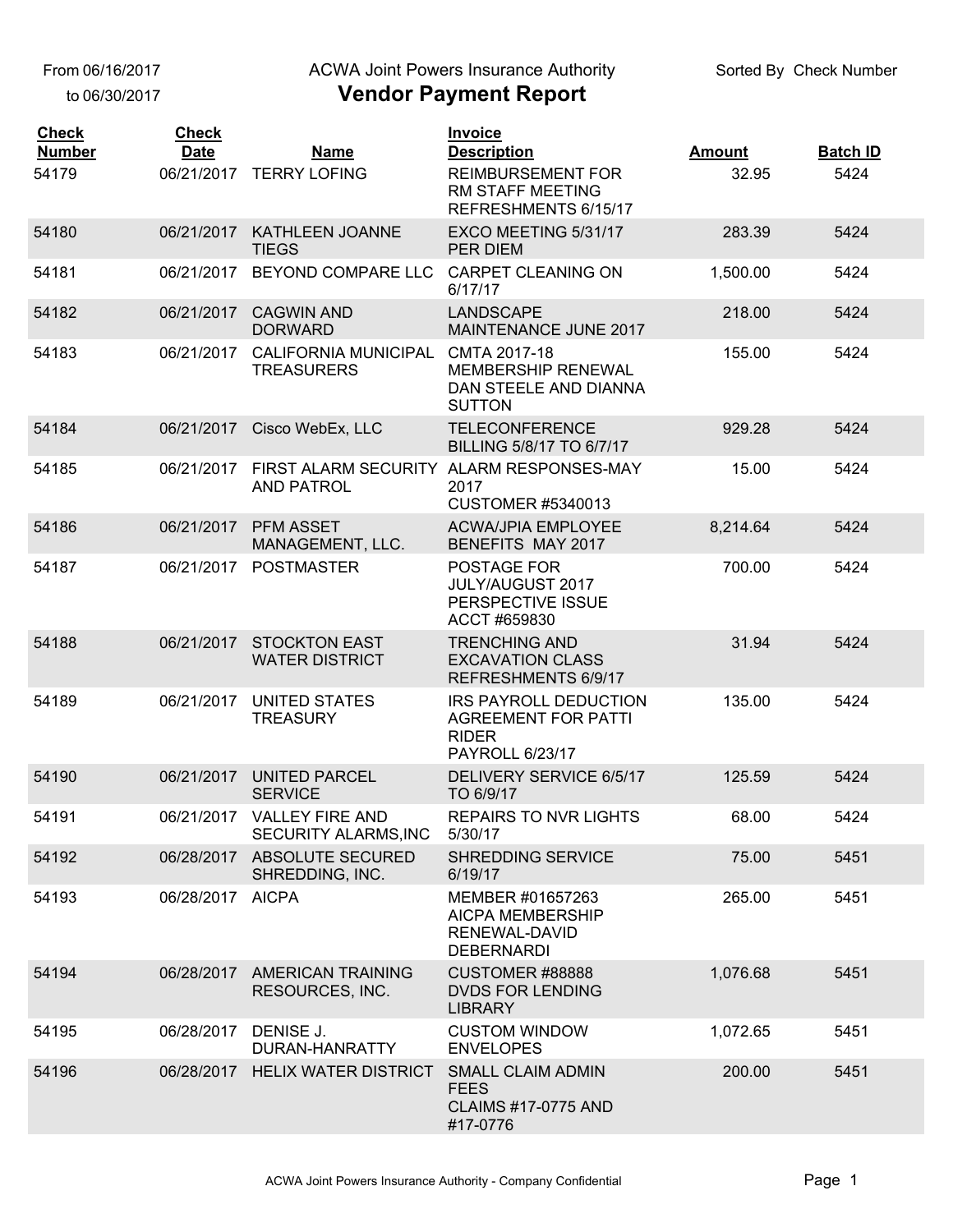### ACWA Joint Powers Insurance Authority

| <b>Check</b><br><b>Number</b> | <b>Check</b><br><b>Date</b> | <b>Name</b>                                                  | <b>Invoice</b><br><b>Description</b>                                                                                                                                                                                              | <b>Amount</b> | <b>Batch ID</b> |
|-------------------------------|-----------------------------|--------------------------------------------------------------|-----------------------------------------------------------------------------------------------------------------------------------------------------------------------------------------------------------------------------------|---------------|-----------------|
| 54197                         | 06/28/2017                  | MICHAEL GROFF,<br><b>JD, ARM</b>                             | <b>CONTRACTUAL RISK</b><br><b>TRANSFER CONSULTANT</b><br><b>SERVICES REGARDING</b><br>RISK TRANSFER MANUAL.<br>ALSO INCLUDES<br>PRESENTATION ON JUNE<br>14, 2017 ON THE HOW<br>AND WHY OF<br><b>CONTRACTUAL RISK</b><br>TRANSRER. | 1,500.00      | 5451            |
| 54198                         | 06/28/2017                  | <b>PACIFIC STANDARD</b><br><b>PRESS</b>                      | <b>CUSTOMER #406470</b><br><b>JPIA NEWSLETTER</b>                                                                                                                                                                                 | 4,524.00      | 5451            |
| 54199                         | 06/28/2017                  | <b>RALPH SCOTT</b>                                           | MONTHLY SERVICE AND<br>SUPPLIES JUNE 2017 AND<br><b>EXTRA SPRING DETAIL</b><br><b>CLEANING</b>                                                                                                                                    | 3,504.37      | 5451            |
| 54200                         | 06/28/2017                  | <b>UNITED PARCEL</b><br><b>SERVICE</b>                       | <b>DELIVERY SERVICE</b><br>6/12/17 TO 6/16/17                                                                                                                                                                                     | 284.13        | 5451            |
| 54201                         | 06/28/2017                  | <b>XEROX CORPORATION</b>                                     | <b>XC560 XRX CLR 560</b><br>PRNTR BASE CHARGE<br>AND METER USAGE JUNE<br>2017                                                                                                                                                     | 9,660.59      | 5451            |
| ACH: 0003804                  | 06/19/2017                  | <b>BANK CARD CENTER</b>                                      | <b>VISA CARD PAYMENT</b><br><b>FOR STATEMENT</b><br>CLOSING MAY 28,2017                                                                                                                                                           | 15,432.24     | 5421            |
| ACH: 0003806                  | 06/22/2017                  | <b>Payroll Clearing Account</b>                              | STAFF PAYROLL 6/23/17                                                                                                                                                                                                             | 113,514.77    | 5432            |
| ACH: 0003807                  | 06/22/2017                  | <b>INTERNAL REVENUE</b><br><b>SERVICE</b>                    | FEDERAL PAYROLL<br><b>TAXES FOR STAFF</b><br><b>PAYROLL 6/23/17</b>                                                                                                                                                               | 24,276.28     | 5433            |
| ACH: 0003808                  | 06/22/2017                  | <b>EMPLOYMENT</b><br><b>DEVELOPMENT</b><br><b>DEPARTMENT</b> | <b>STATE PAYROLL TAXES</b><br>FOR STAFF PAYROLL<br>6/23/17                                                                                                                                                                        | 6,622.49      | 5434            |
| ACH: 0003809                  | 06/22/2017                  | <b>LINCOLN FINANCIAL</b><br><b>GROUP</b>                     | <b>LINCOLN 457</b><br><b>CONTRIBUTIONS FOR</b><br>STAFF PAYROLL 6/23/17                                                                                                                                                           | 2,221.07      | 5435            |
| ACH: 0003810                  | 06/22/2017                  | bswift                                                       | <b>ONLINE SERVICE FEES</b><br>FOR JUNE 2017                                                                                                                                                                                       | 30,548.61     | 5436            |
| ACH: 0003811                  |                             | 06/22/2017 HEALTH EQUITY                                     | <b>STAFF HSA</b><br><b>CONTRIBUTIONS FOR</b><br>6/23/17 PAYROLL                                                                                                                                                                   | 3,262.72      | 5437            |
| ACH: 0003812                  | 06/21/2017                  | <b>AMERICAN FUNDS</b><br><b>GROUP</b>                        | <b>STAFF ROTH IRA</b><br><b>CONTRIBUTIONS FOR</b><br>6/23/17 PAYROLL                                                                                                                                                              | 411.50        | 5438            |
| ACH: 0003813                  | 06/22/2017                  | <b>DAVID EVARISTE</b><br>deBERNARDI                          | <b>COVER FOR CELL PHONE</b>                                                                                                                                                                                                       | 38.60         | 5441            |
| ACH: 0003814                  | 06/22/2017                  | PETER KUCHINSKY II                                           | <b>MEMBER TRAINING</b><br><b>TRAVEL 6/8/17</b>                                                                                                                                                                                    | 28.73         | 5441            |
| ACH: 0003815                  | 06/22/2017                  | <b>SANDRA SMITH</b>                                          | PERSONAL EXPENSE                                                                                                                                                                                                                  | 208.97        | 5441            |
| ACH: 0003816                  | 06/22/2017                  | <b>BOBBETTE WELLS</b>                                        | <b>WELLNESS COMMITTEE</b><br>PURCHASE-MINERAL<br><b>WATERS</b>                                                                                                                                                                    | 23.36         | 5441            |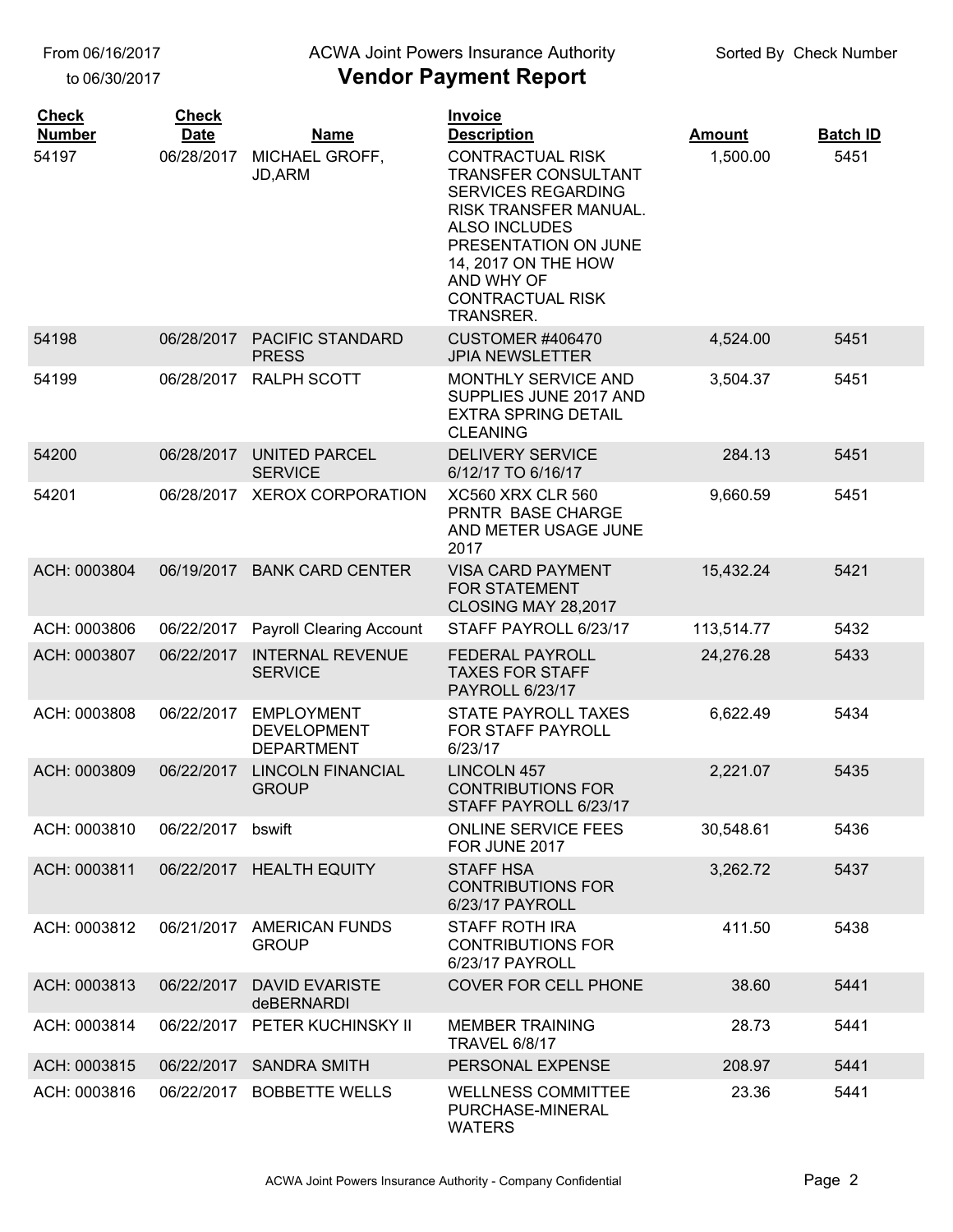to 06/30/2017

### **Vendor Payment Report** ACWA Joint Powers Insurance Authority

#### **Description Amount Batch ID Invoice Date Name Check Check Number** ACH: 0003817 EMPLOYER 06/23/2017 PUBLIC EMPLOYEES CONTRIBUTIONS PEPRA FOR 6/23/17 PAYROLL RETIREMENT SYSTEM 26,238.56 5442 ACH: 0003818 STAFF 457 06/23/2017 PUBLIC EMPLOYEES CONTRIBUTIONS FOR 6/23/17 PAYROLL RETIREMENT SYSTEM 7,531.08 5443 ACH: 0003819 06/23/2017 VENTIV TECHNOLOGY, RISK CONSOLE ANNUAL FEE AMENDMENT #1 3/19/17 TO 3/18/18 INC. 14,966.99 5444 ACH: 0003820 06/27/2017 ALLIANT INSURANCE BENEFITS CONSULTING FEE FOR JUNE 2017 ALLIANT INSURANCE SERVICES INC 5,000.00 5452 ACH: 0003821 ACWA 06/28/2017 AON RISK INSURANCE RENEWAL-SERVICE FEE 5/1/17 TO 4/30/18 CLIENT #570000058636 SERVICES WEST 300,000.00 5458 ACH: 0003822 06/28/2017 PUBLIC EMPLOYEES PERS OPEB 2016-17 ARC FINAL PAYMENT PUBLIC EMPLOYEES RETIREMENT SYSTEM 39,811.45 5459 ACH: 0003823 06/28/2017 RICHARD SCOTT Wood Scott WOOD 409.39 5460 ACH: 0003824 06/28/2017 LEE S. PATTON Patton Lee 100.00 100.00 5460 ACH: 0003825 06/28/2017 ROBIN FLINT PRIMA CONF MEALS/MISC 502.89 5460 ACH: 0003826 HR TRAINING 06/28/2017 SARAH CRAWFORD 26.35 5460 MEALS/MISC 6/22/17 ACH: 0003827 CELL PHONE 06/28/2017 EDWARD G. GLADBACH 50.00 5460 REIMBURSEMENT 5/5/17 TO 6/4/17 ACH: 0003828 PERSONAL EXPENSE 06/28/2017 PATRICIA SLAVEN-IRVIN 43.08 5460 6/5/17 EBC: 0001573 06/16/2017 ANTHEM BLUE CROSS EB CLAIM PAYMENTS CK#624476-CK#624617 OF CALIFORNIA 80,047.56 5417 EBC: 0001574 06/16/2017 ANTHEM BLUE CROSS EB ELECTRONIC CLAIM PAYMENTS EG28996235-EG28996389 06/16/2017 ANTHEM BLUE CROSS OF CALIFORNIA 133,430.08 5418 EBC: 0001575 EB CLAIM PAYMENTS 06/17/2017 ANTHEM BLUE CROSS CK#624618-CK#624651 OF CALIFORNIA 6,281.48 5419 EBC: 0001576 06/17/2017 ANTHEM BLUE CROSS EB ELECTRONIC CLAIM PAYMENTS EG29008050-EG29008114 ANTHEM BLUE CROSS OF CALIFORNIA 22,083.52 5420 EBC: 0001577 EB CLAIM PAYMENTS 06/19/2017 ANTHEM BLUE CROSS CK#624652-CK#624801 OF CALIFORNIA 33,222.37 5422 EBC: 0001578 06/19/2017 ANTHEM BLUE CROSS EB ELECTRONIC CLAIM PAYMENTS EG29024441-EG29024641 06/19/2017 ANTHEM BLUE CROSS OF CALIFORNIA 173,601.43 5423 EBC: 0001579 EB CLAIM PAYMENTS 06/20/2017 ANTHEM BLUE CROSS CK#624802-CK#624945 OF CALIFORNIA 32,943.34 5425 EBC: 0001580 06/20/2017 ANTHEM BLUE CROSS EB ELECTRONIC CLAIM PAYMENTS EG29038223 TO EG29038459 ANTHEM BLUE CROSS OF CALIFORNIA 169,906.37 5426 EBC: 0001581 EB CLAIM PAYMENTS 06/21/2017 ANTHEM BLUE CROSS CK#624946-CK#625093 OF CALIFORNIA 28,360.19 5427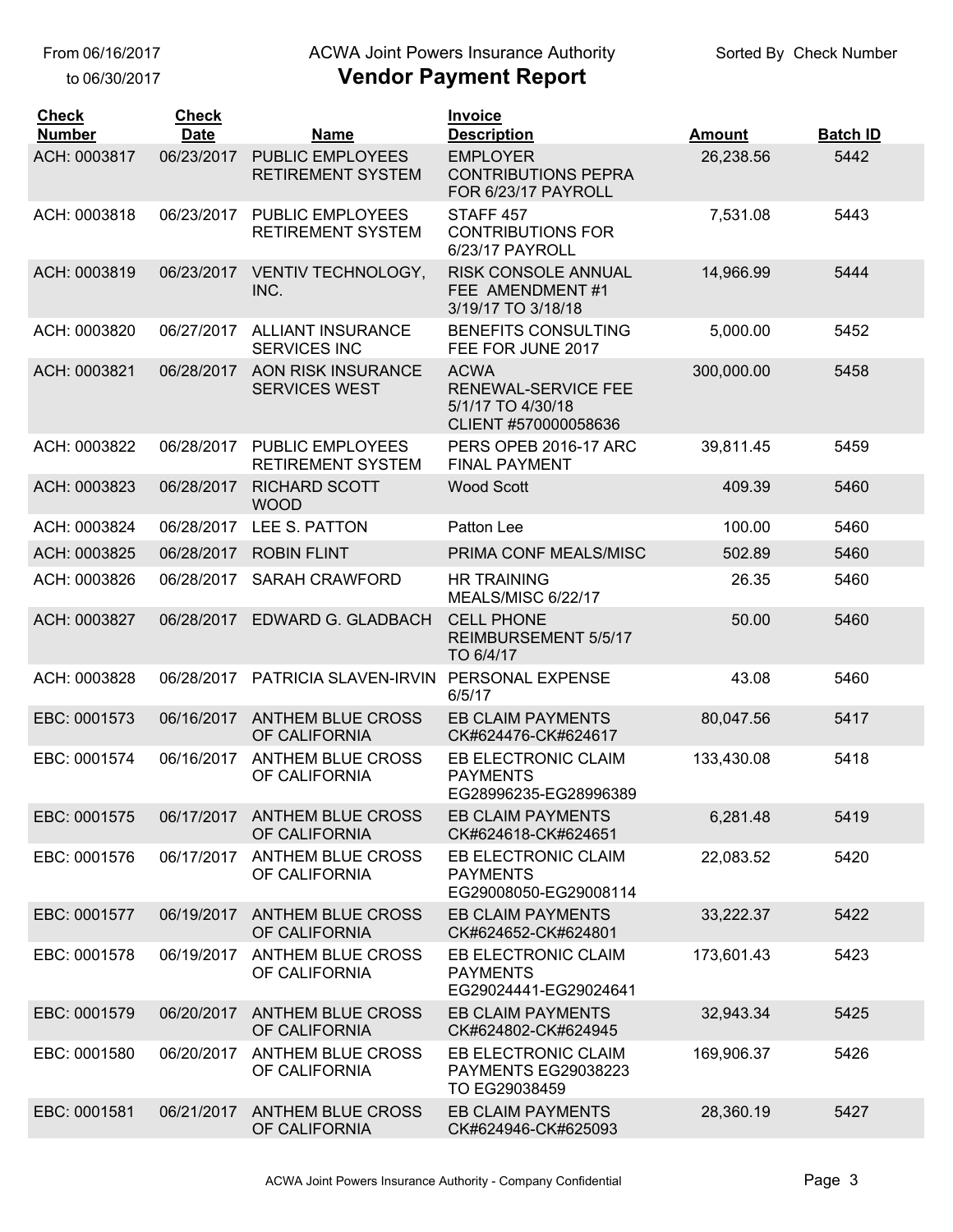\$1,749,975.54

to 06/30/2017

## ACWA Joint Powers Insurance Authority

| <b>Check</b><br><b>Number</b> | <b>Check</b><br><b>Date</b> | <b>Name</b>                                      | <b>Invoice</b><br><b>Description</b>                                | <b>Amount</b> | <b>Batch ID</b> |
|-------------------------------|-----------------------------|--------------------------------------------------|---------------------------------------------------------------------|---------------|-----------------|
| EBC: 0001582                  | 06/21/2017                  | <b>ANTHEM BLUE CROSS</b><br>OF CALIFORNIA        | EB ELECTRONIC CLAIM<br><b>PAYMENTS</b><br>EG29051816-EG29052011     | 75,754.59     | 5428            |
| EBC: 0001583                  | 06/22/2017                  | <b>DELTA DENTAL</b><br><b>INSURANCE COMPANY</b>  | <b>EB CLAIM PAYMENTS</b><br><b>JUNE 9 TO JUNE 15,2017</b>           | 190,043.36    | 5430            |
| EBC: 0001584                  | 06/22/2017                  | <b>ANTHEM BLUE CROSS</b><br>OF CALIFORNIA        | RX/OUT OF AREA CLAIMS<br>FOR JUNE 12 TO JUNE<br>18,2017             | 527,196.62    | 5431            |
| EBC: 0001585                  | 06/22/2017                  | <b>ANTHEM BLUE CROSS</b><br>OF CALIFORNIA        | <b>EB CLAIM PAYMENTS</b><br>CK#625094-CK#625232                     | 52,549.00     | 5439            |
| EBC: 0001586                  | 06/22/2017                  | <b>ANTHEM BLUE CROSS</b><br>OF CALIFORNIA        | EB ELECTRONIC CLAIM<br><b>PAYMENTS</b><br>EG29066713-EG29066929     | 198,270.10    | 5440            |
| EBC: 0001587                  | 06/23/2017                  | <b>ANTHEM BLUE CROSS</b><br>OF CALIFORNIA        | <b>EB CLAIM PAYMENTS</b><br>CK#625233-CK#625366                     | 15,456.57     | 5445            |
| EBC: 0001588                  | 06/23/2017                  | <b>ANTHEM BLUE CROSS</b><br>OF CALIFORNIA        | EB ELECTRONIC CLAIM<br><b>PAYMENTS</b><br>EG29082242-EG29082424     | 66,847.99     | 5446            |
| EBC: 0001589                  | 06/24/2017                  | <b>ANTHEM BLUE CROSS</b><br>OF CALIFORNIA        | <b>EB CLAIM PAYMENTS</b><br>CK#625367-CK#625426                     | 6,635.00      | 5447            |
| EBC: 0001590                  | 06/24/2017                  | <b>ANTHEM BLUE CROSS</b><br>OF CALIFORNIA        | EB ELECTRONIC CLAIM<br><b>PAYMENTS</b><br>EG29094884-EG29094974     | 14,848.92     | 5448            |
| EBC: 0001591                  | 06/26/2017                  | <b>ANTHEM BLUE CROSS</b><br>OF CALIFORNIA        | <b>EB CLAIM PAYMENTS</b><br>CK#625427-CK#625519                     | 45,295.13     | 5449            |
| EBC: 0001592                  | 06/26/2017                  | <b>ANTHEM BLUE CROSS</b><br>OF CALIFORNIA        | EB ELECTRONIC CLAIM<br><b>PAYMENTS</b><br>EG29109745-EG29109902     | 221,968.15    | 5450            |
| EBC: 0001593                  | 06/27/2017                  | <b>ANTHEM BLUE CROSS</b><br>OF CALIFORNIA        | <b>EB CLAIM PAYMENTS</b><br>CK#625520-CK#625668                     | 45,057.39     | 5453            |
| EBC: 0001594                  | 06/27/2017                  | <b>ANTHEM BLUE CROSS</b><br>OF CALIFORNIA        | EB ELECTRONIC CLAIM<br><b>PAYMENTS</b><br>EG29123592-EG29123816     | 133,136.70    | 5454            |
| EBC: 0001595                  | 06/28/2017                  | <b>DELTA DENTAL</b><br><b>INSURANCE COMPANY</b>  | DELTA DENTAL EB CLAIM<br>PAYMENTS JUNE 16 TO<br><b>JUNE 22,2017</b> | 176,716.97    | 5455            |
| EBC: 0001596                  | 06/28/2017                  | <b>ANTHEM BLUE CROSS</b><br>OF CALIFORNIA        | EB CLAIM PAYMENTS<br>CK#625669-CK#625812                            | 26,198.11     | 5456            |
| EBC: 0001597                  | 06/28/2017                  | <b>ANTHEM BLUE CROSS</b><br>OF CALIFORNIA        | EB ELECTRONIC CLAIM<br><b>PAYMENTS</b><br>EG29137423-EG29137622     | 114,920.97    | 5457            |
| EBC: 0001598                  | 06/29/2017                  | <b>ANTHEM BLUE CROSS</b><br>OF CALIFORNIA        | RX/OUT OF AREA CLAIMS<br>FOR JUNE 19 TO JUNE<br>25,2017             | 540,649.82    | 5461            |
| EBC: 0001599                  | 06/29/2017                  | <b>ANTHEM BLUE CROSS</b><br>OF CALIFORNIA        | <b>EB CLAIM PAYMENTS</b><br>CK#625813-CK#625969                     | 39,343.91     | 5462            |
| EBC: 0001600                  | 06/29/2017                  | <b>ANTHEM BLUE CROSS</b><br>OF CALIFORNIA        | EB ELECTRONIC CLAIM<br><b>PAYMENTS</b><br>EG29152654-EG29152847     | 100,940.83    | 5463            |
| for this period:              |                             | Liability, Property, & Work Comp Claims Payments | <b>Total</b>                                                        | 3,897,546.81  |                 |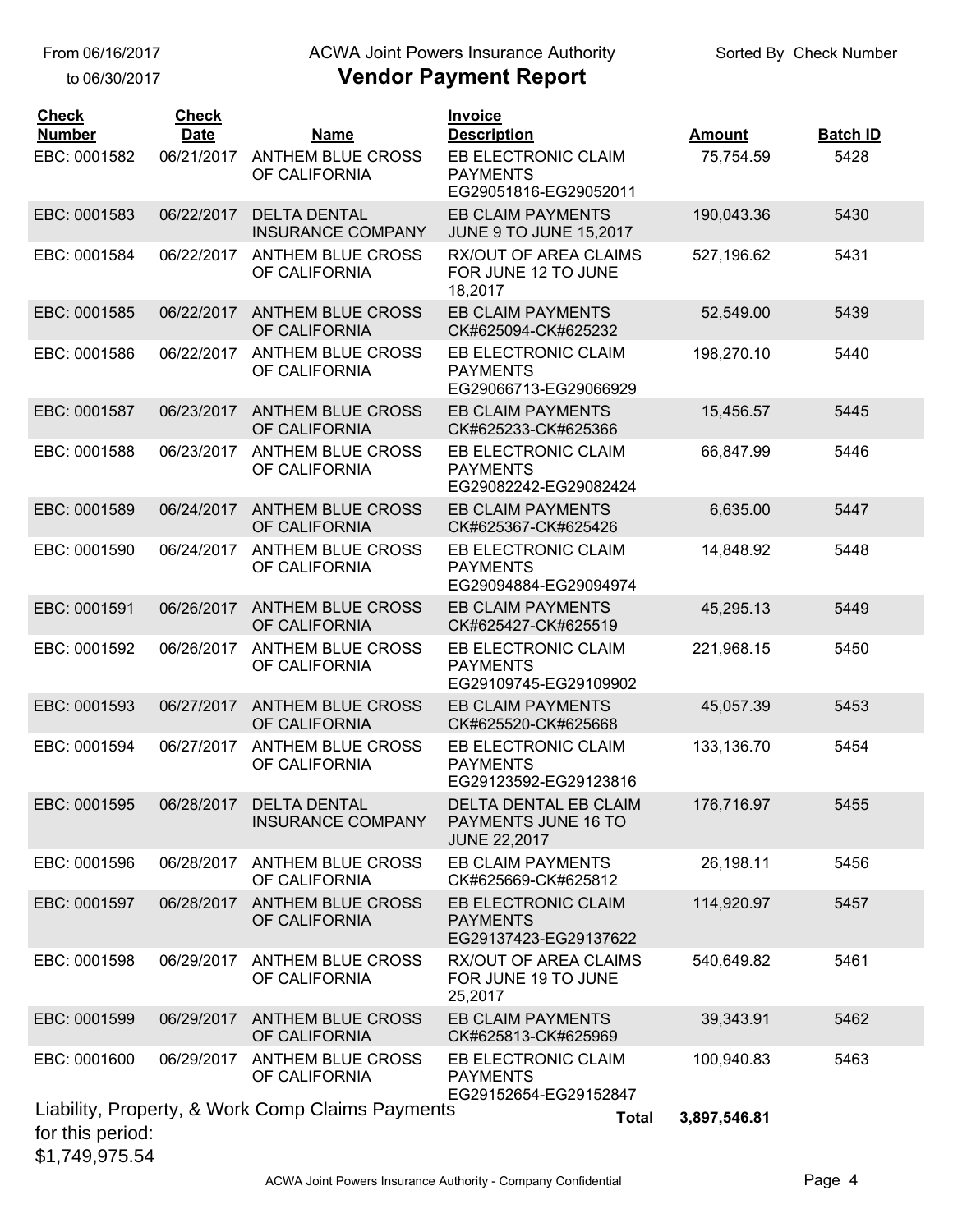From 07/01/2017

to 07/15/2017

### ACWA Joint Powers Insurance Authority

| <b>Check</b><br><b>Number</b> | <b>Check</b><br><b>Date</b> | Name                                                          | Invoice<br><b>Description</b>                                                         | <b>Amount</b> | <b>Batch ID</b> |
|-------------------------------|-----------------------------|---------------------------------------------------------------|---------------------------------------------------------------------------------------|---------------|-----------------|
| 54202                         | 07/06/2017                  | <b>ROBIN T. HUDSON</b>                                        | <b>STAFF TRAVEL</b>                                                                   | 20.87         | 5476            |
|                               |                             |                                                               | 4/25-6/29/17                                                                          |               |                 |
| 54203                         | 07/06/2017                  | <b>KAREN THESING</b>                                          | STAFF TRAVEL 5/30/17                                                                  | 499.99        | 5476            |
| 54204                         | 07/06/2017                  | THOMAS A. CUQUET                                              | <b>WXCO MEETING TRAVEL</b><br>6/27/17                                                 | 298.37        | 5476            |
| 54205                         |                             | 07/06/2017 WILBERT D. KNUTSON                                 | <b>EXCO MEETING LODGING</b><br>6/26-27/17                                             | 1,648.19      | 5476            |
| 54206                         | 07/06/2017                  | KATHLEEN JOANNE<br><b>TIEGS</b>                               | EXCO MEETING 6/27/17<br>PER DIEM                                                      | 283.39        | 5476            |
| 54207                         | 07/06/2017                  | <b>MERLE J. ALESHIRE</b>                                      | MERLE J. ALESHIRE-EB<br><b>COMMITTEE MEETING</b><br>PER DIEM 6/27/17                  | 1,170.64      | 5476            |
| 54208                         |                             | 07/06/2017 ACWA/JPIA EMPLOYEE<br><b>FUND</b>                  | <b>EXCO MEETING</b><br>REFRESHMENTS 6/27/17                                           | 3.50          | 5476            |
| 54209                         | 07/06/2017                  | ALHAMBRA AND SIERRA<br><b>SPRINGS</b>                         | <b>COFFEE SUPPLIES AND</b><br><b>RENTAL</b><br><b>CUSTOMER</b><br>#274185510415578    | 139.27        | 5476            |
| 54210                         | 07/06/2017                  | <b>BURKETTS OFFICE</b><br>SUPPLIES, INC.                      | <b>TONER</b>                                                                          | 1,637.99      | 5476            |
| 54211                         | 07/06/2017                  | FIRST ALARM SECURITY PATROL SERVICES FOR<br><b>AND PATROL</b> | <b>JULY 2017</b>                                                                      | 37.79         | 5476            |
| 54212                         | 07/06/2017                  | <b>HI-DESERT WATER</b><br><b>DISTRICT</b>                     | SMALL CLAIM ADMIN FEE<br>CLAIM #18-0004                                               | 100.00        | 5476            |
| 54213                         | 07/06/2017                  | <b>KINGS RIVER</b><br><b>CONSERVATION</b><br><b>DISTRICT</b>  | EB MEETING 6/27/17<br>MEALS/MISC-RANDY<br><b>SHILLING</b>                             | 361.43        | 5476            |
| 54214                         | 07/06/2017                  | LEVEL 3<br>COMMUNICATIONS, LLC                                | <b>CONFERENCE CHARGES</b><br><b>JUNE 2017</b>                                         | 7.48          | 5476            |
| 54215                         | 07/06/2017                  | <b>MOULTON NIGUEL</b><br><b>WATER DISTRICT</b>                | <b>SMALL CLAIM ADMIN</b><br><b>FEES</b><br><b>CLAIM #18-0001 AND</b><br>#17-0210      | 200.00        | 5476            |
| 54216                         |                             | 07/06/2017 ORANGE COUNTY<br><b>WATER DISTRICT</b>             | EB COMMITTEE LODGING<br>6/26/17 - STEPHANIE<br><b>DOSIER</b>                          | 224.45        | 5476            |
| 54217                         |                             | 07/06/2017 SOLON FIRE CONTROL                                 | <b>FIRE EXT</b><br>DEMONSTRATION 6/15/17                                              | 250.00        | 5476            |
| 54218                         |                             | 07/06/2017 STANDARD INSURANCE<br><b>COMPANY 1</b>             | SHORT TERM DISABILITY<br><b>JULY 2017</b>                                             | 3,232.63      | 5476            |
| 54219                         | 07/06/2017                  | <b>UNITED STATES</b><br><b>TREASURY</b>                       | IRS PAYROLL DEDUCTION<br>AGREEMENT FOR 7/7/17<br><b>PAYROLL</b><br><b>PATTI RIDER</b> | 135.00        | 5476            |
| 54220                         | 07/06/2017                  | <b>UNITED PARCEL</b><br><b>SERVICE</b>                        | <b>DELIVERY SERVICE</b><br>6/19/17 TO 6/23/17                                         | 346.77        | 5476            |
| 54221                         | 07/06/2017                  | <b>VALLEY FIRE AND</b><br>SECURITY ALARMS, INC                | <b>SECURITY SYSTEM AND</b><br><b>FIRE SPRINKLER</b><br>MONITORING JULY 2017           | 70.00         | 5476            |
|                               |                             |                                                               |                                                                                       |               |                 |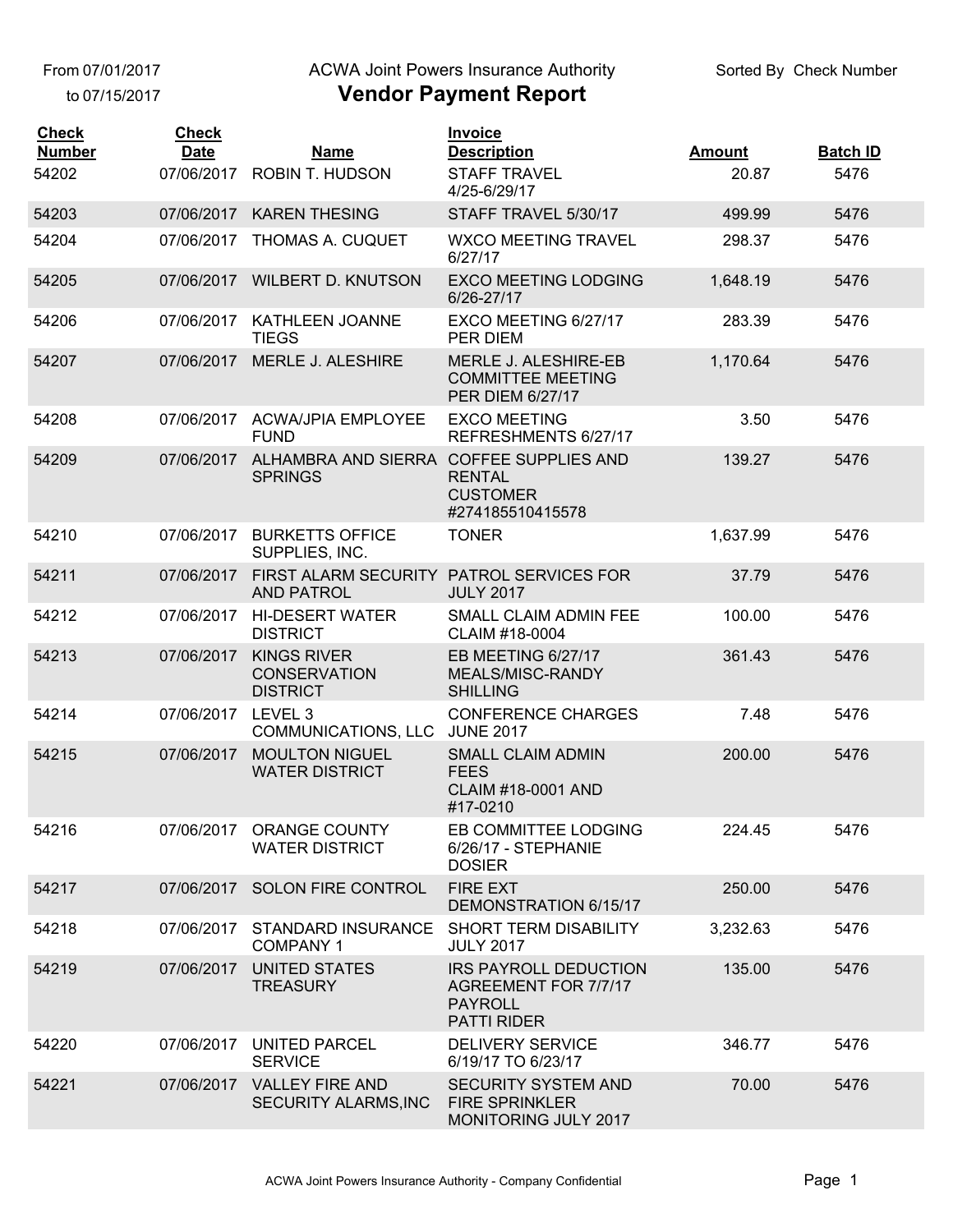From 07/01/2017

to 07/15/2017

## ACWA Joint Powers Insurance Authority

| <b>Check</b><br><b>Number</b> | <b>Check</b><br><b>Date</b> | <b>Name</b>                                       | Invoice<br><b>Description</b>                                                         | <b>Amount</b> | <b>Batch ID</b> |
|-------------------------------|-----------------------------|---------------------------------------------------|---------------------------------------------------------------------------------------|---------------|-----------------|
| 54222                         | 07/06/2017                  | <b>WESTERN MUNICIPAL</b><br><b>WATER DISTRICT</b> | SMALL CLAIM ADMIN<br><b>FEES</b><br><b>CLAIMS #18-0002 AND</b><br>#18-0003            | 200.00        | 5476            |
| 54223                         | 07/06/2017                  | YORBA LINDA WATER<br><b>DISTRICT</b>              | <b>TRAINING MEALS HR</b><br><b>GROUP 6/21/17</b>                                      | 39.96         | 5476            |
| 54224                         | 07/12/2017                  | <b>KAREN THESING</b>                              | <b>VISION CARE</b><br>REIMBURSEMENT-KAREN                                             | 500.00        | 5501            |
| 54225                         | 07/12/2017                  | <b>JENNIFER LYNN</b><br><b>NOGOSEK</b>            | <b>CELL PHONE</b><br>REIMBURSEMENT 6/4/17<br>TO 7/3/17                                | 50.00         | 5501            |
| 54226                         | 07/12/2017                  | <b>GLEN PETERSON</b>                              | EB COMMITTEE MEETING<br><b>TRAVEL 6/27/17</b>                                         | 598.35        | 5501            |
| 54227                         |                             | 07/12/2017 CLARK PEST CONTROL                     | PEST CONTROL SERVICE<br>7/5/17                                                        | 78.00         | 5501            |
| 54228                         | 07/12/2017                  | <b>CREATIVE PLANT</b><br><b>DESIGNS</b>           | <b>MONTHLY MAINTENANCE</b><br>FEE AND PLANT                                           | 186.81        | 5501            |
| 54229                         | 07/12/2017                  | <b>IAIABC</b>                                     | <b>IAIABC EDI CLAIMS</b><br><b>STANDARD LICENSE</b><br>JULY 1,2017 TO JUNE<br>30,2018 | 250.00        | 5501            |
| 54230                         | 07/12/2017                  | ISO SERVICES, INC.                                | UF CLAIMS MONO-LINE<br><b>JUNE 2017</b>                                               | 139.75        | 5501            |
| 54231                         | 07/12/2017                  | <b>UNITED PARCEL</b><br><b>SERVICE</b>            | <b>DELIVERY SERVICE</b><br>6/26/17 TO 6/29/17                                         | 551.22        | 5501            |
| 54232                         | 07/12/2017                  | <b>VISTA IRRIGATION</b><br><b>DISTRICT</b>        | <b>REIMBURSEMENT FOR</b><br><b>HR GROUP TRAINING</b><br>MEALS 6/22/17                 | 25.44         | 5501            |
| 54233                         |                             | 07/12/2017 WORKCOMPEDI, INC.                      | <b>CLEARINGHOUSE</b><br>MONTHLY MINIMUM JUNE<br>2017                                  | 300.00        | 5501            |
| ACH: 0003832                  | 07/03/2017                  | <b>BLUEPAY</b>                                    | <b>CREDIT CARD</b><br>PROCESSING FEES FOR<br><b>JUNE 2017</b>                         | 40.00         | 5475            |
| ACH: 0003833                  |                             | 07/06/2017 KRISTAN ERICA BROWN                    | STAFF TRAVEL 5/31 TO<br>6/28/17                                                       | 13.21         | 5479            |
| ACH: 0003834                  | 07/06/2017                  | <b>ROBERT GREENFIELD</b>                          | STAFF TRAVEL 6/29-30/17                                                               | 114.34        | 5479            |
| ACH: 0003835                  | 07/06/2017                  | <b>SARAH CRAWFORD</b>                             | <b>VISION CARE</b><br>REIMBURSEMENT-SARAH                                             | 99.94         | 5479            |
| ACH: 0003836                  | 07/06/2017                  | DAVID A DRAKE                                     | <b>EXCO MEETING PER DIEM</b><br>6/27/17                                               | 283.39        | 5479            |
| ACH: 0003837                  | 07/06/2017                  | <b>BRENT HASTEY</b>                               | <b>EXCO MEETING TRAVEL</b><br>6/27/17                                                 | 320.84        | 5479            |
| ACH: 0003838                  | 07/06/2017                  | PETER KUCHINSKY II                                | <b>STAFF MEALS/MISC</b><br>6/19-23/17                                                 | 141.07        | 5479            |
| ACH: 0003839                  | 07/06/2017                  | MELODY A.<br>HENRIQUES-McDONALD                   | <b>EXCO MEETING 6/26-27/17</b><br><b>MEALS/MISC</b>                                   | 1,411.12      | 5479            |
| ACH: 0003840                  | 07/06/2017                  | <b>DALISAY MATIAS</b>                             | STAFF TRAINING TRAVEL<br><b>JUNE 2017</b>                                             | 26.00         | 5479            |
| ACH: 0003841                  |                             | 07/06/2017 CHRIS MIZUNO                           | STAFF TRAVEL 6/23/17                                                                  | 8.03          | 5479            |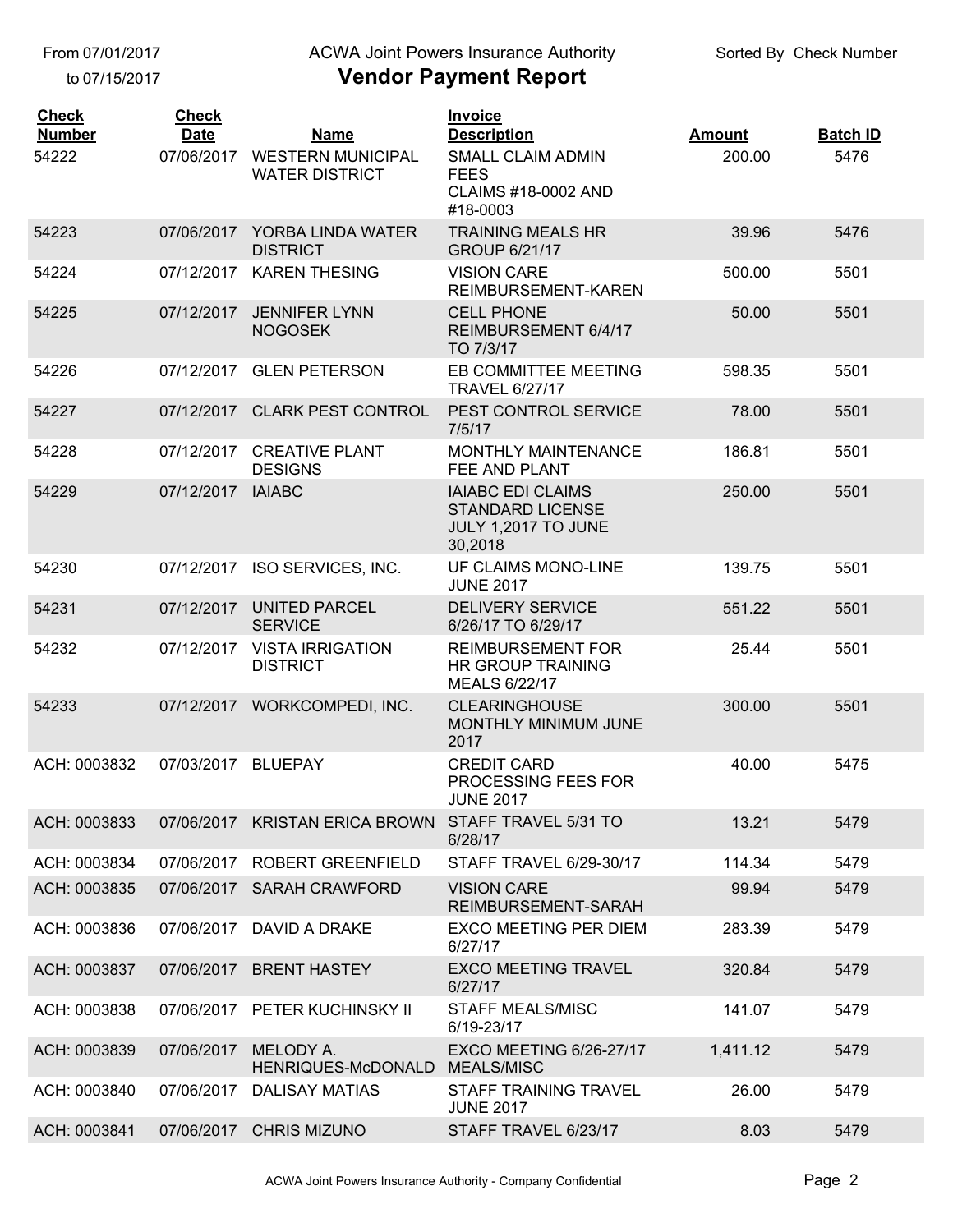to 07/15/2017

## ACWA Joint Powers Insurance Authority

| <b>Check</b><br><b>Number</b> | <b>Check</b><br><b>Date</b> | <b>Name</b>                                                  | <b>Invoice</b><br><b>Description</b>                                     | <b>Amount</b> | <b>Batch ID</b> |
|-------------------------------|-----------------------------|--------------------------------------------------------------|--------------------------------------------------------------------------|---------------|-----------------|
| ACH: 0003842                  | 07/06/2017                  | <b>JOHN BRUCE RUPP</b>                                       | EB MEETING 6/26-27/17<br><b>LODGING</b>                                  | 1,022.25      | 5479            |
| ACH: 0003843                  | 07/06/2017                  | <b>CHARLES P.</b><br><b>WAGENSELLER</b>                      | <b>STAFF MEALS/MISC</b><br>6/21/17                                       | 50.48         | 5479            |
| ACH: 0003844                  | 07/06/2017                  | <b>CITY OF ROSEVILLE</b>                                     | <b>UTILITY BILLING FOR</b><br>5/5/17 TO 6/7/17                           | 3,177.62      | 5480            |
| ACH: 0003845                  | 07/06/2017                  | <b>SAM'S CLUB</b>                                            | <b>BREAKROOM SUPPLIES</b>                                                | 230.78        | 5481            |
| ACH: 0003846                  | 07/07/2017                  | <b>BLUEPAY</b>                                               | MONTHLY FEE FOR JUNE<br>2017                                             | 10.00         | 5485            |
| ACH: 0003847                  | 07/07/2017                  | PG and E                                                     | <b>GAS CHARGES FOR</b><br>5/18/17 TO 6/18/17                             | 408.74        | 5486            |
| ACH: 0003848                  | 07/07/2017                  | <b>CONSOLIDATED</b><br><b>COMMUNICATIONS</b>                 | <b>LONG DISTANCE</b><br>SERVICE 5/9/17 TO 6/12/17<br>ACCT#916-774-7040/0 | 2,064.65      | 5487            |
| ACH: 0003849                  | 07/07/2017                  | <b>Payroll Clearing Account</b>                              | STAFF PAYROLL 7/07/17                                                    | 115,540.74    | 5488            |
| ACH: 0003850                  | 07/10/2017                  | <b>DOUGLAS</b><br><b>PROFESSIONAL</b><br>OWNERS ASSOC.       | <b>3RD QUARTER</b><br><b>ASSESSMENT</b><br><b>ACCT# RM 1601</b>          | 2,249.75      | 5494            |
| ACH: 0003851                  | 07/10/2017                  | KRONICK, MOSKOVITZ,<br><b>TIEDEMANN AND</b><br><b>GIRARD</b> | <b>RECORD STORAGE FEE</b><br>FOR JULY 2017                               | 50.00         | 5495            |
| ACH: 0003852                  | 07/07/2017                  | <b>AMERICAN FUNDS</b><br><b>GROUP</b>                        | STAFF ROTH IRA<br><b>CONTRIBUTIONS FOR</b><br>7/7/17 PAYROLL             | 411.50        | 5496            |
| ACH: 0003853                  | 07/11/2017                  | <b>HEALTH EQUITY</b>                                         | <b>HSA ADMIN FEE FOR</b><br><b>JULY 2017</b>                             | 91.45         | 5497            |
| ACH: 0003854                  |                             | 07/11/2017 HEALTH EQUITY                                     | <b>STAFF HSA</b><br><b>CONTRIBUTIONS FOR</b><br>7/7/17 PAYROLL           | 3,262.72      | 5498            |
| ACH: 0003855                  | 07/07/2017                  | <b>LINCOLN FINANCIAL</b><br><b>GROUP</b>                     | LINCOLN 457<br><b>CONTRIBUTIONS FOR</b><br>STAFF PAYROLL 7/7/17          | 2,221.07      | 5502            |
| ACH: 0003856                  |                             | 07/07/2017 INTERNAL REVENUE<br><b>SERVICE</b>                | <b>FEDERAL PAYROLL</b><br><b>TAXES FOR STAFF</b><br>PAYROLL 7/7/17       | 24,433.12     | 5505            |
| ACH: 0003857                  | 07/07/2017                  | <b>EMPLOYMENT</b><br><b>DEVELOPMENT</b><br><b>DEPARTMENT</b> | <b>STATE PAYROLL TAXES</b><br>FOR 7/7/17 PAYROLL                         | 6,611.44      | 5506            |
| ACH: 0003858                  | 07/11/2017                  | PUBLIC EMPLOYEES<br><b>RETIREMENT SYSTEM</b>                 | STAFF 457<br><b>CONTRIBUTIONS FOR</b><br>7/7/17 PAYROLL                  | 8,031.08      | 5507            |
| ACH: 0003859                  |                             | 07/11/2017 PUBLIC EMPLOYEES<br><b>RETIREMENT SYSTEM</b>      | <b>EMPLOYER</b><br><b>CONTRIBUTIONS PEPRA</b><br>FOR 7/7/17 PAYROLL      | 26,587.33     | 5508            |
| ACH: 0003860                  | 07/12/2017                  | RICHARD SCOTT<br><b>WOOD</b>                                 | <b>MEMBER TRAINING</b><br><b>TRAVEL 6/28/17</b>                          | 339.74        | 5509            |
| ACH: 0003861                  | 07/12/2017                  | <b>ROBIN FLINT</b>                                           | <b>Flint Robin</b>                                                       | 105.71        | 5509            |
| ACH: 0003862                  | 07/12/2017                  | <b>BETTE BOATMUN</b>                                         | EB COMMITTEE MEETING<br><b>PER DIEM 6/27/17</b>                          | 283.39        | 5509            |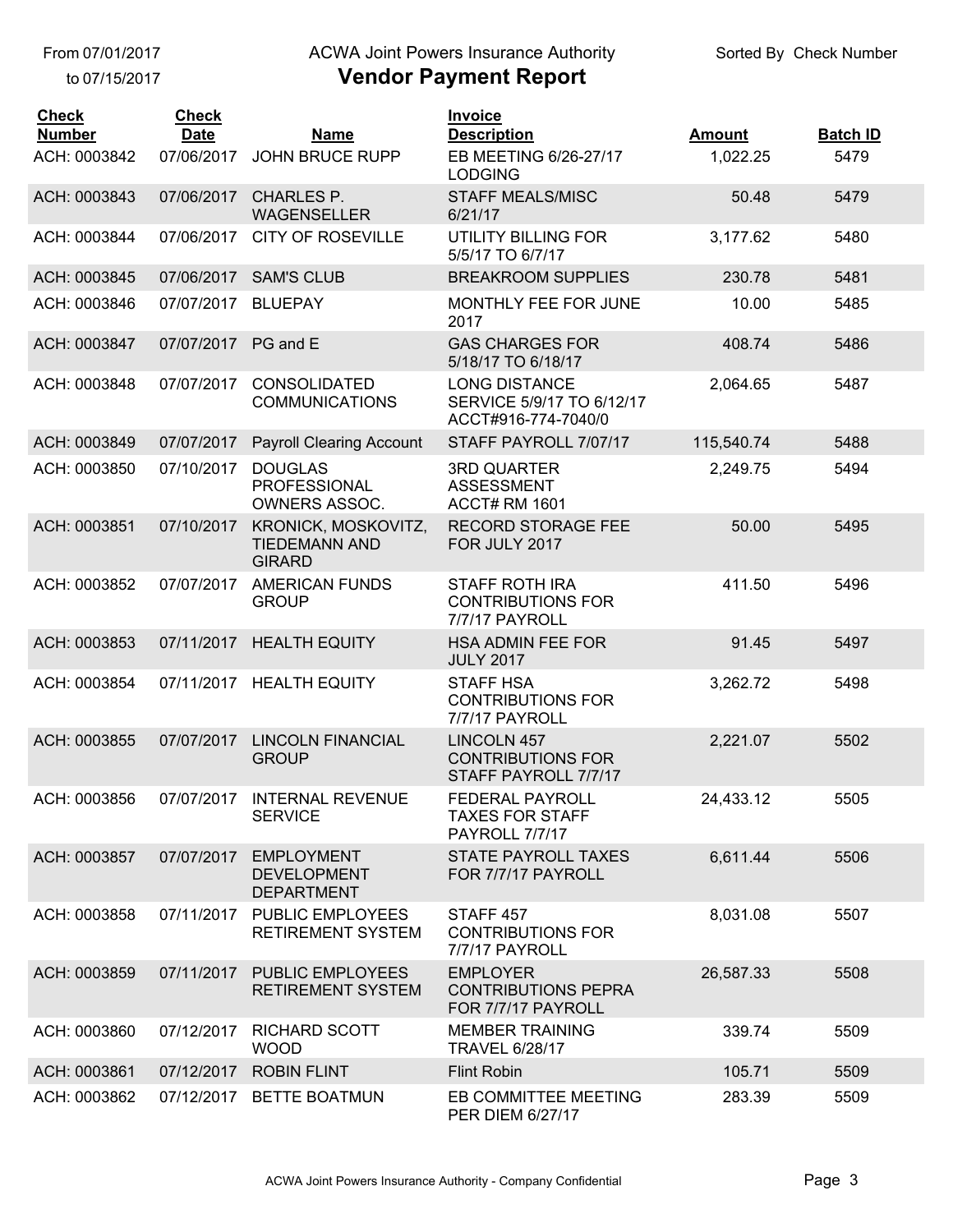to 07/15/2017

## ACWA Joint Powers Insurance Authority

| <b>Check</b><br><b>Number</b> | <b>Check</b><br><b>Date</b> | <b>Name</b>                                      | Invoice<br><b>Description</b>                                        | <b>Amount</b> | <b>Batch ID</b> |
|-------------------------------|-----------------------------|--------------------------------------------------|----------------------------------------------------------------------|---------------|-----------------|
| ACH: 0003863                  | 07/12/2017                  | <b>KEITH FORBES</b>                              | <b>MEMBER TRAINING</b><br><b>MEALS 6/5/17</b>                        | 1,094.17      | 5509            |
| ACH: 0003864                  | 07/12/2017                  | <b>ANTHEM BLUE CROSS</b><br>OF CALIFORNIA        | <b>EGWP PREMIUM</b><br>PAYMENT HMO JULY 2017                         | 3,759.48      | 5510            |
| ACH: 0003865                  | 07/12/2017                  | MHN MANAGED HEALTH<br><b>NETWORK</b>             | PREMIUM PAYMENT FOR<br><b>JULY 2017</b>                              | 6,120.79      | 5511            |
| ACH: 0003866                  | 07/12/2017                  | DeltaCare USA                                    | PREMIUMS FOR JULY<br>2017                                            | 7,696.29      | 5512            |
| ACH: 0003867                  | 07/12/2017                  | <b>VISION SERVICE PLAN</b>                       | PREMIUM PAYMENT FOR<br><b>JULY 2017</b>                              | 14,788.62     | 5513            |
| ACH: 0003868                  | 07/12/2017                  | <b>STANDARD LIFE</b><br><b>INSURANCE COMPANY</b> | PREMIUM PAYMENT FOR<br><b>JULY 2017</b>                              | 55,128.11     | 5514            |
| ACH: 0003869                  | 07/12/2017                  | <b>VISION SERVICE PLAN</b>                       | JUNE 2017 CLAIMS                                                     | 111,111.29    | 5515            |
| ACH: 0003870                  | 07/12/2017                  | <b>STEALTH BENEFIT</b><br><b>SOLUTIONS</b>       | EB EXCESS INS<br>PREMIUMS JULY 2017                                  | 135,519.80    | 5516            |
| ACH: 0003871                  | 07/12/2017                  | <b>ANTHEM BLUE CROSS</b><br>OF CALIFORNIA        | PPO PREMIUM PAYMENT<br>FOR JULY 2017                                 | 182,896.28    | 5517            |
| ACH: 0003872                  | 07/12/2017                  | <b>ANTHEM BLUE CROSS</b><br>OF CALIFORNIA        | HMO PREMIUM PAYMENT<br>FOR JULY 2017                                 | 2,284,750.14  | 5518            |
| ACH: 0003873                  | 07/12/2017                  | KAISER PERMANENTE -<br><b>NORTH</b>              | PREMIUM PAYMENT FOR<br><b>JULY 2017</b>                              | 470,025.79    | 5519            |
| ACH: 0003874                  | 07/12/2017                  | KAISER PERMANENTE -<br><b>SOUTH</b>              | PREMIUM PAYMENT FOR<br><b>JULY 2017</b>                              | 1,156,146.25  | 5520            |
| ACH: 0003875                  | 07/13/2017                  | <b>ATT MOBILITY</b>                              | <b>WIRELESS CHARGES FOR</b><br>5/20/17 TO 6/19/17<br>ACCT# 879570328 | 672.39        | 5524            |
| EBC: 0001603                  | 07/01/2017                  | <b>ANTHEM BLUE CROSS</b><br>OF CALIFORNIA        | EB CLAIM PAYMENTS CHK<br>626120-626202                               | 5,562.62      | 5469            |
| EBC: 0001604                  | 07/01/2017                  | <b>ANTHEM BLUE CROSS</b><br>OF CALIFORNIA        | <b>EB CLAIM PAYMENTS</b><br>EG29182406-EG29182504                    | 21,048.47     | 5470            |
| EBC: 0001605                  | 07/03/2017                  | <b>ANTHEM BLUE CROSS</b><br>OF CALIFORNIA        | <b>EB CLAIM PAYMENTS</b><br>CK#626203-CK#626278                      | 17,734.51     | 5471            |
| EBC: 0001606                  |                             | 07/03/2017 ANTHEM BLUE CROSS<br>OF CALIFORNIA    | EB ELECTRONIC CLAIM<br><b>PAYMENTS</b><br>EG29195432-EG29195534      | 190,240.34    | 5472            |
| EBC: 0001607                  | 07/04/2017                  | <b>ANTHEM BLUE CROSS</b><br>OF CALIFORNIA        | EB CLAIM PAYMENTS<br>CK#626279-CK#626402                             | 22,255.28     | 5473            |
| EBC: 0001608                  | 07/04/2017                  | <b>ANTHEM BLUE CROSS</b><br>OF CALIFORNIA        | EB ELECTRONIC CLAIM<br><b>PAYMENTS</b><br>EG29205750-EG29205927      | 97,948.81     | 5474            |
| EBC: 0001609                  | 07/05/2017                  | <b>ANTHEM BLUE CROSS</b><br>OF CALIFORNIA        | EB CLAIM PAYMENTS<br>CK#626403-CK#626492                             | 38,632.57     | 5477            |
| EBC: 0001610                  | 07/05/2017                  | <b>ANTHEM BLUE CROSS</b><br>OF CALIFORNIA        | EB ELECTRONIC CLAIM<br><b>PAYMENTS</b><br>EG29216493-EG29216649      | 46,228.10     | 5478            |
| EBC: 0001611                  | 07/06/2017                  | <b>DELTA DENTAL</b><br><b>INSURANCE COMPANY</b>  | DELTA DENTAL EB CLAIM<br>PAYMENTS JUNE 23 TO<br><b>JUNE 29,2017</b>  | 186,320.21    | 5482            |
| EBC: 0001612                  | 07/06/2017                  | <b>ANTHEM BLUE CROSS</b><br>OF CALIFORNIA        | <b>EB CLAIM PAYMENTS</b><br>CK#626493-CK#626616                      | 37,376.01     | 5483            |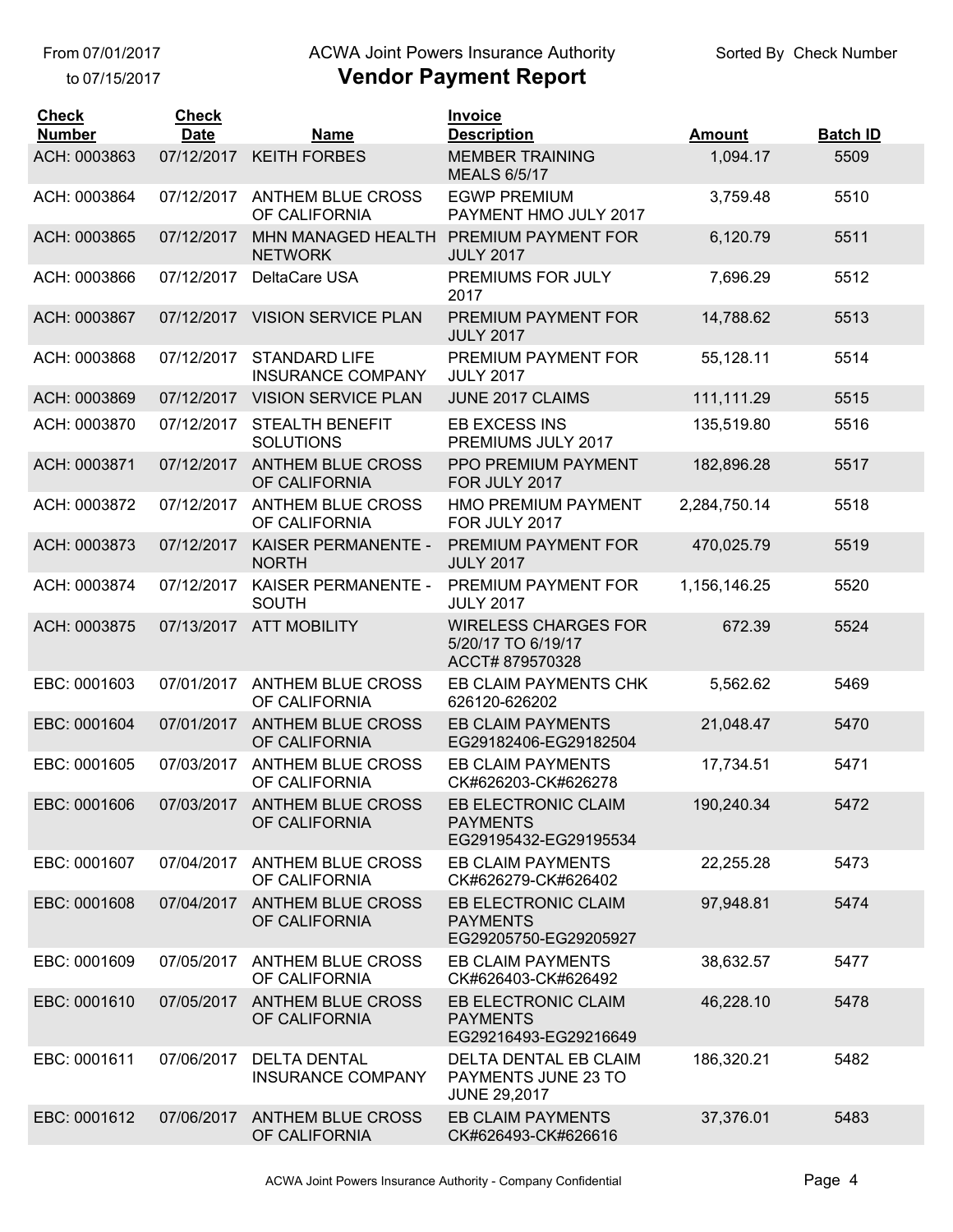to 07/15/2017

## ACWA Joint Powers Insurance Authority

### **Vendor Payment Report**

| <b>Check</b><br><b>Number</b> | <b>Check</b><br><b>Date</b> | Name                                            | Invoice<br><b>Description</b>                                          | <b>Amount</b> | <b>Batch ID</b> |
|-------------------------------|-----------------------------|-------------------------------------------------|------------------------------------------------------------------------|---------------|-----------------|
| EBC: 0001613                  | 07/06/2017                  | <b>ANTHEM BLUE CROSS</b><br>OF CALIFORNIA       | EB ELECTRONIC CLAIM<br><b>PAYMENTS</b><br>EG29229504-EG29229649        | 94,240.01     | 5484            |
| EBC: 0001614                  | 07/07/2017                  | <b>ANTHEM BLUE CROSS</b><br>OF CALIFORNIA       | <b>RX/OUT OF AREA CLAIMS</b><br>FOR JUNE 26 TO JUNE<br>30,2017         | 477,161.80    | 5489            |
| EBC: 0001615                  | 07/07/2017                  | <b>ANTHEM BLUE CROSS</b><br>OF CALIFORNIA       | <b>EB CLAIM PAYMENTS</b><br>CK#626617-CK#626726                        | 33,494.79     | 5490            |
| EBC: 0001616                  | 07/07/2017                  | <b>ANTHEM BLUE CROSS</b><br>OF CALIFORNIA       | <b>EB CLAIM PAYMENTS</b><br>EG29242691-EG29242874                      | 94,795.00     | 5491            |
| EBC: 0001617                  | 07/08/2017                  | <b>ANTHEM BLUE CROSS</b><br>OF CALIFORNIA       | <b>EB CLAIM PAYMENTS</b><br>CK#626727-CK#626806                        | 39,168.25     | 5492            |
| EBC: 0001618                  | 07/08/2017                  | <b>ANTHEM BLUE CROSS</b><br>OF CALIFORNIA       | EB ELECTRONIC CLAIM<br><b>PAYMENTS</b><br>EG29254756-EG29254864        | 35,390.30     | 5493            |
| EBC: 0001619                  | 07/10/2017                  | <b>ANTHEM BLUE CROSS</b><br>OF CALIFORNIA       | <b>EB CLAIM PAYMENTS</b><br>CK#626807-CK#626909                        | 18,425.75     | 5499            |
| EBC: 0001620                  | 07/10/2017                  | <b>ANTHEM BLUE CROSS</b><br>OF CALIFORNIA       | <b>EB ELECTRONIC CLAIM</b><br><b>PAYMENTS</b><br>EG29269113-EG29269260 | 162,331.01    | 5500            |
| EBC: 0001621                  | 07/11/2017                  | <b>ANTHEM BLUE CROSS</b><br>OF CALIFORNIA       | <b>EB CLAIM PAYMENTS</b><br>CK#626910-CK#627036                        | 175, 107.27   | 5503            |
| EBC: 0001622                  | 07/11/2017                  | <b>ANTHEM BLUE CROSS</b><br>OF CALIFORNIA       | EB ELECTRONIC CLAIM<br><b>PAYMENTS</b><br>EG29281869-EG29282066        | 177,384.02    | 5504            |
| EBC: 0001623                  | 07/12/2017                  | <b>ANTHEM BLUE CROSS</b><br>OF CALIFORNIA       | <b>EB CLAIM PAYMENTS</b><br>CK#627037-CK#627177                        | 77,841.07     | 5521            |
| EBC: 0001624                  | 07/12/2017                  | <b>ANTHEM BLUE CROSS</b><br>OF CALIFORNIA       | EB ELECTRONIC CLAIM<br><b>PAYMENTS</b><br>EG29294558-EG29294765        | 71,506.97     | 5522            |
| EBC: 0001625                  | 07/12/2017                  | <b>DELTA DENTAL</b><br><b>INSURANCE COMPANY</b> | DELTA DENTAL EB CLAIM<br>PAYMENTS JULY 1 TO<br><b>JULY 6,2017</b>      | 189,373.73    | 5523            |
| EBC: 0001626                  |                             | 07/13/2017 ANTHEM BLUE CROSS<br>OF CALIFORNIA   | <b>RX/OUT OF AREA CLAIMS</b><br>FOR JULY 1 TO JULY<br>9,2017           | 453,165.98    | 5525            |
| EBC: 0001627                  | 07/13/2017                  | ANTHEM BLUE CROSS<br>OF CALIFORNIA              | EB CLAIM PAYMENTS<br>CK#627178-CK#627317                               | 38,952.09     | 5526            |
| EBC: 0001628                  |                             | 07/13/2017 ANTHEM BLUE CROSS<br>OF CALIFORNIA   | EB ELECTRONIC CLAIM<br><b>PAYMENTS</b><br>EG29308662-EG29308862        | 105,975.28    | 5527            |
|                               |                             |                                                 | <b>Total</b>                                                           | 7,550,598.43  |                 |

Liability, Property, & Work Comp Claims Payments for this period: \$374,582.01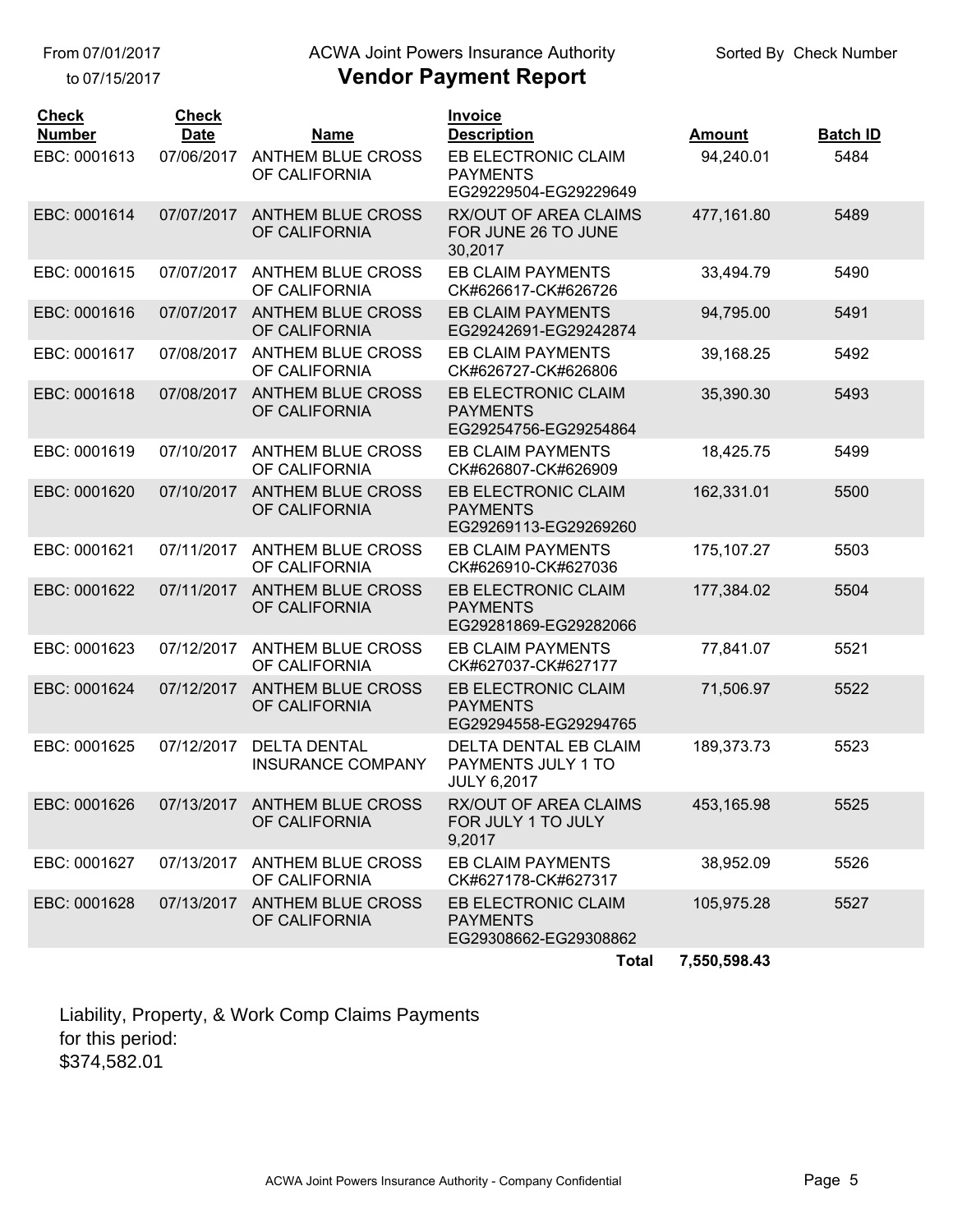From 07/16/2017

to 07/31/2017

ACWA Joint Powers Insurance Authority

| <b>Check</b><br><b>Number</b> | <b>Check</b><br><b>Date</b> | <b>Name</b>                                      | Invoice<br><b>Description</b>                                                                         | <b>Amount</b> | <b>Batch ID</b> |
|-------------------------------|-----------------------------|--------------------------------------------------|-------------------------------------------------------------------------------------------------------|---------------|-----------------|
| 54234                         | 07/19/2017                  | <b>KAREN THESING</b>                             | FALL 2017 ACWA<br><b>CONFERENCE TRAVEL</b><br>11/26/17-12/1/17                                        | 511.95        | 5533            |
| 54235                         | 07/19/2017                  | <b>MELODY A TUCKER</b>                           | <b>VISION CARE</b><br>REIMBURSEMENT-MELOD<br>Y                                                        | 95.00         | 5533            |
| 54236                         | 07/19/2017                  | <b>CAJPA</b>                                     | 2017 CAJPA FALL<br><b>CONFERENCE</b><br><b>REGISTRATION FOR</b><br><b>KAREN THESING</b>               | 300.00        | 5533            |
| 54237                         | 07/19/2017                  | Cisco WebEx, LLC                                 | <b>TELECONFERENCE</b><br>BILLING 6/8/17 TO 7/7/17                                                     | 1,074.94      | 5533            |
| 54238                         | 07/19/2017                  | <b>HELIX WATER DISTRICT</b>                      | SMALL CLAIM ADMIN FEE<br>CLAIM #18-0024                                                               | 100.00        | 5533            |
| 54239                         | 07/19/2017                  | MAILFINANCE, INC.                                | <b>COVERAGE PERIOD</b><br>8/10/17 TO 11/09/17<br><b>CUSTOMER #00866461</b><br>LEASE# N17012383        | 640.11        | 5533            |
| 54240                         | 07/19/2017                  | <b>MONTECITO WATER</b><br><b>DISTRICT</b>        | SMALL CLAIM ADMIN FEE<br>CLAIM #18-0021                                                               | 100.00        | 5533            |
| 54241                         | 07/19/2017                  | <b>SHARON</b><br>CAMACHO-HOYT                    | <b>STAFF BUSINESS</b><br><b>PHOTOS</b>                                                                | 750.00        | 5533            |
| 54242                         | 07/19/2017                  | <b>UNITED STATES</b><br><b>TREASURY</b>          | California Bank And Trust<br>Regular Account<br>#10-300119-61                                         | 135.00        | 5533            |
| 54243                         | 07/19/2017                  | <b>UNITED STATES</b><br><b>TREASURY</b>          | <b>UNITED STATES</b><br>TREASURY-ACA 2016<br>PCORI FEE FORM 720<br>TAX PERIOD 2016<br>EIN# 94-2601416 | 19,011.00     | 5533            |
| 54244                         | 07/19/2017                  | <b>XEROX CORPORATION</b>                         | <b>WC4260X PRINTER</b><br>PERIODIC PAYMENT                                                            | 3,441.98      | 5533            |
| 54245                         |                             | 07/26/2017 KAREN THESING                         | STAFF TRAVEL 8/3/17                                                                                   | 349.36        | 5555            |
| 54246                         |                             | 07/26/2017 ALPAUGH IRRIGATION<br><b>DISTRICT</b> | REFUND ON<br>OVERPAYMENT OF<br><b>WORKERS COMP</b><br>PREMIUM 2016/2017                               | 2,842.97      | 5555            |
| 54247                         |                             | 07/26/2017 ABSOLUTE SECURED<br>SHREDDING, INC.   | <b>SHREDDING SERVICE</b><br>7/17/17                                                                   | 75.00         | 5555            |
| 54248                         |                             | 07/26/2017 ACWA/JPIA                             | ACWA/JPIA-ACWA MED<br><b>INS PREMIUM/HPIT</b><br>AUGUST 2017                                          | 95,299.37     | 5555            |
| 54249                         |                             | 07/26/2017 ACWA/JPIA EMPLOYEE<br><b>FUND</b>     | 5 PACKS OF CHIPS FOR<br><b>LEADERSHIP ESSENTIALS</b><br>CLASS 7/13/17                                 | 2.50          | 5555            |
| 54250                         | 07/26/2017 BLR              |                                                  | <b>CUSTOMER #5865918</b><br>SUBSCRIPTION RENEWAL                                                      | 1,295.00      | 5555            |
| 54251                         | 07/26/2017                  | <b>CAGWIN AND</b><br><b>DORWARD</b>              | <b>LANDSCAPE</b><br><b>MAINTENANCE SERVICES</b><br>FOR JULY 2017                                      | 218.00        | 5555            |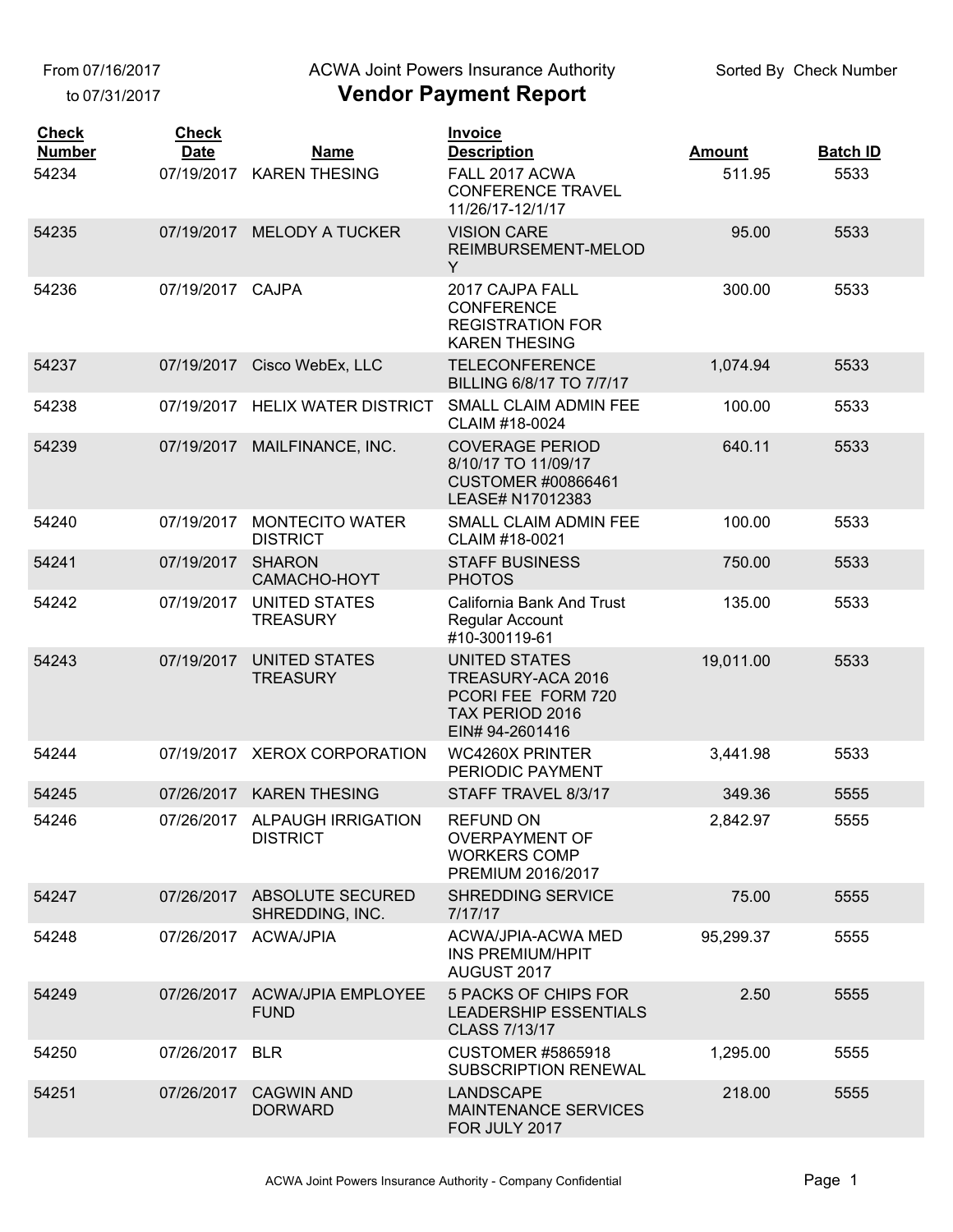From 07/16/2017

to 07/31/2017

### ACWA Joint Powers Insurance Authority

| <b>Check</b><br><b>Number</b> | <b>Check</b><br><b>Date</b> | <b>Name</b>                                              | <b>Invoice</b><br><b>Description</b>                                                                         | <b>Amount</b> | <b>Batch ID</b> |
|-------------------------------|-----------------------------|----------------------------------------------------------|--------------------------------------------------------------------------------------------------------------|---------------|-----------------|
| 54252                         | 07/26/2017                  | <b>CALIFORNIA CHAMBER</b><br>OF COMMERCE M               | <b>MEMBERSHIP RENEWAL</b><br>8/16/17 TO 8/16/18<br>MEMBER #668929<br>PATRICIA SLAVEN                         | 729.00        | 5555            |
| 54253                         |                             | 07/26/2017 CHINO BASIN WATER                             | <b>HR GROUP MEETING</b><br>REFRESHMENTS 6/20/17<br><b>REIMBURSEMENT</b>                                      | 56.00         | 5555            |
| 54254                         | 07/26/2017                  | <b>FRESNO</b><br><b>METROPOLITAN</b>                     | <b>SMALL CLAIM ADMIN</b><br><b>FEES</b><br><b>CLAIMS #17-0678 AND</b><br>17-0679                             | 200.00        | 5555            |
| 54255                         |                             | 07/26/2017 KELLEY BLUEBOOK                               | <b>KARPOWER ONLINE</b><br>RENEWAL #KY040560<br>ACCT #67950007                                                | 549.00        | 5555            |
| 54256                         | 07/26/2017                  | <b>LEADERSHIP</b><br><b>DEVELOPMENT</b><br>NETWORK, LLC. | <b>SESSION 3 LEADERSHIP</b><br><b>ESSENTIALS FOR WATER</b><br><b>INDUSTRY PROG</b><br><b>NORCAL LOCATION</b> | 5,716.00      | 5555            |
| 54257                         | 07/26/2017                  | <b>PFM ASSET</b><br>MANAGEMENT, LLC.                     | <b>ACWA/JPIA EMPLOYEE</b><br><b>BENEFITS</b>                                                                 | 7,945.19      | 5555            |
| 54258                         | 07/26/2017                  | <b>RALPH SCOTT</b>                                       | <b>MONTHLY JANITORIAL</b><br><b>SERVICE AND SUPPLIES</b><br>FOR JULY 2017                                    | 2,395.11      | 5555            |
| 54259                         | 07/26/2017                  | <b>SAN BENITO COUNTY</b><br><b>WATER DISTRICT</b>        | <b>HR GROUP MEETING</b><br>7/11/17 REFRESHMENTS<br><b>REIMBURSEMENT</b>                                      | 53.69         | 5555            |
| 54260                         | 07/26/2017                  | <b>STOCKTON EAST</b><br><b>WATER DISTRICT</b>            | <b>ASBESTO CEMENT PIPE</b><br><b>CLASS REFRESHMENTS</b><br>7/21/17 REIMBURSEMENT                             | 36.77         | 5555            |
| 54261                         | 07/26/2017                  | <b>UNITED PARCEL</b><br><b>SERVICE</b>                   | <b>DELIVERY SERVICE</b><br>7/18-21/17                                                                        | 403.36        | 5555            |
| ACH: 0003877                  | 07/17/2017                  | <b>WALTER A SELLS</b>                                    | CEO AUTO ALLOWANCE<br><b>JULY 2017</b>                                                                       | 1,000.00      | 5534            |
| ACH: 0003878                  | 07/19/2017 ACCESS           |                                                          | EB STORAGE FOR JUNE<br>2017                                                                                  | 112.93        | 5541            |
| ACH: 0003879                  | 07/19/2017                  | bswift                                                   | <b>2016 1094 ACA FILLING</b><br><b>COSTS-PER FEIN</b>                                                        | 200.00        | 5542            |
| ACH: 0003880                  | 07/19/2017                  | <b>BANK CARD CENTER</b>                                  | <b>VISA CARD PAYMENT</b><br><b>FOR STATEMENT</b><br>CLOSING JUNE 28,2017                                     | 23,568.57     | 5543            |
| ACH: 0003881                  | 07/19/2017                  | <b>CAROL BARAKE</b>                                      | <b>CELL PHONE</b><br><b>REIMBURSEMENT FOR</b><br>4/14/17 TO 5/13/17 AND<br>5/14/17 TO 6/13/17                | 100.00        | 5545            |
| ACH: 0003882                  | 07/19/2017                  | <b>KEITH FORBES</b>                                      | <b>MEMBER TRAINING</b><br><b>TRAVEL 6/29/17</b>                                                              | 491.01        | 5545            |
| ACH: 0003883                  | 07/19/2017                  | EDWARD G. GLADBACH                                       | <b>EXCO AND EB MEETINGS</b><br>MEALS/MISC 6/26-27/17                                                         | 1,355.94      | 5545            |
| ACH: 0003884                  | 07/19/2017                  | ROBERT GREENFIELD                                        | STAFF TRAVEL 7/11/17                                                                                         | 14.45         | 5545            |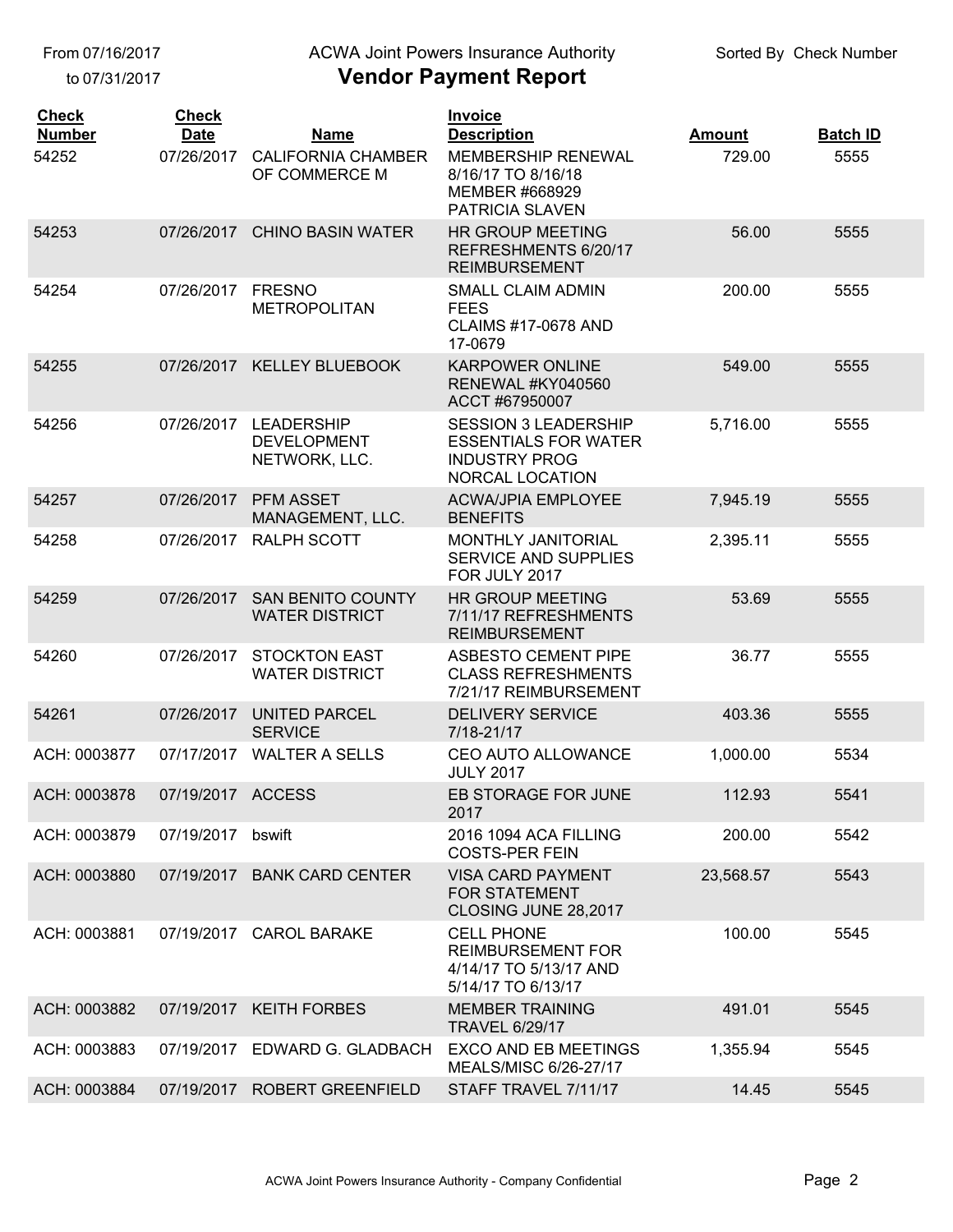to 07/31/2017

## ACWA Joint Powers Insurance Authority

| Vendor Payment Report |  |  |  |
|-----------------------|--|--|--|
|-----------------------|--|--|--|

| <b>Check</b><br><b>Number</b><br>ACH: 0003885 | <b>Check</b><br><b>Date</b><br>07/19/2017 | Name<br>LEE S. PATTON                                        | <b>Invoice</b><br><b>Description</b><br><b>CELL PHONE</b><br><b>REIMBURSEMENT 5/27 TO</b><br>6/26/17       | <b>Amount</b><br>100.00 | <b>Batch ID</b><br>5545 |
|-----------------------------------------------|-------------------------------------------|--------------------------------------------------------------|------------------------------------------------------------------------------------------------------------|-------------------------|-------------------------|
| ACH: 0003886                                  | 07/19/2017                                | <b>SYLVIA ROBINSON</b>                                       | FALL 2017 CONFERENCE<br><b>GIVEAWAYS</b>                                                                   | 1,452.55                | 5545                    |
| ACH: 0003887                                  | 07/19/2017                                | <b>CHARLES P.</b><br><b>WAGENSELLER</b>                      | STAFF TRAVEL 7/2-8/17                                                                                      | 45.48                   | 5545                    |
| ACH: 0003888                                  | 07/19/2017                                | <b>NIDIA M. WATKINS</b>                                      | <b>VISION CARE</b><br>REIMBURSEMENT-NIDIA                                                                  | 115.57                  | 5545                    |
| ACH: 0003889                                  | 07/19/2017                                | <b>CECILIA M. WUCHTER</b>                                    | PHONE REIMBURSEMENT<br>FOR JUNE 2017                                                                       | 50.00                   | 5545                    |
| ACH: 0003890                                  | 07/20/2017                                | <b>EMPLOYMENT</b><br><b>DEVELOPMENT</b><br><b>DEPARTMENT</b> | <b>STATE PAYROLL TAXES</b><br><b>FOR 7/21/17 STAFF</b><br><b>PAYROLL</b>                                   | 6,504.90                | 5556                    |
| ACH: 0003891                                  | 07/20/2017                                | <b>INTERNAL REVENUE</b><br><b>SERVICE</b>                    | FEDERAL PAYROLL<br><b>TAXES FOR STAFF</b><br><b>PAYROLL 7/21/17</b>                                        | 24,074.09               | 5557                    |
| ACH: 0003892                                  | 07/20/2017                                | <b>Payroll Clearing Account</b>                              | STAFF PAYROLL 7/21/17                                                                                      | 114,093.26              | 5558                    |
| ACH: 0003893                                  | 07/21/2017                                | <b>LINCOLN FINANCIAL</b><br><b>GROUP</b>                     | <b>LINCOLN 457</b><br><b>CONTRIBUTIONS FOR</b><br>STAFF PAYROLL 7/21/17                                    | 2,221.07                | 5559                    |
| ACH: 0003894                                  | 07/21/2017                                | <b>PUBLIC EMPLOYEES</b><br><b>RETIREMENT SYSTEM</b>          | <b>EMPLOYER</b><br><b>CONTRIBUTIONS PEPRA</b><br>FOR 7/21/17 PAYROLL                                       | 26,352.72               | 5560                    |
| ACH: 0003895                                  | 07/21/2017                                | <b>PUBLIC EMPLOYEES</b><br><b>RETIREMENT SYSTEM</b>          | STAFF <sub>457</sub><br><b>CONTRIBUTIONS FOR</b><br>7/21/17 PAYROLL                                        | 8,261.08                | 5561                    |
| ACH: 0003896                                  | 07/20/2017                                | <b>HEALTH EQUITY</b>                                         | <b>STAFF HSA</b><br><b>CONTRIBUTIONS FOR</b><br>7/21/17 PAYROLL                                            | 3,466.18                | 5562                    |
| ACH: 0003897                                  | 07/20/2017                                | <b>AMERICAN FUNDS</b><br><b>GROUP</b>                        | <b>STAFF ROTH IRA</b><br><b>CONTRIBUTIONS FOR</b><br>7/21/17 PAYROLL                                       | 461.50                  | 5563                    |
| ACH: 0003898                                  |                                           | 07/26/2017 VENTIV TECHNOLOGY,<br>INC.                        | <b>IVOS-MAINTENANCE AND</b><br>SUPPORT ACCT# 8800101<br>7/1/17 TO 6/30/18                                  | 46.590.00               | 5566                    |
| ACH: 0003899                                  | 07/26/2017                                | AON RISK INSURANCE<br><b>SERVICES WEST</b>                   | <b>MISC SURETY</b><br><b>BONDS-FRAZIER PARK</b><br>PUD-KELLING 7/01/17 TO<br>7/01/18<br>ACCT# 570000058636 | 700.00                  | 5567                    |
| ACH: 0003900                                  |                                           | 07/26/2017 AON RISK INSURANCE<br><b>SERVICES WEST</b>        | <b>EXCESS</b><br>WC-E.PAYROLL:502,945,1<br>69 ACCT#570000058636<br>7/01/17 TO 7/01/19                      | 363,377.55              | 5568                    |
| ACH: 0003901                                  |                                           | 07/26/2017 ROBIN FLINT                                       | RAS MEALS/MISC 7/6/17                                                                                      | 275.32                  | 5572                    |
| ACH: 0003902                                  |                                           | 07/26/2017 PETER KUCHINSKY II                                | <b>POSTAGE</b>                                                                                             | 25.00                   | 5572                    |
| ACH: 0003903                                  |                                           | 07/26/2017 CHRIS MIZUNO                                      | STAFF TRAVEL 7/7/17                                                                                        | 8.03                    | 5572                    |
| ACH: 0003904                                  |                                           | 07/26/2017 PATRICIA SLAVEN-IRVIN                             | PERSCO MEETING<br><b>TRAVEL 7/20/17</b>                                                                    | 65.35                   | 5572                    |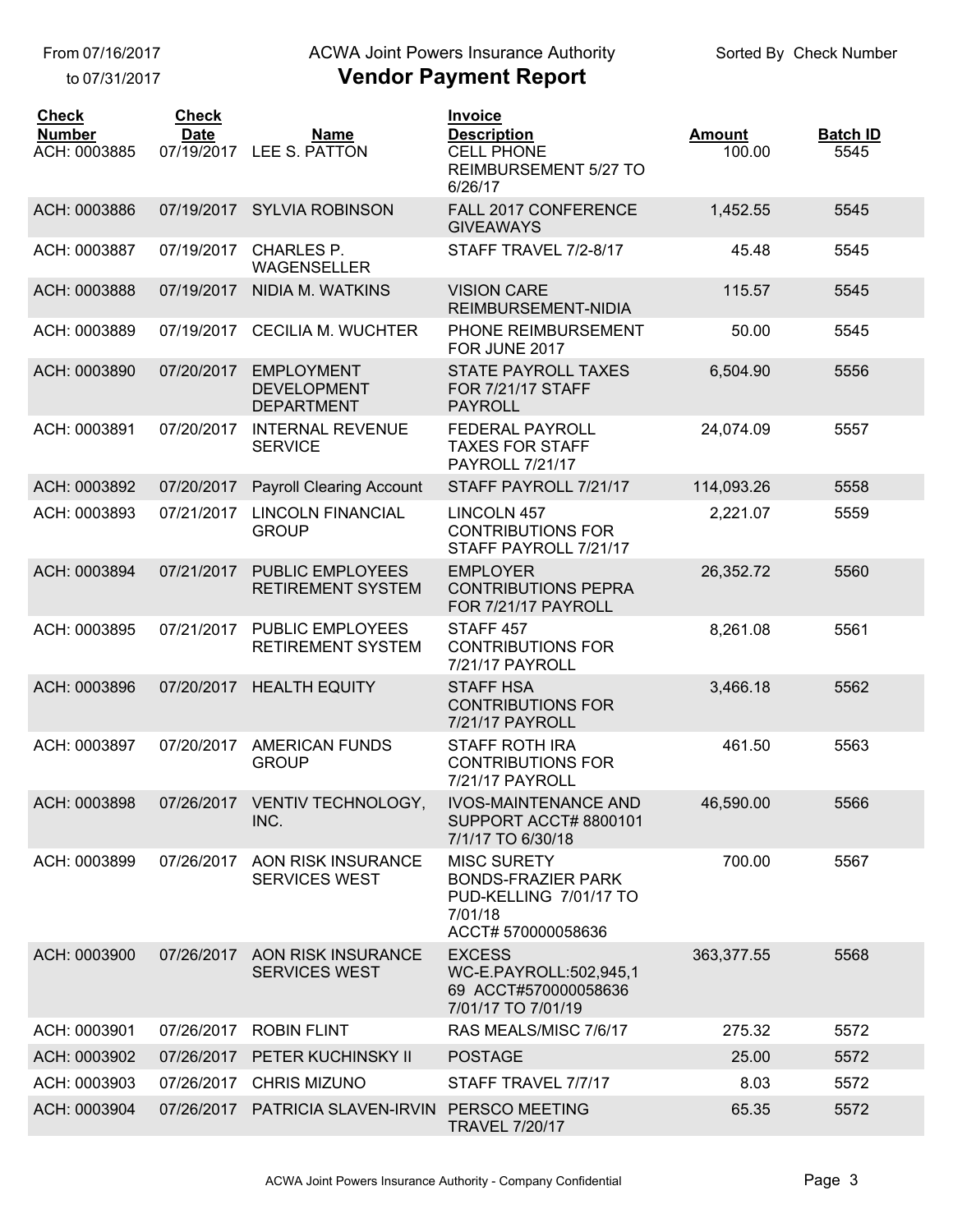to 07/31/2017

## ACWA Joint Powers Insurance Authority

| <b>Check</b><br><b>Number</b> | <b>Check</b><br><b>Date</b> | <b>Name</b>                                       | Invoice<br><b>Description</b>                                             | <b>Amount</b> | <b>Batch ID</b> |
|-------------------------------|-----------------------------|---------------------------------------------------|---------------------------------------------------------------------------|---------------|-----------------|
| ACH: 0003905                  | 07/26/2017                  | <b>BOBBETTE WELLS</b>                             | <b>VISION CARE</b><br>REIMBURSEMENT-BOBBE<br><b>TTE</b>                   | 341.68        | 5572            |
| ACH: 0003906                  |                             | 07/27/2017 ALLIANT INSURANCE<br>SERVICES INC-8377 | <b>BENEFITS CONSULTING</b><br>FEE FOR JULY 2017                           | 5,000.00      | 5573            |
| EBC: 0001633                  | 07/17/2017                  | <b>ANTHEM BLUE CROSS</b><br>OF CALIFORNIA         | <b>EB CLAIM PAYMENTS</b><br>CK#627536-CK#627640                           | 74,947.02     | 5535            |
| EBC: 0001634                  | 07/17/2017                  | <b>ANTHEM BLUE CROSS</b><br>OF CALIFORNIA         | <b>EB ELECTRONIC CLAIM</b><br><b>PAYMENTS</b><br>EG29351940-EG29352081    | 107,824.08    | 5536            |
| EBC: 0001635                  | 07/18/2017                  | <b>ANTHEM BLUE CROSS</b><br>OF CALIFORNIA         | <b>EB CLAIM PAYMENTS</b><br>CK#627641-CK#627755                           | 117,485.15    | 5537            |
| EBC: 0001636                  | 07/18/2017                  | <b>ANTHEM BLUE CROSS</b><br>OF CALIFORNIA         | EB ELECTRONIC CLAIM<br><b>PAYMENTS</b><br>EG29365382-EG29365599           | 169,224.30    | 5538            |
| EBC: 0001637                  | 07/19/2017                  | <b>ANTHEM BLUE CROSS</b><br>OF CALIFORNIA         | EB CLAIM PAYMENTS<br>CK#627756-CK#627884                                  | 57,387.64     | 5539            |
| EBC: 0001638                  | 07/19/2017                  | <b>ANTHEM BLUE CROSS</b><br>OF CALIFORNIA         | EB ELECTRONIC CLAIM<br><b>PAYMENTS</b><br>EG29378427-EG29378595           | 113,138.32    | 5540            |
| EBC: 0001639                  | 07/19/2017                  | <b>DELTA DENTAL</b><br><b>INSURANCE COMPANY</b>   | <b>DELTA DENTAL EB CLAIM</b><br>PAYMENTS JULY 7 TO<br><b>JULY 13,2017</b> | 149,916.39    | 5544            |
| EBC: 0001640                  | 07/20/2017                  | <b>ANTHEM BLUE CROSS</b><br>OF CALIFORNIA         | <b>RX/OUT OF AREA CLAIMS</b><br>FOR JULY 10 TO JULY<br>16,2017            | 314,460.71    | 5546            |
| EBC: 0001641                  | 07/20/2017                  | <b>ANTHEM BLUE CROSS</b><br>OF CALIFORNIA         | EB CLAIM PAYMENTS<br>CK#627885-CK#628002                                  | 29,222.90     | 5547            |
| EBC: 0001642                  | 07/20/2017                  | <b>ANTHEM BLUE CROSS</b><br>OF CALIFORNIA         | EB ELECTRONIC CLAIM<br><b>PAYMENTS</b><br>EG29393576-EG29393786           | 66,285.43     | 5548            |
| EBC: 0001643                  | 07/21/2017                  | <b>ANTHEM BLUE CROSS</b><br>OF CALIFORNIA         | <b>EB CLAIM PAYMENTS</b><br>CK#628003-CK#628134                           | 31,190.59     | 5549            |
| EBC: 0001644                  |                             | 07/21/2017 ANTHEM BLUE CROSS<br>OF CALIFORNIA     | EB ELECTRONIC CLAIM<br><b>PAYMENTS</b><br>EG29408304-EG29408504           | 207,810.80    | 5550            |
| EBC: 0001645                  | 07/22/2017                  | <b>ANTHEM BLUE CROSS</b><br>OF CALIFORNIA         | EB CLAIM PAYMENTS<br>CK#628135-CK#628229                                  | 36,016.56     | 5551            |
| EBC: 0001646                  | 07/22/2017                  | <b>ANTHEM BLUE CROSS</b><br>OF CALIFORNIA         | EB ELECTRONIC CLAIM<br><b>PAYMENTS</b><br>EG29422167-EG29422270           | 56,513.92     | 5552            |
| EBC: 0001647                  | 07/24/2017                  | <b>ANTHEM BLUE CROSS</b><br>OF CALIFORNIA         | EB CLAIM PAYMENTS<br>CK#628230-CK#628302                                  | 29,564.83     | 5553            |
| EBC: 0001648                  | 07/24/2017                  | <b>ANTHEM BLUE CROSS</b><br>OF CALIFORNIA         | EB ELECTRONIC CLAIM<br><b>PAYMENTS</b><br>EG29437206-EG29437375           | 323,905.54    | 5554            |
| EBC: 0001649                  | 07/25/2017                  | <b>ANTHEM BLUE CROSS</b><br>OF CALIFORNIA         | EB CLAIM PAYMENTS<br>CK#628303-CK#628423                                  | 105,066.77    | 5564            |
| EBC: 0001650                  | 07/25/2017                  | <b>ANTHEM BLUE CROSS</b><br>OF CALIFORNIA         | EB ELECTRONIC CLAIM<br><b>PAYMENTS</b><br>EG29449806-EG29450016           | 102,852.41    | 5565            |